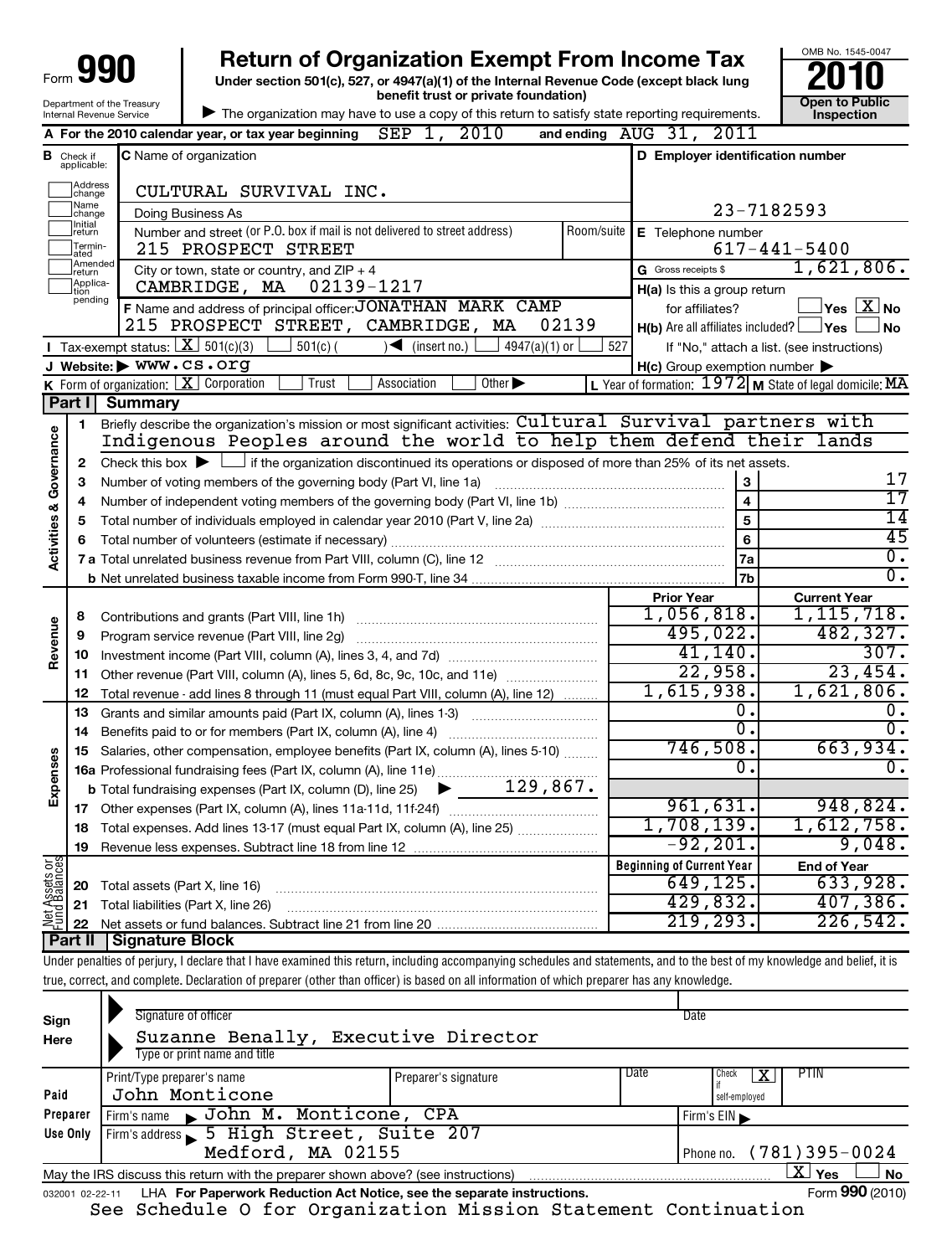| Part III   Statement of Program Service Accomplishments<br>Check if Schedule O contains a response to any question in this Part III<br>Briefly describe the organization's mission:<br>Cultural Survival partners with Indigenous Peoples around the world to<br>help them defend their rights as Indineous Peoples, their lands and<br>ecosystems, and their cultures.<br>Did the organization undertake any significant program services during the year which were not listed on<br>$\sqrt{\ }$ Yes $\boxed{\text{X}}$ No<br>the prior Form 990 or 990-EZ?<br>If "Yes," describe these new services on Schedule O.<br>$\Box$ Yes $\Box X$ No<br>Did the organization cease conducting, or make significant changes in how it conducts, any program services?<br>If "Yes," describe these changes on Schedule O.<br>Describe the exempt purpose achievements for each of the organization's three largest program services by expenses.<br>4<br>Section 501(c)(3) and 501(c)(4) organizations and section 4947(a)(1) trusts are required to report the amount of grants and<br>allocations to others, the total expenses, and revenue, if any, for each program service reported.<br>) (Expenses $$1,014,094$ · including grants of $$$<br>) (Revenue \$<br>4a (Code:<br>dozens of countries, both with on-the-ground projects and advocacy<br>campaigns. Our all-volunteer Guatemala Radio Program now has over 200<br>stations and is reaching well over a million Indigenous Mayans in their<br>It will soon expand into other countries in the region.<br>own languages.<br>In May 2009, our Endangered Native American Languages program hosted a<br>Language Summit at the National Museum of the American Indian that<br>helped influence the United States government to quadruple this year's<br>federal funding for Native language revitalization to nearly \$12<br>With the addition in 2009 of our Global Response program,<br>million.<br>Cultural Survival now sends researchers to Indigenous communities to<br>investigate and design powerful advocacy campaigns when they uncover<br>$363, 163$ $\cdot$ including grants of \$<br>15, 109.<br>) (Expenses \$<br>) (Revenue \$<br>(Code:<br>Cultural Survival educates the wider public about Indigenous Peoples'<br>rights and concerns through our award-winning magazine, the Cultural<br>Survival Quarterly (CSQ), our monthly on-line e-newsletter, our website<br>which includes more than 30 years of articles from the CSQ on<br>Indigenous Peoples and their rights, web alerts, press releases,<br>bazaars, and educational events.<br>(Code: ) (Expenses \$ contained including grants of \$ ) (Revenue \$<br>4d Other program services. (Describe in Schedule O.)<br>(Expenses \$<br>including grants of \$<br>) (Revenue \$<br>1,377,257.<br>4e Total program service expenses<br>Form 990 (2010)<br>032002<br>See Schedule O for Continuation(s)<br>$12 - 21 - 10$ |              | 23-7182593<br>CULTURAL SURVIVAL INC.<br>Page 2<br>Form 990 (2010)            |
|------------------------------------------------------------------------------------------------------------------------------------------------------------------------------------------------------------------------------------------------------------------------------------------------------------------------------------------------------------------------------------------------------------------------------------------------------------------------------------------------------------------------------------------------------------------------------------------------------------------------------------------------------------------------------------------------------------------------------------------------------------------------------------------------------------------------------------------------------------------------------------------------------------------------------------------------------------------------------------------------------------------------------------------------------------------------------------------------------------------------------------------------------------------------------------------------------------------------------------------------------------------------------------------------------------------------------------------------------------------------------------------------------------------------------------------------------------------------------------------------------------------------------------------------------------------------------------------------------------------------------------------------------------------------------------------------------------------------------------------------------------------------------------------------------------------------------------------------------------------------------------------------------------------------------------------------------------------------------------------------------------------------------------------------------------------------------------------------------------------------------------------------------------------------------------------------------------------------------------------------------------------------------------------------------------------------------------------------------------------------------------------------------------------------------------------------------------------------------------------------------------------------------------------------------------------------------------------------------------------------------------------------------------------------------------------------------------------------------------------------------------------------------------------------------------------------------------------------------------------------------------------------------------------------------------------------------|--------------|------------------------------------------------------------------------------|
|                                                                                                                                                                                                                                                                                                                                                                                                                                                                                                                                                                                                                                                                                                                                                                                                                                                                                                                                                                                                                                                                                                                                                                                                                                                                                                                                                                                                                                                                                                                                                                                                                                                                                                                                                                                                                                                                                                                                                                                                                                                                                                                                                                                                                                                                                                                                                                                                                                                                                                                                                                                                                                                                                                                                                                                                                                                                                                                                                      |              |                                                                              |
|                                                                                                                                                                                                                                                                                                                                                                                                                                                                                                                                                                                                                                                                                                                                                                                                                                                                                                                                                                                                                                                                                                                                                                                                                                                                                                                                                                                                                                                                                                                                                                                                                                                                                                                                                                                                                                                                                                                                                                                                                                                                                                                                                                                                                                                                                                                                                                                                                                                                                                                                                                                                                                                                                                                                                                                                                                                                                                                                                      |              |                                                                              |
|                                                                                                                                                                                                                                                                                                                                                                                                                                                                                                                                                                                                                                                                                                                                                                                                                                                                                                                                                                                                                                                                                                                                                                                                                                                                                                                                                                                                                                                                                                                                                                                                                                                                                                                                                                                                                                                                                                                                                                                                                                                                                                                                                                                                                                                                                                                                                                                                                                                                                                                                                                                                                                                                                                                                                                                                                                                                                                                                                      | $\mathbf{1}$ |                                                                              |
|                                                                                                                                                                                                                                                                                                                                                                                                                                                                                                                                                                                                                                                                                                                                                                                                                                                                                                                                                                                                                                                                                                                                                                                                                                                                                                                                                                                                                                                                                                                                                                                                                                                                                                                                                                                                                                                                                                                                                                                                                                                                                                                                                                                                                                                                                                                                                                                                                                                                                                                                                                                                                                                                                                                                                                                                                                                                                                                                                      |              |                                                                              |
|                                                                                                                                                                                                                                                                                                                                                                                                                                                                                                                                                                                                                                                                                                                                                                                                                                                                                                                                                                                                                                                                                                                                                                                                                                                                                                                                                                                                                                                                                                                                                                                                                                                                                                                                                                                                                                                                                                                                                                                                                                                                                                                                                                                                                                                                                                                                                                                                                                                                                                                                                                                                                                                                                                                                                                                                                                                                                                                                                      |              |                                                                              |
|                                                                                                                                                                                                                                                                                                                                                                                                                                                                                                                                                                                                                                                                                                                                                                                                                                                                                                                                                                                                                                                                                                                                                                                                                                                                                                                                                                                                                                                                                                                                                                                                                                                                                                                                                                                                                                                                                                                                                                                                                                                                                                                                                                                                                                                                                                                                                                                                                                                                                                                                                                                                                                                                                                                                                                                                                                                                                                                                                      |              |                                                                              |
|                                                                                                                                                                                                                                                                                                                                                                                                                                                                                                                                                                                                                                                                                                                                                                                                                                                                                                                                                                                                                                                                                                                                                                                                                                                                                                                                                                                                                                                                                                                                                                                                                                                                                                                                                                                                                                                                                                                                                                                                                                                                                                                                                                                                                                                                                                                                                                                                                                                                                                                                                                                                                                                                                                                                                                                                                                                                                                                                                      | $\mathbf{2}$ |                                                                              |
|                                                                                                                                                                                                                                                                                                                                                                                                                                                                                                                                                                                                                                                                                                                                                                                                                                                                                                                                                                                                                                                                                                                                                                                                                                                                                                                                                                                                                                                                                                                                                                                                                                                                                                                                                                                                                                                                                                                                                                                                                                                                                                                                                                                                                                                                                                                                                                                                                                                                                                                                                                                                                                                                                                                                                                                                                                                                                                                                                      |              |                                                                              |
|                                                                                                                                                                                                                                                                                                                                                                                                                                                                                                                                                                                                                                                                                                                                                                                                                                                                                                                                                                                                                                                                                                                                                                                                                                                                                                                                                                                                                                                                                                                                                                                                                                                                                                                                                                                                                                                                                                                                                                                                                                                                                                                                                                                                                                                                                                                                                                                                                                                                                                                                                                                                                                                                                                                                                                                                                                                                                                                                                      |              |                                                                              |
|                                                                                                                                                                                                                                                                                                                                                                                                                                                                                                                                                                                                                                                                                                                                                                                                                                                                                                                                                                                                                                                                                                                                                                                                                                                                                                                                                                                                                                                                                                                                                                                                                                                                                                                                                                                                                                                                                                                                                                                                                                                                                                                                                                                                                                                                                                                                                                                                                                                                                                                                                                                                                                                                                                                                                                                                                                                                                                                                                      | 3            |                                                                              |
|                                                                                                                                                                                                                                                                                                                                                                                                                                                                                                                                                                                                                                                                                                                                                                                                                                                                                                                                                                                                                                                                                                                                                                                                                                                                                                                                                                                                                                                                                                                                                                                                                                                                                                                                                                                                                                                                                                                                                                                                                                                                                                                                                                                                                                                                                                                                                                                                                                                                                                                                                                                                                                                                                                                                                                                                                                                                                                                                                      |              |                                                                              |
|                                                                                                                                                                                                                                                                                                                                                                                                                                                                                                                                                                                                                                                                                                                                                                                                                                                                                                                                                                                                                                                                                                                                                                                                                                                                                                                                                                                                                                                                                                                                                                                                                                                                                                                                                                                                                                                                                                                                                                                                                                                                                                                                                                                                                                                                                                                                                                                                                                                                                                                                                                                                                                                                                                                                                                                                                                                                                                                                                      |              |                                                                              |
|                                                                                                                                                                                                                                                                                                                                                                                                                                                                                                                                                                                                                                                                                                                                                                                                                                                                                                                                                                                                                                                                                                                                                                                                                                                                                                                                                                                                                                                                                                                                                                                                                                                                                                                                                                                                                                                                                                                                                                                                                                                                                                                                                                                                                                                                                                                                                                                                                                                                                                                                                                                                                                                                                                                                                                                                                                                                                                                                                      |              |                                                                              |
|                                                                                                                                                                                                                                                                                                                                                                                                                                                                                                                                                                                                                                                                                                                                                                                                                                                                                                                                                                                                                                                                                                                                                                                                                                                                                                                                                                                                                                                                                                                                                                                                                                                                                                                                                                                                                                                                                                                                                                                                                                                                                                                                                                                                                                                                                                                                                                                                                                                                                                                                                                                                                                                                                                                                                                                                                                                                                                                                                      |              | 467, 218.                                                                    |
|                                                                                                                                                                                                                                                                                                                                                                                                                                                                                                                                                                                                                                                                                                                                                                                                                                                                                                                                                                                                                                                                                                                                                                                                                                                                                                                                                                                                                                                                                                                                                                                                                                                                                                                                                                                                                                                                                                                                                                                                                                                                                                                                                                                                                                                                                                                                                                                                                                                                                                                                                                                                                                                                                                                                                                                                                                                                                                                                                      |              | For 38 years, Cultural Survival has assisted Indigenous communities in       |
|                                                                                                                                                                                                                                                                                                                                                                                                                                                                                                                                                                                                                                                                                                                                                                                                                                                                                                                                                                                                                                                                                                                                                                                                                                                                                                                                                                                                                                                                                                                                                                                                                                                                                                                                                                                                                                                                                                                                                                                                                                                                                                                                                                                                                                                                                                                                                                                                                                                                                                                                                                                                                                                                                                                                                                                                                                                                                                                                                      |              |                                                                              |
|                                                                                                                                                                                                                                                                                                                                                                                                                                                                                                                                                                                                                                                                                                                                                                                                                                                                                                                                                                                                                                                                                                                                                                                                                                                                                                                                                                                                                                                                                                                                                                                                                                                                                                                                                                                                                                                                                                                                                                                                                                                                                                                                                                                                                                                                                                                                                                                                                                                                                                                                                                                                                                                                                                                                                                                                                                                                                                                                                      |              |                                                                              |
|                                                                                                                                                                                                                                                                                                                                                                                                                                                                                                                                                                                                                                                                                                                                                                                                                                                                                                                                                                                                                                                                                                                                                                                                                                                                                                                                                                                                                                                                                                                                                                                                                                                                                                                                                                                                                                                                                                                                                                                                                                                                                                                                                                                                                                                                                                                                                                                                                                                                                                                                                                                                                                                                                                                                                                                                                                                                                                                                                      |              |                                                                              |
|                                                                                                                                                                                                                                                                                                                                                                                                                                                                                                                                                                                                                                                                                                                                                                                                                                                                                                                                                                                                                                                                                                                                                                                                                                                                                                                                                                                                                                                                                                                                                                                                                                                                                                                                                                                                                                                                                                                                                                                                                                                                                                                                                                                                                                                                                                                                                                                                                                                                                                                                                                                                                                                                                                                                                                                                                                                                                                                                                      |              |                                                                              |
|                                                                                                                                                                                                                                                                                                                                                                                                                                                                                                                                                                                                                                                                                                                                                                                                                                                                                                                                                                                                                                                                                                                                                                                                                                                                                                                                                                                                                                                                                                                                                                                                                                                                                                                                                                                                                                                                                                                                                                                                                                                                                                                                                                                                                                                                                                                                                                                                                                                                                                                                                                                                                                                                                                                                                                                                                                                                                                                                                      |              |                                                                              |
|                                                                                                                                                                                                                                                                                                                                                                                                                                                                                                                                                                                                                                                                                                                                                                                                                                                                                                                                                                                                                                                                                                                                                                                                                                                                                                                                                                                                                                                                                                                                                                                                                                                                                                                                                                                                                                                                                                                                                                                                                                                                                                                                                                                                                                                                                                                                                                                                                                                                                                                                                                                                                                                                                                                                                                                                                                                                                                                                                      |              |                                                                              |
|                                                                                                                                                                                                                                                                                                                                                                                                                                                                                                                                                                                                                                                                                                                                                                                                                                                                                                                                                                                                                                                                                                                                                                                                                                                                                                                                                                                                                                                                                                                                                                                                                                                                                                                                                                                                                                                                                                                                                                                                                                                                                                                                                                                                                                                                                                                                                                                                                                                                                                                                                                                                                                                                                                                                                                                                                                                                                                                                                      |              |                                                                              |
|                                                                                                                                                                                                                                                                                                                                                                                                                                                                                                                                                                                                                                                                                                                                                                                                                                                                                                                                                                                                                                                                                                                                                                                                                                                                                                                                                                                                                                                                                                                                                                                                                                                                                                                                                                                                                                                                                                                                                                                                                                                                                                                                                                                                                                                                                                                                                                                                                                                                                                                                                                                                                                                                                                                                                                                                                                                                                                                                                      |              |                                                                              |
|                                                                                                                                                                                                                                                                                                                                                                                                                                                                                                                                                                                                                                                                                                                                                                                                                                                                                                                                                                                                                                                                                                                                                                                                                                                                                                                                                                                                                                                                                                                                                                                                                                                                                                                                                                                                                                                                                                                                                                                                                                                                                                                                                                                                                                                                                                                                                                                                                                                                                                                                                                                                                                                                                                                                                                                                                                                                                                                                                      |              |                                                                              |
|                                                                                                                                                                                                                                                                                                                                                                                                                                                                                                                                                                                                                                                                                                                                                                                                                                                                                                                                                                                                                                                                                                                                                                                                                                                                                                                                                                                                                                                                                                                                                                                                                                                                                                                                                                                                                                                                                                                                                                                                                                                                                                                                                                                                                                                                                                                                                                                                                                                                                                                                                                                                                                                                                                                                                                                                                                                                                                                                                      |              |                                                                              |
|                                                                                                                                                                                                                                                                                                                                                                                                                                                                                                                                                                                                                                                                                                                                                                                                                                                                                                                                                                                                                                                                                                                                                                                                                                                                                                                                                                                                                                                                                                                                                                                                                                                                                                                                                                                                                                                                                                                                                                                                                                                                                                                                                                                                                                                                                                                                                                                                                                                                                                                                                                                                                                                                                                                                                                                                                                                                                                                                                      | 4b           |                                                                              |
|                                                                                                                                                                                                                                                                                                                                                                                                                                                                                                                                                                                                                                                                                                                                                                                                                                                                                                                                                                                                                                                                                                                                                                                                                                                                                                                                                                                                                                                                                                                                                                                                                                                                                                                                                                                                                                                                                                                                                                                                                                                                                                                                                                                                                                                                                                                                                                                                                                                                                                                                                                                                                                                                                                                                                                                                                                                                                                                                                      |              |                                                                              |
|                                                                                                                                                                                                                                                                                                                                                                                                                                                                                                                                                                                                                                                                                                                                                                                                                                                                                                                                                                                                                                                                                                                                                                                                                                                                                                                                                                                                                                                                                                                                                                                                                                                                                                                                                                                                                                                                                                                                                                                                                                                                                                                                                                                                                                                                                                                                                                                                                                                                                                                                                                                                                                                                                                                                                                                                                                                                                                                                                      |              |                                                                              |
|                                                                                                                                                                                                                                                                                                                                                                                                                                                                                                                                                                                                                                                                                                                                                                                                                                                                                                                                                                                                                                                                                                                                                                                                                                                                                                                                                                                                                                                                                                                                                                                                                                                                                                                                                                                                                                                                                                                                                                                                                                                                                                                                                                                                                                                                                                                                                                                                                                                                                                                                                                                                                                                                                                                                                                                                                                                                                                                                                      |              |                                                                              |
|                                                                                                                                                                                                                                                                                                                                                                                                                                                                                                                                                                                                                                                                                                                                                                                                                                                                                                                                                                                                                                                                                                                                                                                                                                                                                                                                                                                                                                                                                                                                                                                                                                                                                                                                                                                                                                                                                                                                                                                                                                                                                                                                                                                                                                                                                                                                                                                                                                                                                                                                                                                                                                                                                                                                                                                                                                                                                                                                                      |              |                                                                              |
|                                                                                                                                                                                                                                                                                                                                                                                                                                                                                                                                                                                                                                                                                                                                                                                                                                                                                                                                                                                                                                                                                                                                                                                                                                                                                                                                                                                                                                                                                                                                                                                                                                                                                                                                                                                                                                                                                                                                                                                                                                                                                                                                                                                                                                                                                                                                                                                                                                                                                                                                                                                                                                                                                                                                                                                                                                                                                                                                                      |              |                                                                              |
|                                                                                                                                                                                                                                                                                                                                                                                                                                                                                                                                                                                                                                                                                                                                                                                                                                                                                                                                                                                                                                                                                                                                                                                                                                                                                                                                                                                                                                                                                                                                                                                                                                                                                                                                                                                                                                                                                                                                                                                                                                                                                                                                                                                                                                                                                                                                                                                                                                                                                                                                                                                                                                                                                                                                                                                                                                                                                                                                                      |              |                                                                              |
|                                                                                                                                                                                                                                                                                                                                                                                                                                                                                                                                                                                                                                                                                                                                                                                                                                                                                                                                                                                                                                                                                                                                                                                                                                                                                                                                                                                                                                                                                                                                                                                                                                                                                                                                                                                                                                                                                                                                                                                                                                                                                                                                                                                                                                                                                                                                                                                                                                                                                                                                                                                                                                                                                                                                                                                                                                                                                                                                                      |              |                                                                              |
|                                                                                                                                                                                                                                                                                                                                                                                                                                                                                                                                                                                                                                                                                                                                                                                                                                                                                                                                                                                                                                                                                                                                                                                                                                                                                                                                                                                                                                                                                                                                                                                                                                                                                                                                                                                                                                                                                                                                                                                                                                                                                                                                                                                                                                                                                                                                                                                                                                                                                                                                                                                                                                                                                                                                                                                                                                                                                                                                                      |              |                                                                              |
|                                                                                                                                                                                                                                                                                                                                                                                                                                                                                                                                                                                                                                                                                                                                                                                                                                                                                                                                                                                                                                                                                                                                                                                                                                                                                                                                                                                                                                                                                                                                                                                                                                                                                                                                                                                                                                                                                                                                                                                                                                                                                                                                                                                                                                                                                                                                                                                                                                                                                                                                                                                                                                                                                                                                                                                                                                                                                                                                                      |              |                                                                              |
|                                                                                                                                                                                                                                                                                                                                                                                                                                                                                                                                                                                                                                                                                                                                                                                                                                                                                                                                                                                                                                                                                                                                                                                                                                                                                                                                                                                                                                                                                                                                                                                                                                                                                                                                                                                                                                                                                                                                                                                                                                                                                                                                                                                                                                                                                                                                                                                                                                                                                                                                                                                                                                                                                                                                                                                                                                                                                                                                                      |              |                                                                              |
|                                                                                                                                                                                                                                                                                                                                                                                                                                                                                                                                                                                                                                                                                                                                                                                                                                                                                                                                                                                                                                                                                                                                                                                                                                                                                                                                                                                                                                                                                                                                                                                                                                                                                                                                                                                                                                                                                                                                                                                                                                                                                                                                                                                                                                                                                                                                                                                                                                                                                                                                                                                                                                                                                                                                                                                                                                                                                                                                                      | 4с           |                                                                              |
|                                                                                                                                                                                                                                                                                                                                                                                                                                                                                                                                                                                                                                                                                                                                                                                                                                                                                                                                                                                                                                                                                                                                                                                                                                                                                                                                                                                                                                                                                                                                                                                                                                                                                                                                                                                                                                                                                                                                                                                                                                                                                                                                                                                                                                                                                                                                                                                                                                                                                                                                                                                                                                                                                                                                                                                                                                                                                                                                                      |              |                                                                              |
|                                                                                                                                                                                                                                                                                                                                                                                                                                                                                                                                                                                                                                                                                                                                                                                                                                                                                                                                                                                                                                                                                                                                                                                                                                                                                                                                                                                                                                                                                                                                                                                                                                                                                                                                                                                                                                                                                                                                                                                                                                                                                                                                                                                                                                                                                                                                                                                                                                                                                                                                                                                                                                                                                                                                                                                                                                                                                                                                                      |              |                                                                              |
|                                                                                                                                                                                                                                                                                                                                                                                                                                                                                                                                                                                                                                                                                                                                                                                                                                                                                                                                                                                                                                                                                                                                                                                                                                                                                                                                                                                                                                                                                                                                                                                                                                                                                                                                                                                                                                                                                                                                                                                                                                                                                                                                                                                                                                                                                                                                                                                                                                                                                                                                                                                                                                                                                                                                                                                                                                                                                                                                                      |              |                                                                              |
|                                                                                                                                                                                                                                                                                                                                                                                                                                                                                                                                                                                                                                                                                                                                                                                                                                                                                                                                                                                                                                                                                                                                                                                                                                                                                                                                                                                                                                                                                                                                                                                                                                                                                                                                                                                                                                                                                                                                                                                                                                                                                                                                                                                                                                                                                                                                                                                                                                                                                                                                                                                                                                                                                                                                                                                                                                                                                                                                                      |              |                                                                              |
|                                                                                                                                                                                                                                                                                                                                                                                                                                                                                                                                                                                                                                                                                                                                                                                                                                                                                                                                                                                                                                                                                                                                                                                                                                                                                                                                                                                                                                                                                                                                                                                                                                                                                                                                                                                                                                                                                                                                                                                                                                                                                                                                                                                                                                                                                                                                                                                                                                                                                                                                                                                                                                                                                                                                                                                                                                                                                                                                                      |              |                                                                              |
|                                                                                                                                                                                                                                                                                                                                                                                                                                                                                                                                                                                                                                                                                                                                                                                                                                                                                                                                                                                                                                                                                                                                                                                                                                                                                                                                                                                                                                                                                                                                                                                                                                                                                                                                                                                                                                                                                                                                                                                                                                                                                                                                                                                                                                                                                                                                                                                                                                                                                                                                                                                                                                                                                                                                                                                                                                                                                                                                                      |              |                                                                              |
|                                                                                                                                                                                                                                                                                                                                                                                                                                                                                                                                                                                                                                                                                                                                                                                                                                                                                                                                                                                                                                                                                                                                                                                                                                                                                                                                                                                                                                                                                                                                                                                                                                                                                                                                                                                                                                                                                                                                                                                                                                                                                                                                                                                                                                                                                                                                                                                                                                                                                                                                                                                                                                                                                                                                                                                                                                                                                                                                                      |              |                                                                              |
|                                                                                                                                                                                                                                                                                                                                                                                                                                                                                                                                                                                                                                                                                                                                                                                                                                                                                                                                                                                                                                                                                                                                                                                                                                                                                                                                                                                                                                                                                                                                                                                                                                                                                                                                                                                                                                                                                                                                                                                                                                                                                                                                                                                                                                                                                                                                                                                                                                                                                                                                                                                                                                                                                                                                                                                                                                                                                                                                                      |              |                                                                              |
|                                                                                                                                                                                                                                                                                                                                                                                                                                                                                                                                                                                                                                                                                                                                                                                                                                                                                                                                                                                                                                                                                                                                                                                                                                                                                                                                                                                                                                                                                                                                                                                                                                                                                                                                                                                                                                                                                                                                                                                                                                                                                                                                                                                                                                                                                                                                                                                                                                                                                                                                                                                                                                                                                                                                                                                                                                                                                                                                                      |              |                                                                              |
|                                                                                                                                                                                                                                                                                                                                                                                                                                                                                                                                                                                                                                                                                                                                                                                                                                                                                                                                                                                                                                                                                                                                                                                                                                                                                                                                                                                                                                                                                                                                                                                                                                                                                                                                                                                                                                                                                                                                                                                                                                                                                                                                                                                                                                                                                                                                                                                                                                                                                                                                                                                                                                                                                                                                                                                                                                                                                                                                                      |              |                                                                              |
|                                                                                                                                                                                                                                                                                                                                                                                                                                                                                                                                                                                                                                                                                                                                                                                                                                                                                                                                                                                                                                                                                                                                                                                                                                                                                                                                                                                                                                                                                                                                                                                                                                                                                                                                                                                                                                                                                                                                                                                                                                                                                                                                                                                                                                                                                                                                                                                                                                                                                                                                                                                                                                                                                                                                                                                                                                                                                                                                                      |              |                                                                              |
|                                                                                                                                                                                                                                                                                                                                                                                                                                                                                                                                                                                                                                                                                                                                                                                                                                                                                                                                                                                                                                                                                                                                                                                                                                                                                                                                                                                                                                                                                                                                                                                                                                                                                                                                                                                                                                                                                                                                                                                                                                                                                                                                                                                                                                                                                                                                                                                                                                                                                                                                                                                                                                                                                                                                                                                                                                                                                                                                                      |              |                                                                              |
|                                                                                                                                                                                                                                                                                                                                                                                                                                                                                                                                                                                                                                                                                                                                                                                                                                                                                                                                                                                                                                                                                                                                                                                                                                                                                                                                                                                                                                                                                                                                                                                                                                                                                                                                                                                                                                                                                                                                                                                                                                                                                                                                                                                                                                                                                                                                                                                                                                                                                                                                                                                                                                                                                                                                                                                                                                                                                                                                                      |              |                                                                              |
|                                                                                                                                                                                                                                                                                                                                                                                                                                                                                                                                                                                                                                                                                                                                                                                                                                                                                                                                                                                                                                                                                                                                                                                                                                                                                                                                                                                                                                                                                                                                                                                                                                                                                                                                                                                                                                                                                                                                                                                                                                                                                                                                                                                                                                                                                                                                                                                                                                                                                                                                                                                                                                                                                                                                                                                                                                                                                                                                                      |              | 16160113 807196 CSI-7182593<br>CSI-7181<br>2010.05000 CULTURAL SURVIVAL INC. |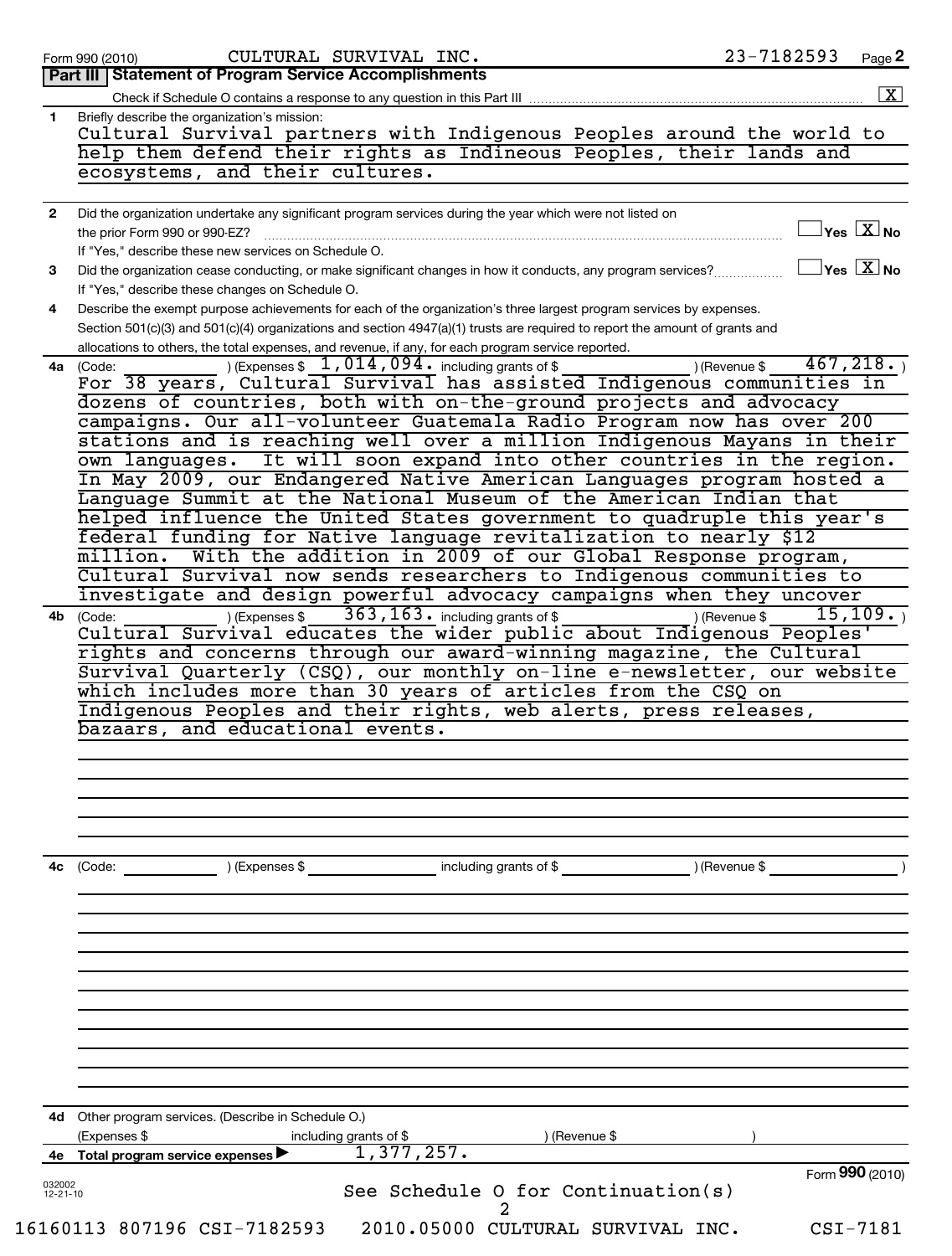032003 12-21-10 16160113 807196 CSI-7182593 2010.05000 CULTURAL SURVIVAL INC. CSI-7181 3

# Form 990 (2010) CULTURAL SURVIVAL INC. 23-7182593 Page

|     | Part IV   Checklist of Required Schedules                                                                                                   |                 |                         |                         |
|-----|---------------------------------------------------------------------------------------------------------------------------------------------|-----------------|-------------------------|-------------------------|
|     |                                                                                                                                             |                 | Yes                     | No                      |
| 1.  | Is the organization described in section 501(c)(3) or 4947(a)(1) (other than a private foundation)?                                         |                 |                         |                         |
|     |                                                                                                                                             | $\mathbf{1}$    | х                       |                         |
| 2   |                                                                                                                                             | $\overline{2}$  | $\overline{\textbf{x}}$ |                         |
| 3   | Did the organization engage in direct or indirect political campaign activities on behalf of or in opposition to candidates for             |                 |                         |                         |
|     |                                                                                                                                             | 3               |                         | х                       |
| 4   | Section 501(c)(3) organizations. Did the organization engage in lobbying activities, or have a section 501(h) election in effect            |                 |                         |                         |
|     |                                                                                                                                             | 4               |                         | х                       |
| 5   | Is the organization a section 501(c)(4), 501(c)(5), or 501(c)(6) organization that receives membership dues, assessments, or                |                 |                         |                         |
|     |                                                                                                                                             | 5               |                         |                         |
| 6   | Did the organization maintain any donor advised funds or any similar funds or accounts where donors have the right to                       |                 |                         |                         |
|     | provide advice on the distribution or investment of amounts in such funds or accounts? If "Yes," complete Schedule D, Part I                | 6               |                         | x                       |
| 7   | Did the organization receive or hold a conservation easement, including easements to preserve open space,                                   |                 |                         |                         |
|     | the environment, historic land areas, or historic structures? If "Yes," complete Schedule D, Part II                                        | $\overline{7}$  |                         | х                       |
| 8   | Did the organization maintain collections of works of art, historical treasures, or other similar assets? If "Yes," complete                |                 |                         |                         |
|     |                                                                                                                                             | 8               |                         | х                       |
| 9   | Did the organization report an amount in Part X, line 21; serve as a custodian for amounts not listed in Part X; or provide                 |                 |                         |                         |
|     | credit counseling, debt management, credit repair, or debt negotiation services? If "Yes," complete Schedule D, Part IV                     | 9               |                         | х                       |
| 10  | Did the organization, directly or through a related organization, hold assets in term, permanent, or quasi-endowments?                      |                 |                         |                         |
|     |                                                                                                                                             | 10              | х                       |                         |
| 11  | If the organization's answer to any of the following questions is "Yes," then complete Schedule D, Parts VI, VII, VIII, IX, or X            |                 |                         |                         |
|     | as applicable.                                                                                                                              |                 |                         |                         |
|     | a Did the organization report an amount for land, buildings, and equipment in Part X, line 10? If "Yes," complete Schedule D,               |                 |                         |                         |
|     | Part VI                                                                                                                                     | 11a             | х                       |                         |
|     | <b>b</b> Did the organization report an amount for investments - other securities in Part X, line 12 that is 5% or more of its total        |                 |                         |                         |
|     |                                                                                                                                             | 11b             |                         | x                       |
|     | c Did the organization report an amount for investments - program related in Part X, line 13 that is 5% or more of its total                |                 |                         |                         |
|     |                                                                                                                                             | 11c             |                         | х                       |
|     | d Did the organization report an amount for other assets in Part X, line 15 that is 5% or more of its total assets reported in              |                 |                         |                         |
|     |                                                                                                                                             | 11d             |                         | X                       |
|     |                                                                                                                                             | 11e             |                         | $\overline{\textbf{x}}$ |
| f   | Did the organization's separate or consolidated financial statements for the tax year include a footnote that addresses                     |                 |                         |                         |
|     | the organization's liability for uncertain tax positions under FIN 48 (ASC 740)? If "Yes," complete Schedule D, Part X                      | 11f             |                         | х                       |
|     | 12a Did the organization obtain separate, independent audited financial statements for the tax year? If "Yes," complete                     |                 |                         |                         |
|     | Schedule D, Parts XI, XII, and XIII                                                                                                         | 12a             | X                       |                         |
|     | <b>b</b> Was the organization included in consolidated, independent audited financial statements for the tax year?                          |                 |                         |                         |
|     | If "Yes," and if the organization answered "No" to line 12a, then completing Schedule D, Parts XI, XII, and XIII is optional                | 12b             |                         | Χ                       |
| 13  | Is the organization a school described in section $170(b)(1)(A)(ii)?$ If "Yes," complete Schedule E                                         | 13              |                         | $\overline{\textbf{x}}$ |
| 14a | Did the organization maintain an office, employees, or agents outside of the United States?                                                 | 14a             | х                       |                         |
| b   | Did the organization have aggregate revenues or expenses of more than \$10,000 from grantmaking, fundraising, business,                     |                 |                         |                         |
|     |                                                                                                                                             | 14b             | х                       |                         |
| 15  | Did the organization report on Part IX, column (A), line 3, more than \$5,000 of grants or assistance to any organization                   |                 |                         |                         |
|     |                                                                                                                                             | 15              |                         | x                       |
| 16  | Did the organization report on Part IX, column (A), line 3, more than \$5,000 of aggregate grants or assistance to individuals              |                 |                         |                         |
|     |                                                                                                                                             | 16              |                         | х                       |
| 17  | Did the organization report a total of more than \$15,000 of expenses for professional fundraising services on Part IX,                     |                 |                         |                         |
|     |                                                                                                                                             | 17              |                         | х                       |
| 18  | Did the organization report more than \$15,000 total of fundraising event gross income and contributions on Part VIII, lines                |                 |                         |                         |
|     |                                                                                                                                             | 18              |                         | х                       |
| 19  | Did the organization report more than \$15,000 of gross income from gaming activities on Part VIII, line 9a? If "Yes,"                      |                 |                         |                         |
|     | complete Schedule G, Part III                                                                                                               | 19              |                         | x                       |
|     | 20a Did the organization operate one or more hospitals? If "Yes," complete Schedule H                                                       | 20a             |                         | х                       |
|     | <b>b</b> If "Yes" to line 20a, did the organization attach its audited financial statements to this return? Note. Some Form 990 filers that |                 |                         |                         |
|     |                                                                                                                                             | 20 <sub>b</sub> |                         |                         |

Form (2010) **990**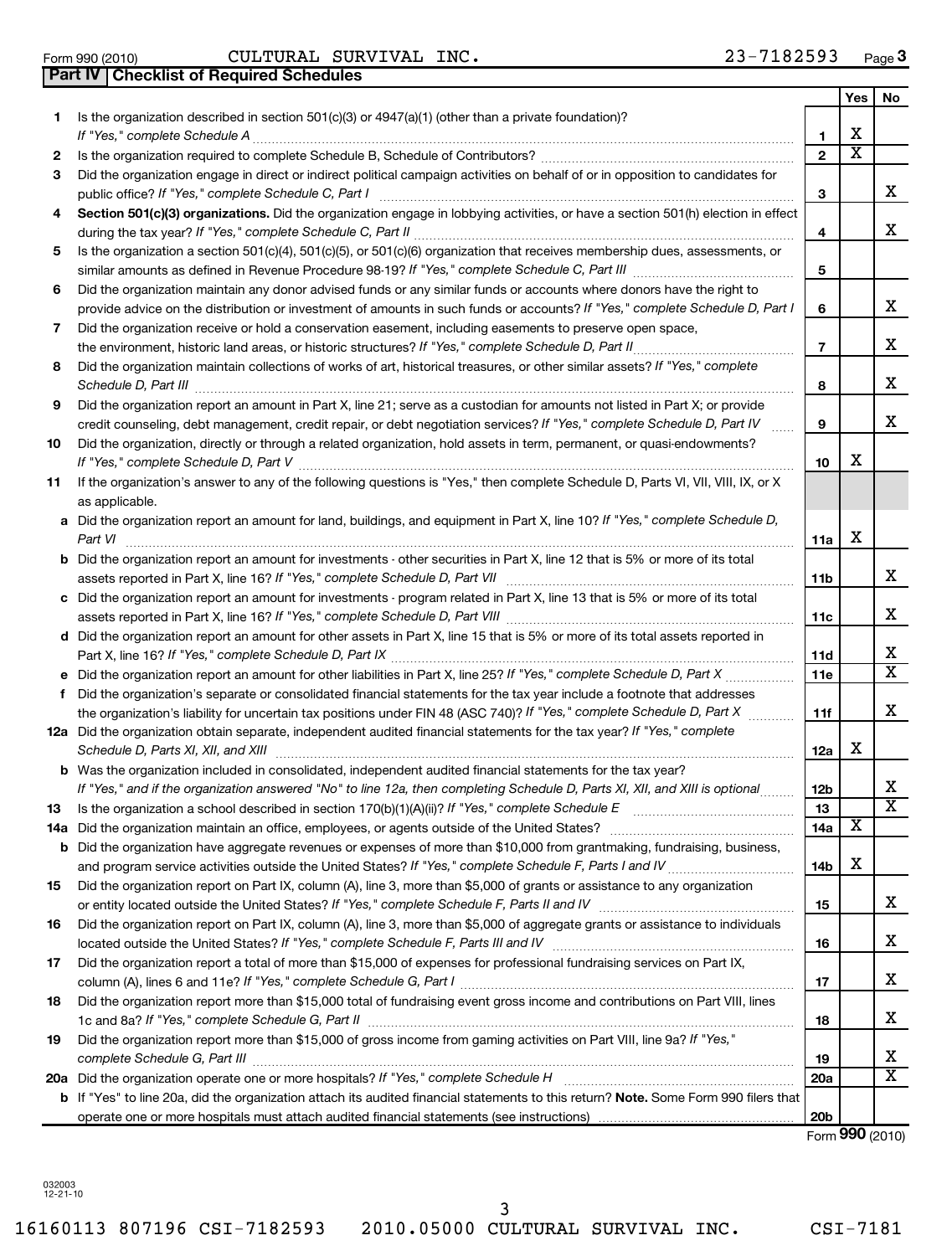Form 990 (2010) CULTURAL SURVIVAL INC. 23-7182593 Page

*(continued)* **Part IV Checklist of Required Schedules**

| Did the organization report more than \$5,000 of grants and other assistance to governments and organizations in the<br>21<br>х<br>21<br>Did the organization report more than \$5,000 of grants and other assistance to individuals in the United States on Part IX,<br>22<br>x<br>column (A), line 2? If "Yes," complete Schedule I, Parts I and III<br>22<br>Did the organization answer "Yes" to Part VII, Section A, line 3, 4, or 5 about compensation of the organization's current<br>23<br>and former officers, directors, trustees, key employees, and highest compensated employees? If "Yes," complete<br>x<br>Schedule J<br>23<br>24a Did the organization have a tax-exempt bond issue with an outstanding principal amount of more than \$100,000 as of the<br>last day of the year, that was issued after December 31, 2002? If "Yes," answer lines 24b through 24d and complete<br>X.<br>Schedule K. If "No", go to line 25<br>24a<br>24b<br>Did the organization maintain an escrow account other than a refunding escrow at any time during the year to defease<br>c<br>24c<br>24d<br>25a Section 501(c)(3) and 501(c)(4) organizations. Did the organization engage in an excess benefit transaction with a<br>x<br>disqualified person during the year? If "Yes," complete Schedule L, Part I<br>25a<br><b>b</b> Is the organization aware that it engaged in an excess benefit transaction with a disqualified person in a prior year, and<br>that the transaction has not been reported on any of the organization's prior Forms 990 or 990-EZ? If "Yes," complete<br>x<br>Schedule L, Part I<br>25b<br>Was a loan to or by a current or former officer, director, trustee, key employee, highly compensated employee, or disqualified<br>26<br>x<br>person outstanding as of the end of the organization's tax year? If "Yes," complete Schedule L, Part II manumerrow<br>26<br>Did the organization provide a grant or other assistance to an officer, director, trustee, key employee, substantial<br>27<br>contributor, or a grant selection committee member, or to a person related to such an individual? If "Yes," complete<br>x<br>Schedule L, Part III<br>27<br>Was the organization a party to a business transaction with one of the following parties (see Schedule L, Part IV<br>28<br>instructions for applicable filing thresholds, conditions, and exceptions):<br>х<br>A current or former officer, director, trustee, or key employee? If "Yes," complete Schedule L, Part IV<br>28a<br>а<br>$\overline{\text{x}}$<br>A family member of a current or former officer, director, trustee, or key employee? If "Yes," complete Schedule L, Part IV<br>28b<br>b<br>c An entity of which a current or former officer, director, trustee, or key employee (or a family member thereof) was an officer,<br>х<br>director, trustee, or direct or indirect owner? If "Yes," complete Schedule L, Part IV<br>28c<br>X<br>29<br>29<br>Did the organization receive contributions of art, historical treasures, or other similar assets, or qualified conservation<br>30<br>x<br>contributions? If "Yes," complete Schedule M<br>30<br>Did the organization liquidate, terminate, or dissolve and cease operations?<br>31<br>x<br>If "Yes," complete Schedule N, Part I<br>31<br>Did the organization sell, exchange, dispose of, or transfer more than 25% of its net assets? If "Yes," complete<br>32<br>Χ<br>Schedule N, Part II<br>32<br>Did the organization own 100% of an entity disregarded as separate from the organization under Regulations<br>33<br>X.<br>sections 301.7701-2 and 301.7701-3? If "Yes," complete Schedule R, Part I [1] [1] [1] [1] [1] [1] [1] [1] [1] [<br>33<br>Was the organization related to any tax-exempt or taxable entity?<br>34<br>х<br>34<br>$\overline{\textbf{x}}$<br>35<br>35<br>Did the organization receive any payment from or engage in any transaction with a controlled entity within the meaning of<br>a<br>section 512(b)(13)? If "Yes," complete Schedule R, Part V, line 2 $\ldots$ $\ldots$ $\ldots$ $\ldots$ $\ldots$ Yes $\lfloor X \rfloor$ No<br>Section 501(c)(3) organizations. Did the organization make any transfers to an exempt non-charitable related organization?<br>36<br>х<br>If "Yes," complete Schedule R, Part V, line 2<br>36<br>Did the organization conduct more than 5% of its activities through an entity that is not a related organization<br>37<br>X.<br>37<br>Did the organization complete Schedule O and provide explanations in Schedule O for Part VI, lines 11 and 19?<br>38<br>Х<br>38<br>Form 990 (2010) |  |  | Yes | No |
|------------------------------------------------------------------------------------------------------------------------------------------------------------------------------------------------------------------------------------------------------------------------------------------------------------------------------------------------------------------------------------------------------------------------------------------------------------------------------------------------------------------------------------------------------------------------------------------------------------------------------------------------------------------------------------------------------------------------------------------------------------------------------------------------------------------------------------------------------------------------------------------------------------------------------------------------------------------------------------------------------------------------------------------------------------------------------------------------------------------------------------------------------------------------------------------------------------------------------------------------------------------------------------------------------------------------------------------------------------------------------------------------------------------------------------------------------------------------------------------------------------------------------------------------------------------------------------------------------------------------------------------------------------------------------------------------------------------------------------------------------------------------------------------------------------------------------------------------------------------------------------------------------------------------------------------------------------------------------------------------------------------------------------------------------------------------------------------------------------------------------------------------------------------------------------------------------------------------------------------------------------------------------------------------------------------------------------------------------------------------------------------------------------------------------------------------------------------------------------------------------------------------------------------------------------------------------------------------------------------------------------------------------------------------------------------------------------------------------------------------------------------------------------------------------------------------------------------------------------------------------------------------------------------------------------------------------------------------------------------------------------------------------------------------------------------------------------------------------------------------------------------------------------------------------------------------------------------------------------------------------------------------------------------------------------------------------------------------------------------------------------------------------------------------------------------------------------------------------------------------------------------------------------------------------------------------------------------------------------------------------------------------------------------------------------------------------------------------------------------------------------------------------------------------------------------------------------------------------------------------------------------------------------------------------------------------------------------------------------------------------------------------------------------------------------------------------------------------------------------------------------------------------------------------------------------------------------------------------------------------------------------------------------------------------------------------------------------------------------------------------------------------------------------------------------------------------------------------------------------------------------------------------------------------------------------------------------------------------------------------------------|--|--|-----|----|
|                                                                                                                                                                                                                                                                                                                                                                                                                                                                                                                                                                                                                                                                                                                                                                                                                                                                                                                                                                                                                                                                                                                                                                                                                                                                                                                                                                                                                                                                                                                                                                                                                                                                                                                                                                                                                                                                                                                                                                                                                                                                                                                                                                                                                                                                                                                                                                                                                                                                                                                                                                                                                                                                                                                                                                                                                                                                                                                                                                                                                                                                                                                                                                                                                                                                                                                                                                                                                                                                                                                                                                                                                                                                                                                                                                                                                                                                                                                                                                                                                                                                                                                                                                                                                                                                                                                                                                                                                                                                                                                                                                                                                                    |  |  |     |    |
|                                                                                                                                                                                                                                                                                                                                                                                                                                                                                                                                                                                                                                                                                                                                                                                                                                                                                                                                                                                                                                                                                                                                                                                                                                                                                                                                                                                                                                                                                                                                                                                                                                                                                                                                                                                                                                                                                                                                                                                                                                                                                                                                                                                                                                                                                                                                                                                                                                                                                                                                                                                                                                                                                                                                                                                                                                                                                                                                                                                                                                                                                                                                                                                                                                                                                                                                                                                                                                                                                                                                                                                                                                                                                                                                                                                                                                                                                                                                                                                                                                                                                                                                                                                                                                                                                                                                                                                                                                                                                                                                                                                                                                    |  |  |     |    |
|                                                                                                                                                                                                                                                                                                                                                                                                                                                                                                                                                                                                                                                                                                                                                                                                                                                                                                                                                                                                                                                                                                                                                                                                                                                                                                                                                                                                                                                                                                                                                                                                                                                                                                                                                                                                                                                                                                                                                                                                                                                                                                                                                                                                                                                                                                                                                                                                                                                                                                                                                                                                                                                                                                                                                                                                                                                                                                                                                                                                                                                                                                                                                                                                                                                                                                                                                                                                                                                                                                                                                                                                                                                                                                                                                                                                                                                                                                                                                                                                                                                                                                                                                                                                                                                                                                                                                                                                                                                                                                                                                                                                                                    |  |  |     |    |
|                                                                                                                                                                                                                                                                                                                                                                                                                                                                                                                                                                                                                                                                                                                                                                                                                                                                                                                                                                                                                                                                                                                                                                                                                                                                                                                                                                                                                                                                                                                                                                                                                                                                                                                                                                                                                                                                                                                                                                                                                                                                                                                                                                                                                                                                                                                                                                                                                                                                                                                                                                                                                                                                                                                                                                                                                                                                                                                                                                                                                                                                                                                                                                                                                                                                                                                                                                                                                                                                                                                                                                                                                                                                                                                                                                                                                                                                                                                                                                                                                                                                                                                                                                                                                                                                                                                                                                                                                                                                                                                                                                                                                                    |  |  |     |    |
|                                                                                                                                                                                                                                                                                                                                                                                                                                                                                                                                                                                                                                                                                                                                                                                                                                                                                                                                                                                                                                                                                                                                                                                                                                                                                                                                                                                                                                                                                                                                                                                                                                                                                                                                                                                                                                                                                                                                                                                                                                                                                                                                                                                                                                                                                                                                                                                                                                                                                                                                                                                                                                                                                                                                                                                                                                                                                                                                                                                                                                                                                                                                                                                                                                                                                                                                                                                                                                                                                                                                                                                                                                                                                                                                                                                                                                                                                                                                                                                                                                                                                                                                                                                                                                                                                                                                                                                                                                                                                                                                                                                                                                    |  |  |     |    |
|                                                                                                                                                                                                                                                                                                                                                                                                                                                                                                                                                                                                                                                                                                                                                                                                                                                                                                                                                                                                                                                                                                                                                                                                                                                                                                                                                                                                                                                                                                                                                                                                                                                                                                                                                                                                                                                                                                                                                                                                                                                                                                                                                                                                                                                                                                                                                                                                                                                                                                                                                                                                                                                                                                                                                                                                                                                                                                                                                                                                                                                                                                                                                                                                                                                                                                                                                                                                                                                                                                                                                                                                                                                                                                                                                                                                                                                                                                                                                                                                                                                                                                                                                                                                                                                                                                                                                                                                                                                                                                                                                                                                                                    |  |  |     |    |
|                                                                                                                                                                                                                                                                                                                                                                                                                                                                                                                                                                                                                                                                                                                                                                                                                                                                                                                                                                                                                                                                                                                                                                                                                                                                                                                                                                                                                                                                                                                                                                                                                                                                                                                                                                                                                                                                                                                                                                                                                                                                                                                                                                                                                                                                                                                                                                                                                                                                                                                                                                                                                                                                                                                                                                                                                                                                                                                                                                                                                                                                                                                                                                                                                                                                                                                                                                                                                                                                                                                                                                                                                                                                                                                                                                                                                                                                                                                                                                                                                                                                                                                                                                                                                                                                                                                                                                                                                                                                                                                                                                                                                                    |  |  |     |    |
|                                                                                                                                                                                                                                                                                                                                                                                                                                                                                                                                                                                                                                                                                                                                                                                                                                                                                                                                                                                                                                                                                                                                                                                                                                                                                                                                                                                                                                                                                                                                                                                                                                                                                                                                                                                                                                                                                                                                                                                                                                                                                                                                                                                                                                                                                                                                                                                                                                                                                                                                                                                                                                                                                                                                                                                                                                                                                                                                                                                                                                                                                                                                                                                                                                                                                                                                                                                                                                                                                                                                                                                                                                                                                                                                                                                                                                                                                                                                                                                                                                                                                                                                                                                                                                                                                                                                                                                                                                                                                                                                                                                                                                    |  |  |     |    |
|                                                                                                                                                                                                                                                                                                                                                                                                                                                                                                                                                                                                                                                                                                                                                                                                                                                                                                                                                                                                                                                                                                                                                                                                                                                                                                                                                                                                                                                                                                                                                                                                                                                                                                                                                                                                                                                                                                                                                                                                                                                                                                                                                                                                                                                                                                                                                                                                                                                                                                                                                                                                                                                                                                                                                                                                                                                                                                                                                                                                                                                                                                                                                                                                                                                                                                                                                                                                                                                                                                                                                                                                                                                                                                                                                                                                                                                                                                                                                                                                                                                                                                                                                                                                                                                                                                                                                                                                                                                                                                                                                                                                                                    |  |  |     |    |
|                                                                                                                                                                                                                                                                                                                                                                                                                                                                                                                                                                                                                                                                                                                                                                                                                                                                                                                                                                                                                                                                                                                                                                                                                                                                                                                                                                                                                                                                                                                                                                                                                                                                                                                                                                                                                                                                                                                                                                                                                                                                                                                                                                                                                                                                                                                                                                                                                                                                                                                                                                                                                                                                                                                                                                                                                                                                                                                                                                                                                                                                                                                                                                                                                                                                                                                                                                                                                                                                                                                                                                                                                                                                                                                                                                                                                                                                                                                                                                                                                                                                                                                                                                                                                                                                                                                                                                                                                                                                                                                                                                                                                                    |  |  |     |    |
|                                                                                                                                                                                                                                                                                                                                                                                                                                                                                                                                                                                                                                                                                                                                                                                                                                                                                                                                                                                                                                                                                                                                                                                                                                                                                                                                                                                                                                                                                                                                                                                                                                                                                                                                                                                                                                                                                                                                                                                                                                                                                                                                                                                                                                                                                                                                                                                                                                                                                                                                                                                                                                                                                                                                                                                                                                                                                                                                                                                                                                                                                                                                                                                                                                                                                                                                                                                                                                                                                                                                                                                                                                                                                                                                                                                                                                                                                                                                                                                                                                                                                                                                                                                                                                                                                                                                                                                                                                                                                                                                                                                                                                    |  |  |     |    |
|                                                                                                                                                                                                                                                                                                                                                                                                                                                                                                                                                                                                                                                                                                                                                                                                                                                                                                                                                                                                                                                                                                                                                                                                                                                                                                                                                                                                                                                                                                                                                                                                                                                                                                                                                                                                                                                                                                                                                                                                                                                                                                                                                                                                                                                                                                                                                                                                                                                                                                                                                                                                                                                                                                                                                                                                                                                                                                                                                                                                                                                                                                                                                                                                                                                                                                                                                                                                                                                                                                                                                                                                                                                                                                                                                                                                                                                                                                                                                                                                                                                                                                                                                                                                                                                                                                                                                                                                                                                                                                                                                                                                                                    |  |  |     |    |
|                                                                                                                                                                                                                                                                                                                                                                                                                                                                                                                                                                                                                                                                                                                                                                                                                                                                                                                                                                                                                                                                                                                                                                                                                                                                                                                                                                                                                                                                                                                                                                                                                                                                                                                                                                                                                                                                                                                                                                                                                                                                                                                                                                                                                                                                                                                                                                                                                                                                                                                                                                                                                                                                                                                                                                                                                                                                                                                                                                                                                                                                                                                                                                                                                                                                                                                                                                                                                                                                                                                                                                                                                                                                                                                                                                                                                                                                                                                                                                                                                                                                                                                                                                                                                                                                                                                                                                                                                                                                                                                                                                                                                                    |  |  |     |    |
|                                                                                                                                                                                                                                                                                                                                                                                                                                                                                                                                                                                                                                                                                                                                                                                                                                                                                                                                                                                                                                                                                                                                                                                                                                                                                                                                                                                                                                                                                                                                                                                                                                                                                                                                                                                                                                                                                                                                                                                                                                                                                                                                                                                                                                                                                                                                                                                                                                                                                                                                                                                                                                                                                                                                                                                                                                                                                                                                                                                                                                                                                                                                                                                                                                                                                                                                                                                                                                                                                                                                                                                                                                                                                                                                                                                                                                                                                                                                                                                                                                                                                                                                                                                                                                                                                                                                                                                                                                                                                                                                                                                                                                    |  |  |     |    |
|                                                                                                                                                                                                                                                                                                                                                                                                                                                                                                                                                                                                                                                                                                                                                                                                                                                                                                                                                                                                                                                                                                                                                                                                                                                                                                                                                                                                                                                                                                                                                                                                                                                                                                                                                                                                                                                                                                                                                                                                                                                                                                                                                                                                                                                                                                                                                                                                                                                                                                                                                                                                                                                                                                                                                                                                                                                                                                                                                                                                                                                                                                                                                                                                                                                                                                                                                                                                                                                                                                                                                                                                                                                                                                                                                                                                                                                                                                                                                                                                                                                                                                                                                                                                                                                                                                                                                                                                                                                                                                                                                                                                                                    |  |  |     |    |
|                                                                                                                                                                                                                                                                                                                                                                                                                                                                                                                                                                                                                                                                                                                                                                                                                                                                                                                                                                                                                                                                                                                                                                                                                                                                                                                                                                                                                                                                                                                                                                                                                                                                                                                                                                                                                                                                                                                                                                                                                                                                                                                                                                                                                                                                                                                                                                                                                                                                                                                                                                                                                                                                                                                                                                                                                                                                                                                                                                                                                                                                                                                                                                                                                                                                                                                                                                                                                                                                                                                                                                                                                                                                                                                                                                                                                                                                                                                                                                                                                                                                                                                                                                                                                                                                                                                                                                                                                                                                                                                                                                                                                                    |  |  |     |    |
|                                                                                                                                                                                                                                                                                                                                                                                                                                                                                                                                                                                                                                                                                                                                                                                                                                                                                                                                                                                                                                                                                                                                                                                                                                                                                                                                                                                                                                                                                                                                                                                                                                                                                                                                                                                                                                                                                                                                                                                                                                                                                                                                                                                                                                                                                                                                                                                                                                                                                                                                                                                                                                                                                                                                                                                                                                                                                                                                                                                                                                                                                                                                                                                                                                                                                                                                                                                                                                                                                                                                                                                                                                                                                                                                                                                                                                                                                                                                                                                                                                                                                                                                                                                                                                                                                                                                                                                                                                                                                                                                                                                                                                    |  |  |     |    |
|                                                                                                                                                                                                                                                                                                                                                                                                                                                                                                                                                                                                                                                                                                                                                                                                                                                                                                                                                                                                                                                                                                                                                                                                                                                                                                                                                                                                                                                                                                                                                                                                                                                                                                                                                                                                                                                                                                                                                                                                                                                                                                                                                                                                                                                                                                                                                                                                                                                                                                                                                                                                                                                                                                                                                                                                                                                                                                                                                                                                                                                                                                                                                                                                                                                                                                                                                                                                                                                                                                                                                                                                                                                                                                                                                                                                                                                                                                                                                                                                                                                                                                                                                                                                                                                                                                                                                                                                                                                                                                                                                                                                                                    |  |  |     |    |
|                                                                                                                                                                                                                                                                                                                                                                                                                                                                                                                                                                                                                                                                                                                                                                                                                                                                                                                                                                                                                                                                                                                                                                                                                                                                                                                                                                                                                                                                                                                                                                                                                                                                                                                                                                                                                                                                                                                                                                                                                                                                                                                                                                                                                                                                                                                                                                                                                                                                                                                                                                                                                                                                                                                                                                                                                                                                                                                                                                                                                                                                                                                                                                                                                                                                                                                                                                                                                                                                                                                                                                                                                                                                                                                                                                                                                                                                                                                                                                                                                                                                                                                                                                                                                                                                                                                                                                                                                                                                                                                                                                                                                                    |  |  |     |    |
|                                                                                                                                                                                                                                                                                                                                                                                                                                                                                                                                                                                                                                                                                                                                                                                                                                                                                                                                                                                                                                                                                                                                                                                                                                                                                                                                                                                                                                                                                                                                                                                                                                                                                                                                                                                                                                                                                                                                                                                                                                                                                                                                                                                                                                                                                                                                                                                                                                                                                                                                                                                                                                                                                                                                                                                                                                                                                                                                                                                                                                                                                                                                                                                                                                                                                                                                                                                                                                                                                                                                                                                                                                                                                                                                                                                                                                                                                                                                                                                                                                                                                                                                                                                                                                                                                                                                                                                                                                                                                                                                                                                                                                    |  |  |     |    |
|                                                                                                                                                                                                                                                                                                                                                                                                                                                                                                                                                                                                                                                                                                                                                                                                                                                                                                                                                                                                                                                                                                                                                                                                                                                                                                                                                                                                                                                                                                                                                                                                                                                                                                                                                                                                                                                                                                                                                                                                                                                                                                                                                                                                                                                                                                                                                                                                                                                                                                                                                                                                                                                                                                                                                                                                                                                                                                                                                                                                                                                                                                                                                                                                                                                                                                                                                                                                                                                                                                                                                                                                                                                                                                                                                                                                                                                                                                                                                                                                                                                                                                                                                                                                                                                                                                                                                                                                                                                                                                                                                                                                                                    |  |  |     |    |
|                                                                                                                                                                                                                                                                                                                                                                                                                                                                                                                                                                                                                                                                                                                                                                                                                                                                                                                                                                                                                                                                                                                                                                                                                                                                                                                                                                                                                                                                                                                                                                                                                                                                                                                                                                                                                                                                                                                                                                                                                                                                                                                                                                                                                                                                                                                                                                                                                                                                                                                                                                                                                                                                                                                                                                                                                                                                                                                                                                                                                                                                                                                                                                                                                                                                                                                                                                                                                                                                                                                                                                                                                                                                                                                                                                                                                                                                                                                                                                                                                                                                                                                                                                                                                                                                                                                                                                                                                                                                                                                                                                                                                                    |  |  |     |    |
|                                                                                                                                                                                                                                                                                                                                                                                                                                                                                                                                                                                                                                                                                                                                                                                                                                                                                                                                                                                                                                                                                                                                                                                                                                                                                                                                                                                                                                                                                                                                                                                                                                                                                                                                                                                                                                                                                                                                                                                                                                                                                                                                                                                                                                                                                                                                                                                                                                                                                                                                                                                                                                                                                                                                                                                                                                                                                                                                                                                                                                                                                                                                                                                                                                                                                                                                                                                                                                                                                                                                                                                                                                                                                                                                                                                                                                                                                                                                                                                                                                                                                                                                                                                                                                                                                                                                                                                                                                                                                                                                                                                                                                    |  |  |     |    |
|                                                                                                                                                                                                                                                                                                                                                                                                                                                                                                                                                                                                                                                                                                                                                                                                                                                                                                                                                                                                                                                                                                                                                                                                                                                                                                                                                                                                                                                                                                                                                                                                                                                                                                                                                                                                                                                                                                                                                                                                                                                                                                                                                                                                                                                                                                                                                                                                                                                                                                                                                                                                                                                                                                                                                                                                                                                                                                                                                                                                                                                                                                                                                                                                                                                                                                                                                                                                                                                                                                                                                                                                                                                                                                                                                                                                                                                                                                                                                                                                                                                                                                                                                                                                                                                                                                                                                                                                                                                                                                                                                                                                                                    |  |  |     |    |
|                                                                                                                                                                                                                                                                                                                                                                                                                                                                                                                                                                                                                                                                                                                                                                                                                                                                                                                                                                                                                                                                                                                                                                                                                                                                                                                                                                                                                                                                                                                                                                                                                                                                                                                                                                                                                                                                                                                                                                                                                                                                                                                                                                                                                                                                                                                                                                                                                                                                                                                                                                                                                                                                                                                                                                                                                                                                                                                                                                                                                                                                                                                                                                                                                                                                                                                                                                                                                                                                                                                                                                                                                                                                                                                                                                                                                                                                                                                                                                                                                                                                                                                                                                                                                                                                                                                                                                                                                                                                                                                                                                                                                                    |  |  |     |    |
|                                                                                                                                                                                                                                                                                                                                                                                                                                                                                                                                                                                                                                                                                                                                                                                                                                                                                                                                                                                                                                                                                                                                                                                                                                                                                                                                                                                                                                                                                                                                                                                                                                                                                                                                                                                                                                                                                                                                                                                                                                                                                                                                                                                                                                                                                                                                                                                                                                                                                                                                                                                                                                                                                                                                                                                                                                                                                                                                                                                                                                                                                                                                                                                                                                                                                                                                                                                                                                                                                                                                                                                                                                                                                                                                                                                                                                                                                                                                                                                                                                                                                                                                                                                                                                                                                                                                                                                                                                                                                                                                                                                                                                    |  |  |     |    |
|                                                                                                                                                                                                                                                                                                                                                                                                                                                                                                                                                                                                                                                                                                                                                                                                                                                                                                                                                                                                                                                                                                                                                                                                                                                                                                                                                                                                                                                                                                                                                                                                                                                                                                                                                                                                                                                                                                                                                                                                                                                                                                                                                                                                                                                                                                                                                                                                                                                                                                                                                                                                                                                                                                                                                                                                                                                                                                                                                                                                                                                                                                                                                                                                                                                                                                                                                                                                                                                                                                                                                                                                                                                                                                                                                                                                                                                                                                                                                                                                                                                                                                                                                                                                                                                                                                                                                                                                                                                                                                                                                                                                                                    |  |  |     |    |
|                                                                                                                                                                                                                                                                                                                                                                                                                                                                                                                                                                                                                                                                                                                                                                                                                                                                                                                                                                                                                                                                                                                                                                                                                                                                                                                                                                                                                                                                                                                                                                                                                                                                                                                                                                                                                                                                                                                                                                                                                                                                                                                                                                                                                                                                                                                                                                                                                                                                                                                                                                                                                                                                                                                                                                                                                                                                                                                                                                                                                                                                                                                                                                                                                                                                                                                                                                                                                                                                                                                                                                                                                                                                                                                                                                                                                                                                                                                                                                                                                                                                                                                                                                                                                                                                                                                                                                                                                                                                                                                                                                                                                                    |  |  |     |    |
|                                                                                                                                                                                                                                                                                                                                                                                                                                                                                                                                                                                                                                                                                                                                                                                                                                                                                                                                                                                                                                                                                                                                                                                                                                                                                                                                                                                                                                                                                                                                                                                                                                                                                                                                                                                                                                                                                                                                                                                                                                                                                                                                                                                                                                                                                                                                                                                                                                                                                                                                                                                                                                                                                                                                                                                                                                                                                                                                                                                                                                                                                                                                                                                                                                                                                                                                                                                                                                                                                                                                                                                                                                                                                                                                                                                                                                                                                                                                                                                                                                                                                                                                                                                                                                                                                                                                                                                                                                                                                                                                                                                                                                    |  |  |     |    |
|                                                                                                                                                                                                                                                                                                                                                                                                                                                                                                                                                                                                                                                                                                                                                                                                                                                                                                                                                                                                                                                                                                                                                                                                                                                                                                                                                                                                                                                                                                                                                                                                                                                                                                                                                                                                                                                                                                                                                                                                                                                                                                                                                                                                                                                                                                                                                                                                                                                                                                                                                                                                                                                                                                                                                                                                                                                                                                                                                                                                                                                                                                                                                                                                                                                                                                                                                                                                                                                                                                                                                                                                                                                                                                                                                                                                                                                                                                                                                                                                                                                                                                                                                                                                                                                                                                                                                                                                                                                                                                                                                                                                                                    |  |  |     |    |
|                                                                                                                                                                                                                                                                                                                                                                                                                                                                                                                                                                                                                                                                                                                                                                                                                                                                                                                                                                                                                                                                                                                                                                                                                                                                                                                                                                                                                                                                                                                                                                                                                                                                                                                                                                                                                                                                                                                                                                                                                                                                                                                                                                                                                                                                                                                                                                                                                                                                                                                                                                                                                                                                                                                                                                                                                                                                                                                                                                                                                                                                                                                                                                                                                                                                                                                                                                                                                                                                                                                                                                                                                                                                                                                                                                                                                                                                                                                                                                                                                                                                                                                                                                                                                                                                                                                                                                                                                                                                                                                                                                                                                                    |  |  |     |    |
|                                                                                                                                                                                                                                                                                                                                                                                                                                                                                                                                                                                                                                                                                                                                                                                                                                                                                                                                                                                                                                                                                                                                                                                                                                                                                                                                                                                                                                                                                                                                                                                                                                                                                                                                                                                                                                                                                                                                                                                                                                                                                                                                                                                                                                                                                                                                                                                                                                                                                                                                                                                                                                                                                                                                                                                                                                                                                                                                                                                                                                                                                                                                                                                                                                                                                                                                                                                                                                                                                                                                                                                                                                                                                                                                                                                                                                                                                                                                                                                                                                                                                                                                                                                                                                                                                                                                                                                                                                                                                                                                                                                                                                    |  |  |     |    |
|                                                                                                                                                                                                                                                                                                                                                                                                                                                                                                                                                                                                                                                                                                                                                                                                                                                                                                                                                                                                                                                                                                                                                                                                                                                                                                                                                                                                                                                                                                                                                                                                                                                                                                                                                                                                                                                                                                                                                                                                                                                                                                                                                                                                                                                                                                                                                                                                                                                                                                                                                                                                                                                                                                                                                                                                                                                                                                                                                                                                                                                                                                                                                                                                                                                                                                                                                                                                                                                                                                                                                                                                                                                                                                                                                                                                                                                                                                                                                                                                                                                                                                                                                                                                                                                                                                                                                                                                                                                                                                                                                                                                                                    |  |  |     |    |
|                                                                                                                                                                                                                                                                                                                                                                                                                                                                                                                                                                                                                                                                                                                                                                                                                                                                                                                                                                                                                                                                                                                                                                                                                                                                                                                                                                                                                                                                                                                                                                                                                                                                                                                                                                                                                                                                                                                                                                                                                                                                                                                                                                                                                                                                                                                                                                                                                                                                                                                                                                                                                                                                                                                                                                                                                                                                                                                                                                                                                                                                                                                                                                                                                                                                                                                                                                                                                                                                                                                                                                                                                                                                                                                                                                                                                                                                                                                                                                                                                                                                                                                                                                                                                                                                                                                                                                                                                                                                                                                                                                                                                                    |  |  |     |    |
|                                                                                                                                                                                                                                                                                                                                                                                                                                                                                                                                                                                                                                                                                                                                                                                                                                                                                                                                                                                                                                                                                                                                                                                                                                                                                                                                                                                                                                                                                                                                                                                                                                                                                                                                                                                                                                                                                                                                                                                                                                                                                                                                                                                                                                                                                                                                                                                                                                                                                                                                                                                                                                                                                                                                                                                                                                                                                                                                                                                                                                                                                                                                                                                                                                                                                                                                                                                                                                                                                                                                                                                                                                                                                                                                                                                                                                                                                                                                                                                                                                                                                                                                                                                                                                                                                                                                                                                                                                                                                                                                                                                                                                    |  |  |     |    |
|                                                                                                                                                                                                                                                                                                                                                                                                                                                                                                                                                                                                                                                                                                                                                                                                                                                                                                                                                                                                                                                                                                                                                                                                                                                                                                                                                                                                                                                                                                                                                                                                                                                                                                                                                                                                                                                                                                                                                                                                                                                                                                                                                                                                                                                                                                                                                                                                                                                                                                                                                                                                                                                                                                                                                                                                                                                                                                                                                                                                                                                                                                                                                                                                                                                                                                                                                                                                                                                                                                                                                                                                                                                                                                                                                                                                                                                                                                                                                                                                                                                                                                                                                                                                                                                                                                                                                                                                                                                                                                                                                                                                                                    |  |  |     |    |
|                                                                                                                                                                                                                                                                                                                                                                                                                                                                                                                                                                                                                                                                                                                                                                                                                                                                                                                                                                                                                                                                                                                                                                                                                                                                                                                                                                                                                                                                                                                                                                                                                                                                                                                                                                                                                                                                                                                                                                                                                                                                                                                                                                                                                                                                                                                                                                                                                                                                                                                                                                                                                                                                                                                                                                                                                                                                                                                                                                                                                                                                                                                                                                                                                                                                                                                                                                                                                                                                                                                                                                                                                                                                                                                                                                                                                                                                                                                                                                                                                                                                                                                                                                                                                                                                                                                                                                                                                                                                                                                                                                                                                                    |  |  |     |    |
|                                                                                                                                                                                                                                                                                                                                                                                                                                                                                                                                                                                                                                                                                                                                                                                                                                                                                                                                                                                                                                                                                                                                                                                                                                                                                                                                                                                                                                                                                                                                                                                                                                                                                                                                                                                                                                                                                                                                                                                                                                                                                                                                                                                                                                                                                                                                                                                                                                                                                                                                                                                                                                                                                                                                                                                                                                                                                                                                                                                                                                                                                                                                                                                                                                                                                                                                                                                                                                                                                                                                                                                                                                                                                                                                                                                                                                                                                                                                                                                                                                                                                                                                                                                                                                                                                                                                                                                                                                                                                                                                                                                                                                    |  |  |     |    |
|                                                                                                                                                                                                                                                                                                                                                                                                                                                                                                                                                                                                                                                                                                                                                                                                                                                                                                                                                                                                                                                                                                                                                                                                                                                                                                                                                                                                                                                                                                                                                                                                                                                                                                                                                                                                                                                                                                                                                                                                                                                                                                                                                                                                                                                                                                                                                                                                                                                                                                                                                                                                                                                                                                                                                                                                                                                                                                                                                                                                                                                                                                                                                                                                                                                                                                                                                                                                                                                                                                                                                                                                                                                                                                                                                                                                                                                                                                                                                                                                                                                                                                                                                                                                                                                                                                                                                                                                                                                                                                                                                                                                                                    |  |  |     |    |
|                                                                                                                                                                                                                                                                                                                                                                                                                                                                                                                                                                                                                                                                                                                                                                                                                                                                                                                                                                                                                                                                                                                                                                                                                                                                                                                                                                                                                                                                                                                                                                                                                                                                                                                                                                                                                                                                                                                                                                                                                                                                                                                                                                                                                                                                                                                                                                                                                                                                                                                                                                                                                                                                                                                                                                                                                                                                                                                                                                                                                                                                                                                                                                                                                                                                                                                                                                                                                                                                                                                                                                                                                                                                                                                                                                                                                                                                                                                                                                                                                                                                                                                                                                                                                                                                                                                                                                                                                                                                                                                                                                                                                                    |  |  |     |    |
|                                                                                                                                                                                                                                                                                                                                                                                                                                                                                                                                                                                                                                                                                                                                                                                                                                                                                                                                                                                                                                                                                                                                                                                                                                                                                                                                                                                                                                                                                                                                                                                                                                                                                                                                                                                                                                                                                                                                                                                                                                                                                                                                                                                                                                                                                                                                                                                                                                                                                                                                                                                                                                                                                                                                                                                                                                                                                                                                                                                                                                                                                                                                                                                                                                                                                                                                                                                                                                                                                                                                                                                                                                                                                                                                                                                                                                                                                                                                                                                                                                                                                                                                                                                                                                                                                                                                                                                                                                                                                                                                                                                                                                    |  |  |     |    |
|                                                                                                                                                                                                                                                                                                                                                                                                                                                                                                                                                                                                                                                                                                                                                                                                                                                                                                                                                                                                                                                                                                                                                                                                                                                                                                                                                                                                                                                                                                                                                                                                                                                                                                                                                                                                                                                                                                                                                                                                                                                                                                                                                                                                                                                                                                                                                                                                                                                                                                                                                                                                                                                                                                                                                                                                                                                                                                                                                                                                                                                                                                                                                                                                                                                                                                                                                                                                                                                                                                                                                                                                                                                                                                                                                                                                                                                                                                                                                                                                                                                                                                                                                                                                                                                                                                                                                                                                                                                                                                                                                                                                                                    |  |  |     |    |
|                                                                                                                                                                                                                                                                                                                                                                                                                                                                                                                                                                                                                                                                                                                                                                                                                                                                                                                                                                                                                                                                                                                                                                                                                                                                                                                                                                                                                                                                                                                                                                                                                                                                                                                                                                                                                                                                                                                                                                                                                                                                                                                                                                                                                                                                                                                                                                                                                                                                                                                                                                                                                                                                                                                                                                                                                                                                                                                                                                                                                                                                                                                                                                                                                                                                                                                                                                                                                                                                                                                                                                                                                                                                                                                                                                                                                                                                                                                                                                                                                                                                                                                                                                                                                                                                                                                                                                                                                                                                                                                                                                                                                                    |  |  |     |    |
|                                                                                                                                                                                                                                                                                                                                                                                                                                                                                                                                                                                                                                                                                                                                                                                                                                                                                                                                                                                                                                                                                                                                                                                                                                                                                                                                                                                                                                                                                                                                                                                                                                                                                                                                                                                                                                                                                                                                                                                                                                                                                                                                                                                                                                                                                                                                                                                                                                                                                                                                                                                                                                                                                                                                                                                                                                                                                                                                                                                                                                                                                                                                                                                                                                                                                                                                                                                                                                                                                                                                                                                                                                                                                                                                                                                                                                                                                                                                                                                                                                                                                                                                                                                                                                                                                                                                                                                                                                                                                                                                                                                                                                    |  |  |     |    |
|                                                                                                                                                                                                                                                                                                                                                                                                                                                                                                                                                                                                                                                                                                                                                                                                                                                                                                                                                                                                                                                                                                                                                                                                                                                                                                                                                                                                                                                                                                                                                                                                                                                                                                                                                                                                                                                                                                                                                                                                                                                                                                                                                                                                                                                                                                                                                                                                                                                                                                                                                                                                                                                                                                                                                                                                                                                                                                                                                                                                                                                                                                                                                                                                                                                                                                                                                                                                                                                                                                                                                                                                                                                                                                                                                                                                                                                                                                                                                                                                                                                                                                                                                                                                                                                                                                                                                                                                                                                                                                                                                                                                                                    |  |  |     |    |
|                                                                                                                                                                                                                                                                                                                                                                                                                                                                                                                                                                                                                                                                                                                                                                                                                                                                                                                                                                                                                                                                                                                                                                                                                                                                                                                                                                                                                                                                                                                                                                                                                                                                                                                                                                                                                                                                                                                                                                                                                                                                                                                                                                                                                                                                                                                                                                                                                                                                                                                                                                                                                                                                                                                                                                                                                                                                                                                                                                                                                                                                                                                                                                                                                                                                                                                                                                                                                                                                                                                                                                                                                                                                                                                                                                                                                                                                                                                                                                                                                                                                                                                                                                                                                                                                                                                                                                                                                                                                                                                                                                                                                                    |  |  |     |    |

032004 12-21-10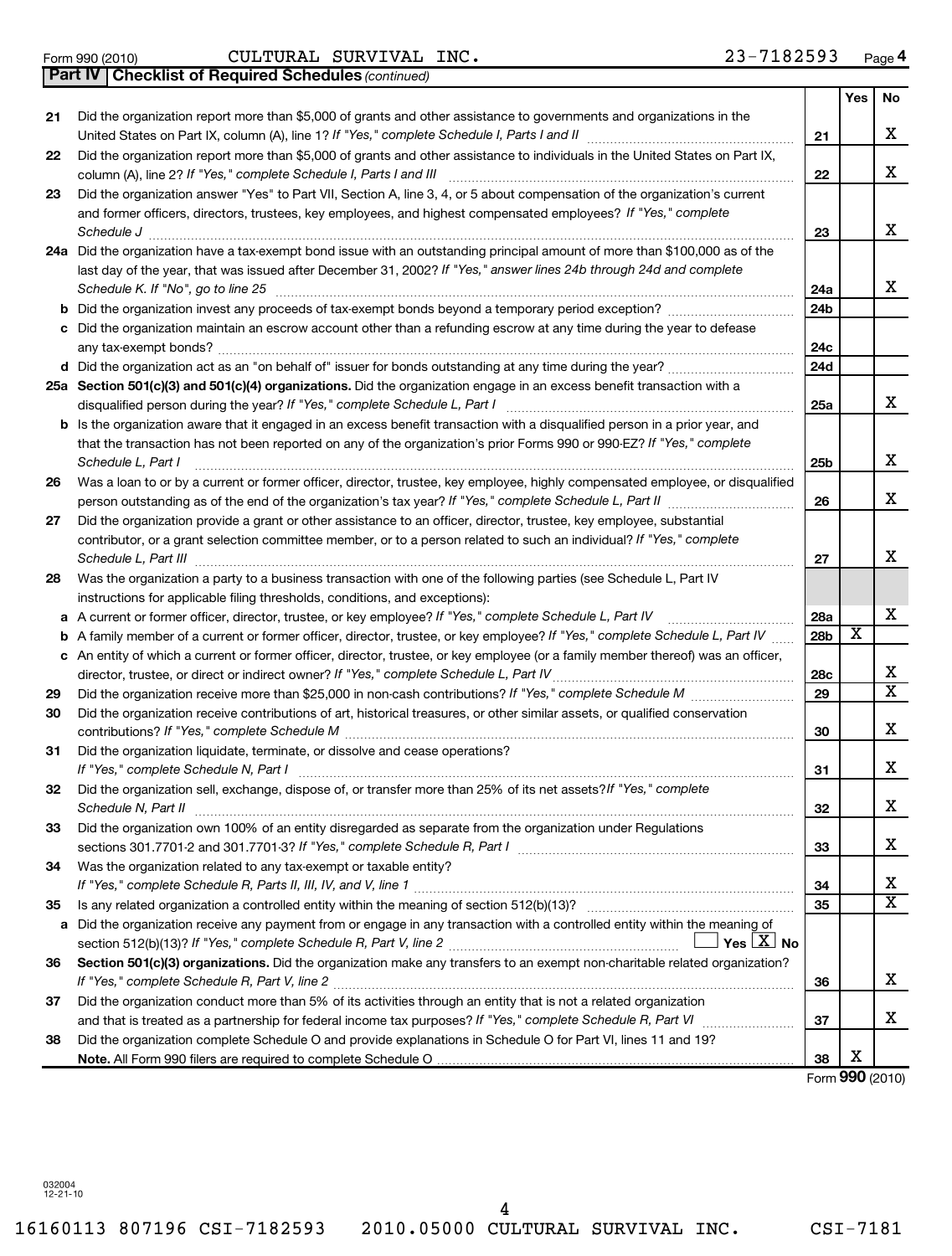|               | CULTURAL SURVIVAL INC.<br>Form 990 (2010)                                                                                                       |                        | 23-7182593 |                 |                 | Page 5                       |
|---------------|-------------------------------------------------------------------------------------------------------------------------------------------------|------------------------|------------|-----------------|-----------------|------------------------------|
| <b>Part V</b> | <b>Statements Regarding Other IRS Filings and Tax Compliance</b>                                                                                |                        |            |                 |                 |                              |
|               | Check if Schedule O contains a response to any question in this Part V                                                                          |                        |            |                 |                 |                              |
|               |                                                                                                                                                 |                        |            |                 | <b>Yes</b>      | <b>No</b>                    |
|               |                                                                                                                                                 | 1a                     | 20         |                 |                 |                              |
| b             | Enter the number of Forms W-2G included in line 1a. Enter -0- if not applicable                                                                 | 1 <sub>b</sub>         |            |                 |                 |                              |
| c             | Did the organization comply with backup withholding rules for reportable payments to vendors and reportable gaming                              |                        |            |                 |                 |                              |
|               |                                                                                                                                                 |                        |            | 1c              | х               |                              |
|               | 2a Enter the number of employees reported on Form W-3, Transmittal of Wage and Tax Statements,                                                  |                        |            |                 |                 |                              |
|               | filed for the calendar year ending with or within the year covered by this return                                                               | 2a                     | 14         |                 |                 |                              |
|               |                                                                                                                                                 |                        |            | 2 <sub>b</sub>  | X               |                              |
|               | Note. If the sum of lines 1a and 2a is greater than 250, you may be required to e-file. (see instructions)                                      |                        |            |                 |                 |                              |
| За            |                                                                                                                                                 |                        |            | За              |                 | х                            |
|               | <b>b</b> If "Yes," has it filed a Form 990-T for this year? If "No," provide an explanation in Schedule O                                       |                        |            | 3b              |                 |                              |
|               | 4a At any time during the calendar year, did the organization have an interest in, or a signature or other authority over, a                    |                        |            |                 |                 |                              |
|               | financial account in a foreign country (such as a bank account, securities account, or other financial account)?                                |                        |            | 4a              |                 | x                            |
|               | <b>b</b> If "Yes," enter the name of the foreign country:                                                                                       |                        |            |                 |                 |                              |
|               | See instructions for filing requirements for Form TD F 90-22.1, Report of Foreign Bank and Financial Accounts.                                  |                        |            |                 |                 |                              |
|               |                                                                                                                                                 |                        |            | 5a              |                 | х<br>$\overline{\textbf{X}}$ |
| b             |                                                                                                                                                 |                        |            | 5b              |                 |                              |
|               |                                                                                                                                                 |                        |            | 5 <sub>c</sub>  |                 |                              |
|               | 6a Does the organization have annual gross receipts that are normally greater than \$100,000, and did the organization solicit                  |                        |            |                 |                 | x                            |
|               | <b>b</b> If "Yes," did the organization include with every solicitation an express statement that such contributions or gifts                   |                        |            | 6a              |                 |                              |
|               |                                                                                                                                                 |                        |            | 6b              |                 |                              |
| 7             | Organizations that may receive deductible contributions under section 170(c).                                                                   |                        |            |                 |                 |                              |
| a             | Did the organization receive a payment in excess of \$75 made partly as a contribution and partly for goods and services provided to the payor? |                        |            | 7a              |                 | х                            |
| b             |                                                                                                                                                 |                        |            | 7b              |                 |                              |
|               | c Did the organization sell, exchange, or otherwise dispose of tangible personal property for which it was required                             |                        |            |                 |                 |                              |
|               |                                                                                                                                                 |                        |            | 7c              |                 | x                            |
|               |                                                                                                                                                 | 7d                     |            |                 |                 |                              |
| е             |                                                                                                                                                 |                        |            | 7е              |                 |                              |
| f             |                                                                                                                                                 |                        |            | 7f              |                 |                              |
| a             | If the organization received a contribution of qualified intellectual property, did the organization file Form 8899 as required?                |                        |            | 7g              |                 |                              |
| h.            | If the organization received a contribution of cars, boats, airplanes, or other vehicles, did the organization file a Form 1098-C?              |                        |            | 7h              |                 |                              |
| 8             | Sponsoring organizations maintaining donor advised funds and section 509(a)(3) supporting organizations. Did the supporting                     |                        |            |                 |                 |                              |
|               | organization, or a donor advised fund maintained by a sponsoring organization, have excess business holdings at any time during the year?       |                        |            | 8               |                 |                              |
|               | Sponsoring organizations maintaining donor advised funds.                                                                                       |                        |            |                 |                 |                              |
| а             |                                                                                                                                                 |                        |            | <b>9a</b>       |                 |                              |
| b             |                                                                                                                                                 |                        |            | 9b              |                 |                              |
| 10            | Section 501(c)(7) organizations. Enter:                                                                                                         |                        |            |                 |                 |                              |
| а             | Gross receipts, included on Form 990, Part VIII, line 12, for public use of club facilities                                                     | 10a<br>10 <sub>b</sub> |            |                 |                 |                              |
| b<br>11       | Section 501(c)(12) organizations. Enter:                                                                                                        |                        |            |                 |                 |                              |
| а             |                                                                                                                                                 | 11a                    |            |                 |                 |                              |
|               | <b>b</b> Gross income from other sources (Do not net amounts due or paid to other sources against                                               |                        |            |                 |                 |                              |
|               | amounts due or received from them.)                                                                                                             | 11b                    |            |                 |                 |                              |
|               | 12a Section 4947(a)(1) non-exempt charitable trusts. Is the organization filing Form 990 in lieu of Form 1041?                                  |                        |            | 12a             |                 |                              |
|               | <b>b</b> If "Yes," enter the amount of tax-exempt interest received or accrued during the year                                                  | 12b                    |            |                 |                 |                              |
| 13            | Section 501(c)(29) qualified nonprofit health insurance issuers.                                                                                |                        |            |                 |                 |                              |
|               | a Is the organization licensed to issue qualified health plans in more than one state?                                                          |                        |            | 1За             |                 |                              |
|               | Note. See the instructions for additional information the organization must report on Schedule O.                                               |                        |            |                 |                 |                              |
|               | <b>b</b> Enter the amount of reserves the organization is required to maintain by the states in which the                                       |                        |            |                 |                 |                              |
|               |                                                                                                                                                 | 13b                    |            |                 |                 |                              |
|               |                                                                                                                                                 | 13с                    |            |                 |                 |                              |
|               | 14a Did the organization receive any payments for indoor tanning services during the tax year?                                                  |                        |            | 14a             |                 | х                            |
|               | <b>b</b> If "Yes," has it filed a Form 720 to report these payments? If "No," provide an explanation in Schedule O                              |                        |            | 14 <sub>b</sub> |                 |                              |
|               |                                                                                                                                                 |                        |            |                 | Form 990 (2010) |                              |

032005 12-21-10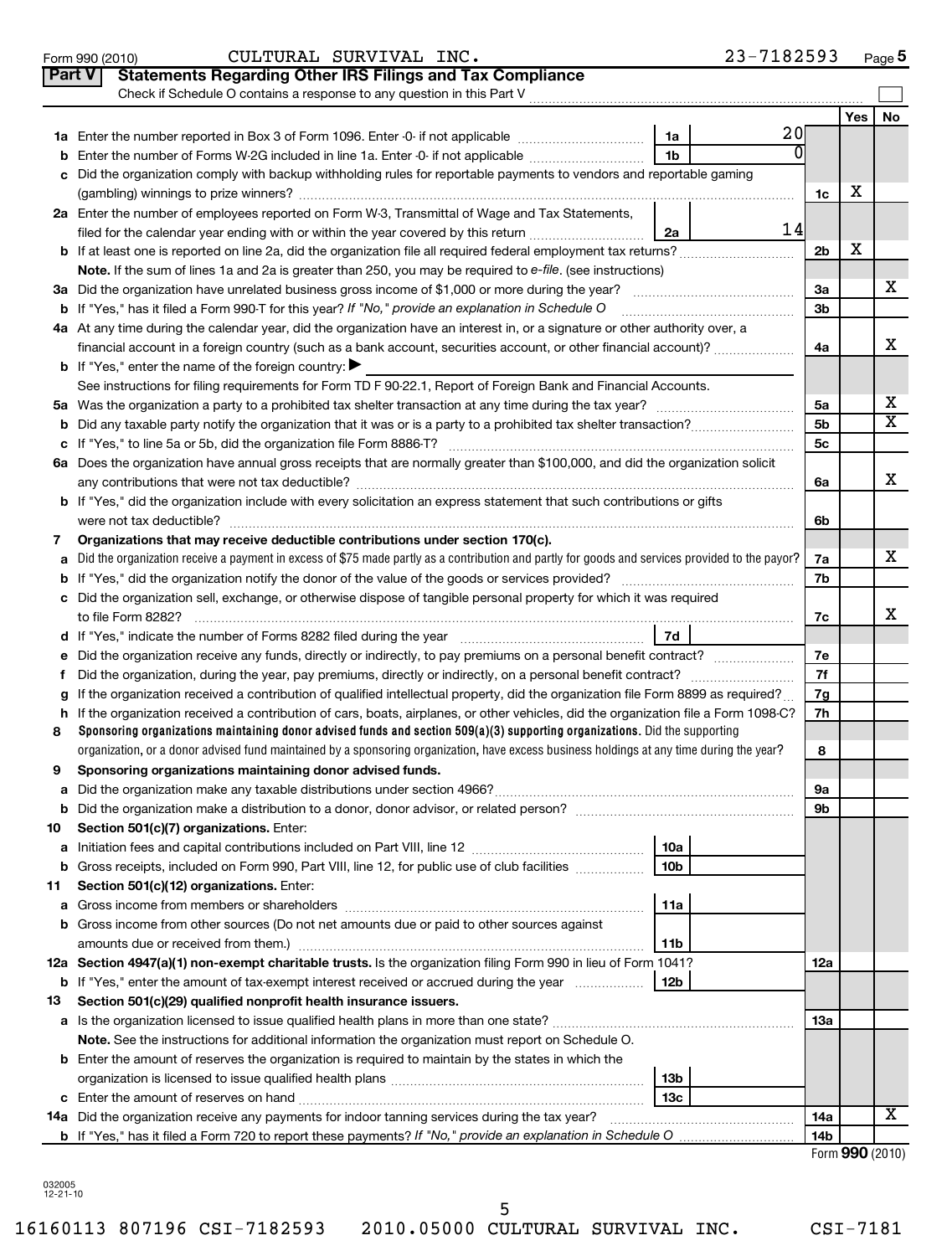|--|

| Form 990 (2010) | CULTURAL SURVIVAL<br>INC. | -7182593<br>Page |
|-----------------|---------------------------|------------------|
|-----------------|---------------------------|------------------|

| Part VI   Governance, Management, and Disclosure For each "Yes" response to lines 2 through 7b below, and for a "No" respons <sup>,</sup> |  |
|-------------------------------------------------------------------------------------------------------------------------------------------|--|
| to line 8a, 8b, or 10b below, describe the circumstances, processes, or changes in Schedule O. See instructions.                          |  |

| Check if Schedule O contains a response to any question in this Part VI | $\boxed{\text{X}}$ |
|-------------------------------------------------------------------------|--------------------|
| <b>Section A. Governing Body and Management</b>                         |                    |

|              |                                                                                                                            |    | Yes | No. |  |  |  |  |
|--------------|----------------------------------------------------------------------------------------------------------------------------|----|-----|-----|--|--|--|--|
| 1a           | 1a<br>Enter the number of voting members of the governing body at the end of the tax year                                  |    |     |     |  |  |  |  |
| b            | 1b<br>Enter the number of voting members included in line 1a, above, who are independent                                   |    |     |     |  |  |  |  |
| $\mathbf{2}$ | Did any officer, director, trustee, or key employee have a family relationship or a business relationship with any other   |    |     |     |  |  |  |  |
|              | officer, director, trustee, or key employee?                                                                               |    |     |     |  |  |  |  |
| 3            | Did the organization delegate control over management duties customarily performed by or under the direct supervision      |    |     |     |  |  |  |  |
|              |                                                                                                                            | 3  |     | х   |  |  |  |  |
| 4            | Did the organization make any significant changes to its governing documents since the prior Form 990 was filed?           | 4  |     | X   |  |  |  |  |
| 5            |                                                                                                                            | 5  |     | x   |  |  |  |  |
| 6            | Does the organization have members or stockholders?                                                                        | 6  |     | X   |  |  |  |  |
| 7a           | Does the organization have members, stockholders, or other persons who may elect one or more members of the                |    |     |     |  |  |  |  |
|              | governing body?                                                                                                            | 7a |     | х   |  |  |  |  |
|              | <b>b</b> Are any decisions of the governing body subject to approval by members, stockholders, or other persons?           | 7b |     | x   |  |  |  |  |
| 8            | Did the organization contemporaneously document the meetings held or written actions undertaken during the year            |    |     |     |  |  |  |  |
|              | by the following:                                                                                                          |    |     |     |  |  |  |  |
| a            | The governing body?                                                                                                        | 8a | X   |     |  |  |  |  |
| b            | Each committee with authority to act on behalf of the governing body?                                                      | 8b | х   |     |  |  |  |  |
| 9            | Is there any officer, director, trustee, or key employee listed in Part VII, Section A, who cannot be reached at the       |    |     |     |  |  |  |  |
|              |                                                                                                                            | 9  |     | х   |  |  |  |  |
|              | <b>Section B. Policies</b> (This Section B requests information about policies not required by the Internal Revenue Code.) |    |     |     |  |  |  |  |

|     |                                                                                                                                                                                                                                |                 | <b>Yes</b> | No |
|-----|--------------------------------------------------------------------------------------------------------------------------------------------------------------------------------------------------------------------------------|-----------------|------------|----|
|     |                                                                                                                                                                                                                                | 10a             |            | x  |
|     | b If "Yes," does the organization have written policies and procedures governing the activities of such chapters, affiliates,                                                                                                  |                 |            |    |
|     | and branches to ensure their operations are consistent with those of the organization?                                                                                                                                         | 10 <sub>b</sub> |            |    |
|     | 11a Has the organization provided a copy of this Form 990 to all members of its governing body before filing the form?                                                                                                         | 11a             | х          |    |
|     | <b>b</b> Describe in Schedule O the process, if any, used by the organization to review this Form 990.                                                                                                                         |                 |            |    |
| 12a |                                                                                                                                                                                                                                | 12a             | X          |    |
|     | <b>b</b> Are officers, directors or trustees, and key employees required to disclose annually interests that could give rise                                                                                                   |                 |            |    |
|     | to conflicts?                                                                                                                                                                                                                  | 12 <sub>b</sub> | X          |    |
|     | c Does the organization regularly and consistently monitor and enforce compliance with the policy? If "Yes," describe                                                                                                          |                 |            |    |
|     | in Schedule O how this is done                                                                                                                                                                                                 | 12c             | X          |    |
| 13  |                                                                                                                                                                                                                                | 13              | X          |    |
| 14  |                                                                                                                                                                                                                                | 14              | х          |    |
| 15  | Did the process for determining compensation of the following persons include a review and approval by independent                                                                                                             |                 |            |    |
|     | persons, comparability data, and contemporaneous substantiation of the deliberation and decision?                                                                                                                              |                 |            |    |
| a   | The organization's CEO, Executive Director, or top management official manufactured content content of the organization's CEO, Executive Director, or top management official manufactured content of the state of the state o | 15a             | X          |    |
|     |                                                                                                                                                                                                                                | <b>15b</b>      |            | x  |
|     | If "Yes" to line 15a or 15b, describe the process in Schedule O. (See instructions.)                                                                                                                                           |                 |            |    |
|     | <b>16a</b> Did the organization invest in, contribute assets to, or participate in a joint venture or similar arrangement with a                                                                                               |                 |            |    |
|     | taxable entity during the year?                                                                                                                                                                                                | <b>16a</b>      |            | х  |
|     | <b>b</b> If "Yes," has the organization adopted a written policy or procedure requiring the organization to evaluate its participation                                                                                         |                 |            |    |
|     | in joint venture arrangements under applicable federal tax law, and taken steps to safeguard the organization's                                                                                                                |                 |            |    |
|     |                                                                                                                                                                                                                                | 16b             |            |    |
|     | <b>Section C. Disclosure</b>                                                                                                                                                                                                   |                 |            |    |
|     | $\cdots$ $\cdots$ $\cdots$ $\cdots$                                                                                                                                                                                            |                 |            |    |

**17** List the states with which a copy of this Form 990 is required to be filed  $\blacktriangleright {\tt MA}$ 

|                      | 18 Section 6104 requires an organization to make its Forms 1023 (or 1024 if applicable), 990, and 990-T (501(c)(3)s only) available for |                                  |  |
|----------------------|-----------------------------------------------------------------------------------------------------------------------------------------|----------------------------------|--|
|                      | public inspection. Indicate how you make these available. Check all that apply.                                                         |                                  |  |
| <u>L</u> Own website | $\lfloor x \rfloor$ Another's website                                                                                                   | $\lfloor x \rfloor$ Upon request |  |

**19** Describe in Schedule O whether (and if so, how), the organization makes its governing documents, conflict of interest policy, and financial statements available to the public.

| $SOFIA$ FLYNN - $617-441-5406$                                                                                                   |
|----------------------------------------------------------------------------------------------------------------------------------|
|                                                                                                                                  |
| 20 State the name, physical address, and telephone number of the person who possesses the books and records of the organization: |

215 PROSPECT STREET, CAMBRIDGE, MA 02139

6

032006 12-21-10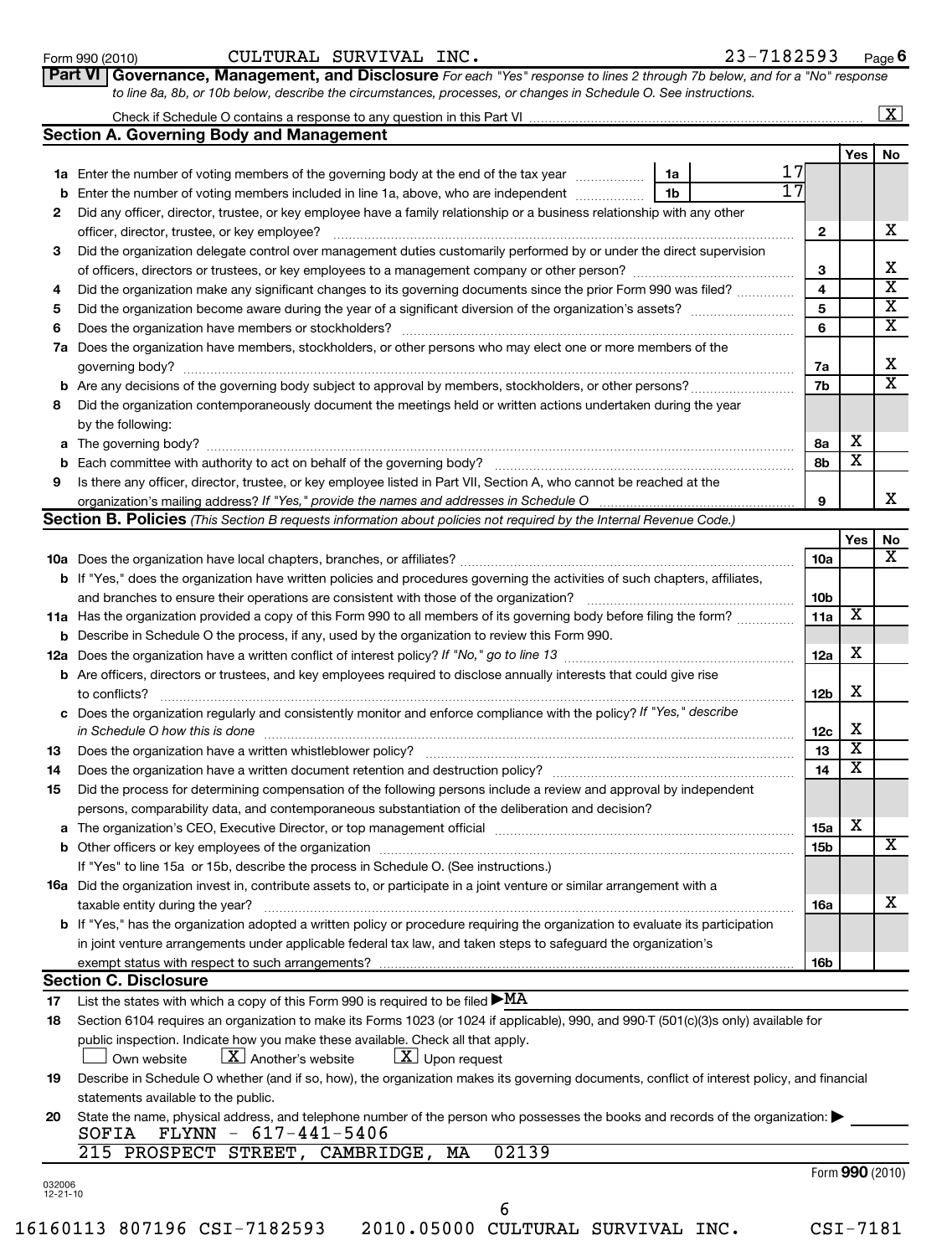| <b>Part VII</b> Compensation of Officers, Directors, Trustees, Key Employees, Highest Compensated |  |
|---------------------------------------------------------------------------------------------------|--|
| <b>Employees, and Independent Contractors</b>                                                     |  |
| Check if Schedule O contains a response to any question in this Part VII                          |  |
| Section A. Officers, Directors, Trustees, Key Employees, and Highest Compensated Employees        |  |

**1a**  Complete this table for all persons required to be listed. Report compensation for the calendar year ending with or within the organization's tax year.

**•** List all of the organization's current officers, directors, trustees (whether individuals or organizations), regardless of amount of compensation. Enter -0- in columns  $(D)$ ,  $(E)$ , and  $(F)$  if no compensation was paid.

**•** List all of the organization's **current** key employees, if any. See instructions for definition of "key employee."

 $\bullet$  List the organization's five  $\tt current$  highest compensated employees (other than an officer, director, trustee, or key employee) who received reportable compensation (Box 5 of Form W-2 and/or Box 7 of Form 1099-MISC) of more than \$100,000 from the organization and any related organizations .

 $\bullet$  List all of the organization's former officers, key employees, and highest compensated employees who received more than \$100,000 of reportable compensation from the organization and any related organizations.

**•** List all of the organization's former directors or trustees that received, in the capacity as a former director or trustee of the organization, more than \$10,000 of reportable compensation from the organization and any related organizations.

List persons in the following order: individual trustees or directors; institutional trustees; officers; key employees; highest compensated employees; and former such persons.

Check this box if neither the organization nor any related organization compensated any current officer, director, or trustee.  $\left\vert \cdot\right\vert$ 

| Position<br>Name and Title<br>Reportable<br>Reportable<br>Average<br>Estimated<br>(check all that apply)<br>hours per<br>compensation<br>compensation<br>amount of<br>week<br>from<br>from related<br>other<br>ndividual trustee or director<br>the<br>organizations<br>(describe<br>compensation<br>Highest compensated<br>employee<br>(W-2/1099-MISC)<br>hours for<br>organization<br>from the<br>Institutional trustee<br>related<br>(W-2/1099-MISC)<br>organization<br>Key employee<br>organizations<br>and related<br>Former<br>Officer<br>in Schedule<br>organizations<br>O)<br>Marcus Briggs-Cloud<br>3.00<br>X<br>$\mathbf 0$ .<br>$\mathbf 0$<br>$\boldsymbol{0}$ .<br>Director<br>Westy Egmont<br>$\mathbf 0$ .<br>$\mathbf 0$ .<br>3.00<br>$\mathbf 0$ .<br>X<br>Director<br>Sarah Fuller<br>$\mathbf 0$ .<br>$\mathbf 0$<br>$\mathbf 0$ .<br>3.00<br>$\mathbf X$<br>X<br>President<br>Laura R. Graham<br>$\mathbf 0$ .<br>3.00<br>0.<br>$\mathbf 0$ .<br>X<br>Director<br>Richard A. Grounds<br>$\boldsymbol{0}$ .<br>3.00<br>0.<br>$\mathbf 0$<br>X<br>Director<br>James Howe<br>$\mathbf 0$<br>$\mathbf 0$ .<br>$\mathbf 0$ .<br>3.00<br>X<br>Director<br>Jean E. Jackson<br>$\mathbf X$<br>$\mathbf 0$ .<br>3.00<br>$\mathbf X$<br>$\mathbf 0$ .<br>0<br>Clerk<br>Cecilia Lenk<br>$\mathbf 0$ .<br>0<br>$\mathbf 0$ .<br>3.00<br>X<br>Director<br>Les Malezer<br>$\mathbf 0$ .<br>3.00<br>$\mathbf X$<br>$\mathbf 0$ .<br>0<br>Director<br>Elsebet Maybury-Lewis<br>$\mathbf 0$ .<br>0<br>$\mathbf 0$ .<br>3.00<br>$\mathbf X$<br>Director<br>P. Ranganath Nayak<br>3.00<br>$\mathbf 0$ .<br>0<br>$\mathbf 0$ .<br>X<br>Director<br>Vincent O. Nmehielle<br>$\mathbf 0$ .<br>3.00<br>0.<br>0<br>X<br>Director<br>Ramona Peters<br>$\mathbf 0$ .<br>3.00<br>$\mathbf X$<br>$\mathbf 0$ .<br>0<br>Director<br>Stella Tamang<br>0.<br>$\mathbf 0$<br>$\mathbf 0$ .<br>3.00<br>$\mathbf X$<br>Director<br>Carmen Ramirez Boscan<br>0.<br>$\mathbf 0$<br>$\mathbf 0$ .<br>3.00<br>$\mathbf X$<br>Director<br>Jeff Wallace<br>3.00<br>$\mathbf X$<br>0.<br>$\mathbf 0$<br>$\mathbf 0$ .<br>$\mathbf X$<br>Treasurer<br>Roy Young<br>3.00<br>Director | (A) | (B) |   | (C) |  | (D) | (E)         | (F)           |
|---------------------------------------------------------------------------------------------------------------------------------------------------------------------------------------------------------------------------------------------------------------------------------------------------------------------------------------------------------------------------------------------------------------------------------------------------------------------------------------------------------------------------------------------------------------------------------------------------------------------------------------------------------------------------------------------------------------------------------------------------------------------------------------------------------------------------------------------------------------------------------------------------------------------------------------------------------------------------------------------------------------------------------------------------------------------------------------------------------------------------------------------------------------------------------------------------------------------------------------------------------------------------------------------------------------------------------------------------------------------------------------------------------------------------------------------------------------------------------------------------------------------------------------------------------------------------------------------------------------------------------------------------------------------------------------------------------------------------------------------------------------------------------------------------------------------------------------------------------------------------------------------------------------------------------------------------------------------------------------------------------------------------------------------------------------------------------------------------------------------------------------------------------------|-----|-----|---|-----|--|-----|-------------|---------------|
|                                                                                                                                                                                                                                                                                                                                                                                                                                                                                                                                                                                                                                                                                                                                                                                                                                                                                                                                                                                                                                                                                                                                                                                                                                                                                                                                                                                                                                                                                                                                                                                                                                                                                                                                                                                                                                                                                                                                                                                                                                                                                                                                                               |     |     |   |     |  |     |             |               |
|                                                                                                                                                                                                                                                                                                                                                                                                                                                                                                                                                                                                                                                                                                                                                                                                                                                                                                                                                                                                                                                                                                                                                                                                                                                                                                                                                                                                                                                                                                                                                                                                                                                                                                                                                                                                                                                                                                                                                                                                                                                                                                                                                               |     |     |   |     |  |     |             |               |
|                                                                                                                                                                                                                                                                                                                                                                                                                                                                                                                                                                                                                                                                                                                                                                                                                                                                                                                                                                                                                                                                                                                                                                                                                                                                                                                                                                                                                                                                                                                                                                                                                                                                                                                                                                                                                                                                                                                                                                                                                                                                                                                                                               |     |     |   |     |  |     |             |               |
|                                                                                                                                                                                                                                                                                                                                                                                                                                                                                                                                                                                                                                                                                                                                                                                                                                                                                                                                                                                                                                                                                                                                                                                                                                                                                                                                                                                                                                                                                                                                                                                                                                                                                                                                                                                                                                                                                                                                                                                                                                                                                                                                                               |     |     |   |     |  |     |             |               |
|                                                                                                                                                                                                                                                                                                                                                                                                                                                                                                                                                                                                                                                                                                                                                                                                                                                                                                                                                                                                                                                                                                                                                                                                                                                                                                                                                                                                                                                                                                                                                                                                                                                                                                                                                                                                                                                                                                                                                                                                                                                                                                                                                               |     |     |   |     |  |     |             |               |
|                                                                                                                                                                                                                                                                                                                                                                                                                                                                                                                                                                                                                                                                                                                                                                                                                                                                                                                                                                                                                                                                                                                                                                                                                                                                                                                                                                                                                                                                                                                                                                                                                                                                                                                                                                                                                                                                                                                                                                                                                                                                                                                                                               |     |     |   |     |  |     |             |               |
|                                                                                                                                                                                                                                                                                                                                                                                                                                                                                                                                                                                                                                                                                                                                                                                                                                                                                                                                                                                                                                                                                                                                                                                                                                                                                                                                                                                                                                                                                                                                                                                                                                                                                                                                                                                                                                                                                                                                                                                                                                                                                                                                                               |     |     |   |     |  |     |             |               |
|                                                                                                                                                                                                                                                                                                                                                                                                                                                                                                                                                                                                                                                                                                                                                                                                                                                                                                                                                                                                                                                                                                                                                                                                                                                                                                                                                                                                                                                                                                                                                                                                                                                                                                                                                                                                                                                                                                                                                                                                                                                                                                                                                               |     |     |   |     |  |     |             |               |
|                                                                                                                                                                                                                                                                                                                                                                                                                                                                                                                                                                                                                                                                                                                                                                                                                                                                                                                                                                                                                                                                                                                                                                                                                                                                                                                                                                                                                                                                                                                                                                                                                                                                                                                                                                                                                                                                                                                                                                                                                                                                                                                                                               |     |     |   |     |  |     |             |               |
|                                                                                                                                                                                                                                                                                                                                                                                                                                                                                                                                                                                                                                                                                                                                                                                                                                                                                                                                                                                                                                                                                                                                                                                                                                                                                                                                                                                                                                                                                                                                                                                                                                                                                                                                                                                                                                                                                                                                                                                                                                                                                                                                                               |     |     |   |     |  |     |             |               |
|                                                                                                                                                                                                                                                                                                                                                                                                                                                                                                                                                                                                                                                                                                                                                                                                                                                                                                                                                                                                                                                                                                                                                                                                                                                                                                                                                                                                                                                                                                                                                                                                                                                                                                                                                                                                                                                                                                                                                                                                                                                                                                                                                               |     |     |   |     |  |     |             |               |
|                                                                                                                                                                                                                                                                                                                                                                                                                                                                                                                                                                                                                                                                                                                                                                                                                                                                                                                                                                                                                                                                                                                                                                                                                                                                                                                                                                                                                                                                                                                                                                                                                                                                                                                                                                                                                                                                                                                                                                                                                                                                                                                                                               |     |     |   |     |  |     |             |               |
|                                                                                                                                                                                                                                                                                                                                                                                                                                                                                                                                                                                                                                                                                                                                                                                                                                                                                                                                                                                                                                                                                                                                                                                                                                                                                                                                                                                                                                                                                                                                                                                                                                                                                                                                                                                                                                                                                                                                                                                                                                                                                                                                                               |     |     |   |     |  |     |             |               |
|                                                                                                                                                                                                                                                                                                                                                                                                                                                                                                                                                                                                                                                                                                                                                                                                                                                                                                                                                                                                                                                                                                                                                                                                                                                                                                                                                                                                                                                                                                                                                                                                                                                                                                                                                                                                                                                                                                                                                                                                                                                                                                                                                               |     |     |   |     |  |     |             |               |
|                                                                                                                                                                                                                                                                                                                                                                                                                                                                                                                                                                                                                                                                                                                                                                                                                                                                                                                                                                                                                                                                                                                                                                                                                                                                                                                                                                                                                                                                                                                                                                                                                                                                                                                                                                                                                                                                                                                                                                                                                                                                                                                                                               |     |     |   |     |  |     |             |               |
|                                                                                                                                                                                                                                                                                                                                                                                                                                                                                                                                                                                                                                                                                                                                                                                                                                                                                                                                                                                                                                                                                                                                                                                                                                                                                                                                                                                                                                                                                                                                                                                                                                                                                                                                                                                                                                                                                                                                                                                                                                                                                                                                                               |     |     |   |     |  |     |             |               |
|                                                                                                                                                                                                                                                                                                                                                                                                                                                                                                                                                                                                                                                                                                                                                                                                                                                                                                                                                                                                                                                                                                                                                                                                                                                                                                                                                                                                                                                                                                                                                                                                                                                                                                                                                                                                                                                                                                                                                                                                                                                                                                                                                               |     |     |   |     |  |     |             |               |
|                                                                                                                                                                                                                                                                                                                                                                                                                                                                                                                                                                                                                                                                                                                                                                                                                                                                                                                                                                                                                                                                                                                                                                                                                                                                                                                                                                                                                                                                                                                                                                                                                                                                                                                                                                                                                                                                                                                                                                                                                                                                                                                                                               |     |     |   |     |  |     |             |               |
|                                                                                                                                                                                                                                                                                                                                                                                                                                                                                                                                                                                                                                                                                                                                                                                                                                                                                                                                                                                                                                                                                                                                                                                                                                                                                                                                                                                                                                                                                                                                                                                                                                                                                                                                                                                                                                                                                                                                                                                                                                                                                                                                                               |     |     |   |     |  |     |             |               |
|                                                                                                                                                                                                                                                                                                                                                                                                                                                                                                                                                                                                                                                                                                                                                                                                                                                                                                                                                                                                                                                                                                                                                                                                                                                                                                                                                                                                                                                                                                                                                                                                                                                                                                                                                                                                                                                                                                                                                                                                                                                                                                                                                               |     |     |   |     |  |     |             |               |
|                                                                                                                                                                                                                                                                                                                                                                                                                                                                                                                                                                                                                                                                                                                                                                                                                                                                                                                                                                                                                                                                                                                                                                                                                                                                                                                                                                                                                                                                                                                                                                                                                                                                                                                                                                                                                                                                                                                                                                                                                                                                                                                                                               |     |     |   |     |  |     |             |               |
|                                                                                                                                                                                                                                                                                                                                                                                                                                                                                                                                                                                                                                                                                                                                                                                                                                                                                                                                                                                                                                                                                                                                                                                                                                                                                                                                                                                                                                                                                                                                                                                                                                                                                                                                                                                                                                                                                                                                                                                                                                                                                                                                                               |     |     |   |     |  |     |             |               |
|                                                                                                                                                                                                                                                                                                                                                                                                                                                                                                                                                                                                                                                                                                                                                                                                                                                                                                                                                                                                                                                                                                                                                                                                                                                                                                                                                                                                                                                                                                                                                                                                                                                                                                                                                                                                                                                                                                                                                                                                                                                                                                                                                               |     |     |   |     |  |     |             |               |
|                                                                                                                                                                                                                                                                                                                                                                                                                                                                                                                                                                                                                                                                                                                                                                                                                                                                                                                                                                                                                                                                                                                                                                                                                                                                                                                                                                                                                                                                                                                                                                                                                                                                                                                                                                                                                                                                                                                                                                                                                                                                                                                                                               |     |     |   |     |  |     |             |               |
|                                                                                                                                                                                                                                                                                                                                                                                                                                                                                                                                                                                                                                                                                                                                                                                                                                                                                                                                                                                                                                                                                                                                                                                                                                                                                                                                                                                                                                                                                                                                                                                                                                                                                                                                                                                                                                                                                                                                                                                                                                                                                                                                                               |     |     |   |     |  |     |             |               |
|                                                                                                                                                                                                                                                                                                                                                                                                                                                                                                                                                                                                                                                                                                                                                                                                                                                                                                                                                                                                                                                                                                                                                                                                                                                                                                                                                                                                                                                                                                                                                                                                                                                                                                                                                                                                                                                                                                                                                                                                                                                                                                                                                               |     |     |   |     |  |     |             |               |
|                                                                                                                                                                                                                                                                                                                                                                                                                                                                                                                                                                                                                                                                                                                                                                                                                                                                                                                                                                                                                                                                                                                                                                                                                                                                                                                                                                                                                                                                                                                                                                                                                                                                                                                                                                                                                                                                                                                                                                                                                                                                                                                                                               |     |     |   |     |  |     |             |               |
|                                                                                                                                                                                                                                                                                                                                                                                                                                                                                                                                                                                                                                                                                                                                                                                                                                                                                                                                                                                                                                                                                                                                                                                                                                                                                                                                                                                                                                                                                                                                                                                                                                                                                                                                                                                                                                                                                                                                                                                                                                                                                                                                                               |     |     |   |     |  |     |             |               |
|                                                                                                                                                                                                                                                                                                                                                                                                                                                                                                                                                                                                                                                                                                                                                                                                                                                                                                                                                                                                                                                                                                                                                                                                                                                                                                                                                                                                                                                                                                                                                                                                                                                                                                                                                                                                                                                                                                                                                                                                                                                                                                                                                               |     |     |   |     |  |     |             |               |
|                                                                                                                                                                                                                                                                                                                                                                                                                                                                                                                                                                                                                                                                                                                                                                                                                                                                                                                                                                                                                                                                                                                                                                                                                                                                                                                                                                                                                                                                                                                                                                                                                                                                                                                                                                                                                                                                                                                                                                                                                                                                                                                                                               |     |     |   |     |  |     |             |               |
|                                                                                                                                                                                                                                                                                                                                                                                                                                                                                                                                                                                                                                                                                                                                                                                                                                                                                                                                                                                                                                                                                                                                                                                                                                                                                                                                                                                                                                                                                                                                                                                                                                                                                                                                                                                                                                                                                                                                                                                                                                                                                                                                                               |     |     |   |     |  |     |             |               |
|                                                                                                                                                                                                                                                                                                                                                                                                                                                                                                                                                                                                                                                                                                                                                                                                                                                                                                                                                                                                                                                                                                                                                                                                                                                                                                                                                                                                                                                                                                                                                                                                                                                                                                                                                                                                                                                                                                                                                                                                                                                                                                                                                               |     |     |   |     |  |     |             |               |
|                                                                                                                                                                                                                                                                                                                                                                                                                                                                                                                                                                                                                                                                                                                                                                                                                                                                                                                                                                                                                                                                                                                                                                                                                                                                                                                                                                                                                                                                                                                                                                                                                                                                                                                                                                                                                                                                                                                                                                                                                                                                                                                                                               |     |     |   |     |  |     |             |               |
|                                                                                                                                                                                                                                                                                                                                                                                                                                                                                                                                                                                                                                                                                                                                                                                                                                                                                                                                                                                                                                                                                                                                                                                                                                                                                                                                                                                                                                                                                                                                                                                                                                                                                                                                                                                                                                                                                                                                                                                                                                                                                                                                                               |     |     |   |     |  |     |             |               |
|                                                                                                                                                                                                                                                                                                                                                                                                                                                                                                                                                                                                                                                                                                                                                                                                                                                                                                                                                                                                                                                                                                                                                                                                                                                                                                                                                                                                                                                                                                                                                                                                                                                                                                                                                                                                                                                                                                                                                                                                                                                                                                                                                               |     |     |   |     |  |     |             |               |
|                                                                                                                                                                                                                                                                                                                                                                                                                                                                                                                                                                                                                                                                                                                                                                                                                                                                                                                                                                                                                                                                                                                                                                                                                                                                                                                                                                                                                                                                                                                                                                                                                                                                                                                                                                                                                                                                                                                                                                                                                                                                                                                                                               |     |     |   |     |  |     |             |               |
|                                                                                                                                                                                                                                                                                                                                                                                                                                                                                                                                                                                                                                                                                                                                                                                                                                                                                                                                                                                                                                                                                                                                                                                                                                                                                                                                                                                                                                                                                                                                                                                                                                                                                                                                                                                                                                                                                                                                                                                                                                                                                                                                                               |     |     | X |     |  | 0.  | $\mathbf 0$ | $\mathbf 0$ . |

032007 12-21-10

7

Form (2010) **990**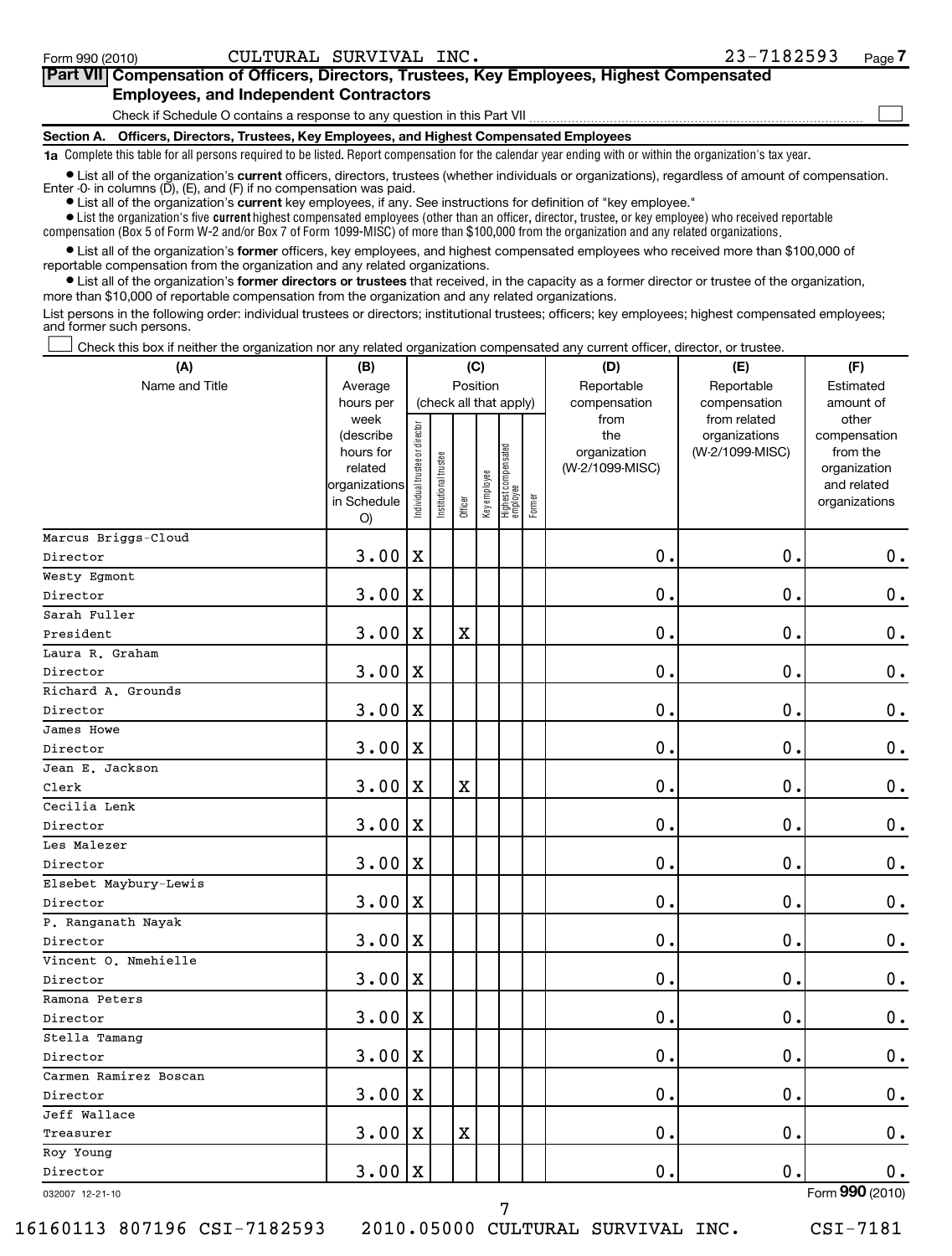| Form 990 (2010) |  |
|-----------------|--|
| <del>.</del>    |  |

 $23 - 7182593$  Page 8

|    | Part VII Section A. Officers, Directors, T <u>rustees, Key Employees, and Highest Compensated Employees (continued)</u>              |                              |                               |                      |         |              |                                 |        |                            |                               |                             |              |                             |                             |
|----|--------------------------------------------------------------------------------------------------------------------------------------|------------------------------|-------------------------------|----------------------|---------|--------------|---------------------------------|--------|----------------------------|-------------------------------|-----------------------------|--------------|-----------------------------|-----------------------------|
|    | (A)                                                                                                                                  | (B)<br>(C)                   |                               |                      |         |              |                                 |        | (D)                        | (E)                           |                             |              | (F)                         |                             |
|    | Name and title                                                                                                                       | Average<br>hours per<br>week |                               |                      |         | Position     | (check all that apply)          |        | Reportable<br>compensation | Reportable<br>compensation    |                             |              | Estimated<br>amount of      |                             |
|    |                                                                                                                                      | (describe                    |                               |                      |         |              |                                 |        | from<br>the                | from related<br>organizations |                             |              | other<br>compensation       |                             |
|    |                                                                                                                                      | hours for                    |                               |                      |         |              |                                 |        | organization               | (W-2/1099-MISC)               |                             |              | from the                    |                             |
|    |                                                                                                                                      | related<br>organizations     |                               |                      |         |              |                                 |        | (W-2/1099-MISC)            |                               |                             |              | organization<br>and related |                             |
|    |                                                                                                                                      | in Schedule                  | ndividual trustee or director | nstitutional trustee | Officer | Key employee | Highest compensated<br>employee | Former |                            |                               |                             |              | organizations               |                             |
|    |                                                                                                                                      | O)                           |                               |                      |         |              |                                 |        |                            |                               |                             |              |                             |                             |
|    | Suzanne Benally<br>Executive Director                                                                                                | 40.00                        |                               |                      | X       |              |                                 |        | 60,833.                    |                               | $\mathbf 0$ .               |              |                             | 1,750.                      |
|    |                                                                                                                                      |                              |                               |                      |         |              |                                 |        |                            |                               |                             |              |                             |                             |
|    |                                                                                                                                      |                              |                               |                      |         |              |                                 |        |                            |                               |                             |              |                             |                             |
|    |                                                                                                                                      |                              |                               |                      |         |              |                                 |        |                            |                               |                             |              |                             |                             |
|    |                                                                                                                                      |                              |                               |                      |         |              |                                 |        |                            |                               |                             |              |                             |                             |
|    |                                                                                                                                      |                              |                               |                      |         |              |                                 |        |                            |                               |                             |              |                             |                             |
|    |                                                                                                                                      |                              |                               |                      |         |              |                                 |        |                            |                               |                             |              |                             |                             |
|    |                                                                                                                                      |                              |                               |                      |         |              |                                 |        |                            |                               |                             |              |                             |                             |
|    |                                                                                                                                      |                              |                               |                      |         |              |                                 |        |                            |                               |                             |              |                             |                             |
|    |                                                                                                                                      |                              |                               |                      |         |              |                                 |        |                            |                               |                             |              |                             |                             |
|    |                                                                                                                                      |                              |                               |                      |         |              |                                 |        |                            |                               |                             |              |                             |                             |
|    |                                                                                                                                      |                              |                               |                      |         |              |                                 |        |                            |                               |                             |              |                             |                             |
|    |                                                                                                                                      |                              |                               |                      |         |              |                                 |        |                            |                               |                             |              |                             |                             |
|    |                                                                                                                                      |                              |                               |                      |         |              |                                 |        |                            |                               |                             |              |                             |                             |
|    |                                                                                                                                      |                              |                               |                      |         |              |                                 |        | 60,833.                    |                               | $\overline{\mathfrak{0}}$ . |              |                             | 1,750.                      |
|    | c Total from continuation sheets to Part VII, Section A                                                                              |                              |                               |                      |         |              |                                 |        | $\mathbf 0$ .              |                               | $\overline{0}$ .            |              |                             | $\overline{\mathfrak{0}}$ . |
|    |                                                                                                                                      |                              |                               |                      |         |              |                                 |        | 60,833.                    |                               | $\overline{0}$ .            |              |                             | 1,750.                      |
| 2  | Total number of individuals (including but not limited to those listed above) who received more than \$100,000 in reportable         |                              |                               |                      |         |              |                                 |        |                            |                               |                             |              |                             |                             |
|    | compensation from the organization $\blacktriangleright$                                                                             |                              |                               |                      |         |              |                                 |        |                            |                               |                             |              |                             | 0<br><b>No</b>              |
| 3  | Did the organization list any former officer, director or trustee, key employee, or highest compensated employee on                  |                              |                               |                      |         |              |                                 |        |                            |                               |                             |              | Yes                         |                             |
|    | line 1a? If "Yes," complete Schedule J for such individual                                                                           |                              |                               |                      |         |              |                                 |        |                            |                               |                             | 3            |                             | x                           |
| 4  | For any individual listed on line 1a, is the sum of reportable compensation and other compensation from the organization             |                              |                               |                      |         |              |                                 |        |                            |                               |                             |              |                             |                             |
|    | and related organizations greater than \$150,000? If "Yes," complete Schedule J for such individual                                  |                              |                               |                      |         |              |                                 |        |                            |                               |                             | 4            |                             | X                           |
| 5  | Did any person listed on line 1a receive or accrue compensation from any unrelated organization or individual for services           |                              |                               |                      |         |              |                                 |        |                            |                               |                             |              |                             |                             |
|    | <b>Section B. Independent Contractors</b>                                                                                            |                              |                               |                      |         |              |                                 |        |                            |                               |                             | 5            |                             | x.                          |
| 1. | Complete this table for your five highest compensated independent contractors that received more than \$100,000 of compensation from |                              |                               |                      |         |              |                                 |        |                            |                               |                             |              |                             |                             |
|    | <b>NONE</b><br>the organization.                                                                                                     |                              |                               |                      |         |              |                                 |        |                            |                               |                             |              |                             |                             |
|    | (A)<br>Name and business address                                                                                                     |                              |                               |                      |         |              |                                 |        | (B)                        |                               |                             |              | (C)                         |                             |
|    |                                                                                                                                      |                              |                               |                      |         |              |                                 |        | Description of services    |                               |                             | Compensation |                             |                             |
|    |                                                                                                                                      |                              |                               |                      |         |              |                                 |        |                            |                               |                             |              |                             |                             |
|    |                                                                                                                                      |                              |                               |                      |         |              |                                 |        |                            |                               |                             |              |                             |                             |
|    |                                                                                                                                      |                              |                               |                      |         |              |                                 |        |                            |                               |                             |              |                             |                             |
|    |                                                                                                                                      |                              |                               |                      |         |              |                                 |        |                            |                               |                             |              |                             |                             |
|    |                                                                                                                                      |                              |                               |                      |         |              |                                 |        |                            |                               |                             |              |                             |                             |
|    |                                                                                                                                      |                              |                               |                      |         |              |                                 |        |                            |                               |                             |              |                             |                             |
|    |                                                                                                                                      |                              |                               |                      |         |              |                                 |        |                            |                               |                             |              |                             |                             |
|    |                                                                                                                                      |                              |                               |                      |         |              |                                 |        |                            |                               |                             |              |                             |                             |
| 2  | Total number of independent contractors (including but not limited to those listed above) who received more than                     |                              |                               |                      |         |              |                                 |        |                            |                               |                             |              |                             |                             |
|    | \$100,000 in compensation from the organization                                                                                      |                              |                               |                      |         |              | 0                               |        |                            |                               |                             |              |                             | Form 990 (2010)             |
|    | 032008 12-21-10                                                                                                                      |                              |                               |                      |         |              |                                 |        |                            |                               |                             |              |                             |                             |

16160113 807196 CSI-7182593 2010.05000 CULTURAL SURVIVAL INC. CSI-7181

8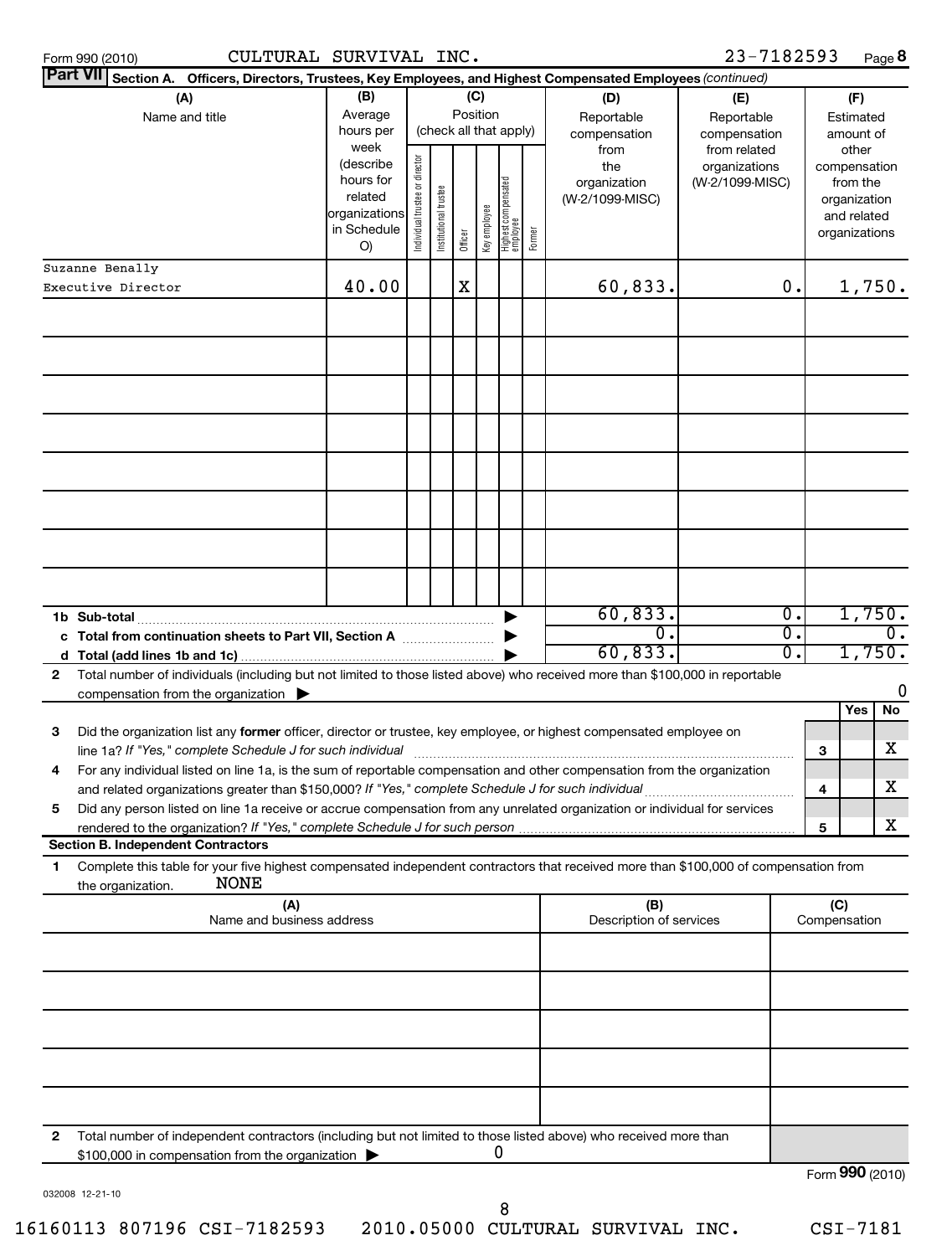| Form 990 (2010) | <b>CULTURA</b>                          |
|-----------------|-----------------------------------------|
|                 | <b>Part VIII   Statement of Revenue</b> |

## Form 990 (2010) CULTURAL SURVIVAL INC. 23-7182593 Page

23-7182593 Page 9

|                                                           |      |                                                                                   |                       |                       | (A)<br>Total revenue         | (B)<br>Related or          | (C)<br>Unrelated    | (D)<br>Revenue<br>excluded from           |
|-----------------------------------------------------------|------|-----------------------------------------------------------------------------------|-----------------------|-----------------------|------------------------------|----------------------------|---------------------|-------------------------------------------|
|                                                           |      |                                                                                   |                       |                       |                              | exempt function<br>revenue | business<br>revenue | tax under<br>sections 512,<br>513, or 514 |
|                                                           |      | 1 a Federated campaigns                                                           | 1a                    |                       |                              |                            |                     |                                           |
|                                                           |      | <b>b</b> Membership dues                                                          | 1 <sub>b</sub>        | 79,270.               |                              |                            |                     |                                           |
| Contributions, gifts, grants<br>and other similar amounts |      | c Fundraising events                                                              | 1 <sub>c</sub>        |                       |                              |                            |                     |                                           |
|                                                           |      | d Related organizations                                                           | 1 <sub>d</sub>        | 79,537.               |                              |                            |                     |                                           |
|                                                           |      | e Government grants (contributions)                                               | 1e                    |                       |                              |                            |                     |                                           |
|                                                           |      | All other contributions, gifts, grants, and<br>similar amounts not included above | 1f                    | 956,911.              |                              |                            |                     |                                           |
|                                                           |      | <b>g</b> Noncash contributions included in lines 1a-1f: \$                        |                       |                       |                              |                            |                     |                                           |
|                                                           |      |                                                                                   |                       |                       | $\bar{\bullet}$ 1, 115, 718. |                            |                     |                                           |
|                                                           |      |                                                                                   |                       | <b>Business Code</b>  |                              |                            |                     |                                           |
|                                                           |      | 2a Indigenous Crafts Baza                                                         |                       | 900099                | 467,218.                     | 467,218.                   |                     |                                           |
|                                                           | b    | Cultural Survival Publ                                                            |                       | 511120                | 15, 109.                     | 15, 109.                   |                     |                                           |
|                                                           | с    |                                                                                   |                       |                       |                              |                            |                     |                                           |
|                                                           | d    |                                                                                   |                       |                       |                              |                            |                     |                                           |
| Program Service<br>Revenue                                |      |                                                                                   |                       |                       |                              |                            |                     |                                           |
|                                                           |      | All other program service revenue                                                 |                       |                       | 482,327.                     |                            |                     |                                           |
|                                                           | 3    | Investment income (including dividends, interest, and                             |                       |                       |                              |                            |                     |                                           |
|                                                           |      |                                                                                   |                       | ▶                     | 307.                         |                            |                     | 307.                                      |
|                                                           | 4    | Income from investment of tax-exempt bond proceeds                                |                       |                       |                              |                            |                     |                                           |
|                                                           | 5    |                                                                                   |                       |                       |                              |                            |                     |                                           |
|                                                           |      |                                                                                   | (i) Real              | (ii) Personal         |                              |                            |                     |                                           |
|                                                           |      | 6 a Gross Rents                                                                   | $\overline{23,454}$ . |                       |                              |                            |                     |                                           |
|                                                           |      | <b>b</b> Less: rental expenses                                                    |                       |                       |                              |                            |                     |                                           |
|                                                           |      | c Rental income or (loss)                                                         | 23,454.               |                       |                              |                            |                     |                                           |
|                                                           |      | d Net rental income or (loss)                                                     |                       |                       | 23,454.                      |                            |                     | 23,454.                                   |
|                                                           |      | <b>7 a</b> Gross amount from sales of                                             | (i) Securities        | (ii) Other            |                              |                            |                     |                                           |
|                                                           |      | assets other than inventory<br><b>b</b> Less: cost or other basis                 |                       |                       |                              |                            |                     |                                           |
|                                                           |      | and sales expenses                                                                |                       |                       |                              |                            |                     |                                           |
|                                                           |      |                                                                                   |                       |                       |                              |                            |                     |                                           |
|                                                           |      |                                                                                   |                       |                       |                              |                            |                     |                                           |
| ٩                                                         |      | 8 a Gross income from fundraising events (not                                     |                       |                       |                              |                            |                     |                                           |
|                                                           |      | including \$                                                                      | of                    |                       |                              |                            |                     |                                           |
|                                                           |      | contributions reported on line 1c). See                                           |                       |                       |                              |                            |                     |                                           |
| Other Reven                                               |      |                                                                                   |                       |                       |                              |                            |                     |                                           |
|                                                           |      |                                                                                   | b                     |                       |                              |                            |                     |                                           |
|                                                           |      | c Net income or (loss) from fundraising events                                    |                       | .                     |                              |                            |                     |                                           |
|                                                           |      | 9 a Gross income from gaming activities. See                                      |                       |                       |                              |                            |                     |                                           |
|                                                           |      |                                                                                   | $\mathbf b$           |                       |                              |                            |                     |                                           |
|                                                           |      | c Net income or (loss) from gaming activities                                     |                       |                       |                              |                            |                     |                                           |
|                                                           |      | 10 a Gross sales of inventory, less returns                                       |                       |                       |                              |                            |                     |                                           |
|                                                           |      |                                                                                   |                       |                       |                              |                            |                     |                                           |
|                                                           |      |                                                                                   | $\mathbf{b}$          |                       |                              |                            |                     |                                           |
|                                                           |      | c Net income or (loss) from sales of inventory                                    |                       |                       |                              |                            |                     |                                           |
|                                                           |      | Miscellaneous Revenue                                                             |                       | <b>Business Code</b>  |                              |                            |                     |                                           |
|                                                           | 11 a | <u> 1989 - Johann Barbara, martxa alemaniar a</u>                                 |                       |                       |                              |                            |                     |                                           |
|                                                           | b    | <u> 1989 - Johann Barn, mars an t-Amerikaansk politiker (</u>                     |                       |                       |                              |                            |                     |                                           |
|                                                           |      | the control of the control of the control of the control of                       |                       |                       |                              |                            |                     |                                           |
|                                                           |      |                                                                                   |                       | ▶                     |                              |                            |                     |                                           |
|                                                           | 12   |                                                                                   |                       | $\blacktriangleright$ | 1,621,806.                   | 482, 327.                  | $\overline{0}$ .    | 23,761.                                   |
| 032009<br>$12 - 21 - 10$                                  |      |                                                                                   |                       |                       |                              |                            |                     | Form 990 (2010)                           |
|                                                           |      |                                                                                   |                       |                       | 9                            |                            |                     |                                           |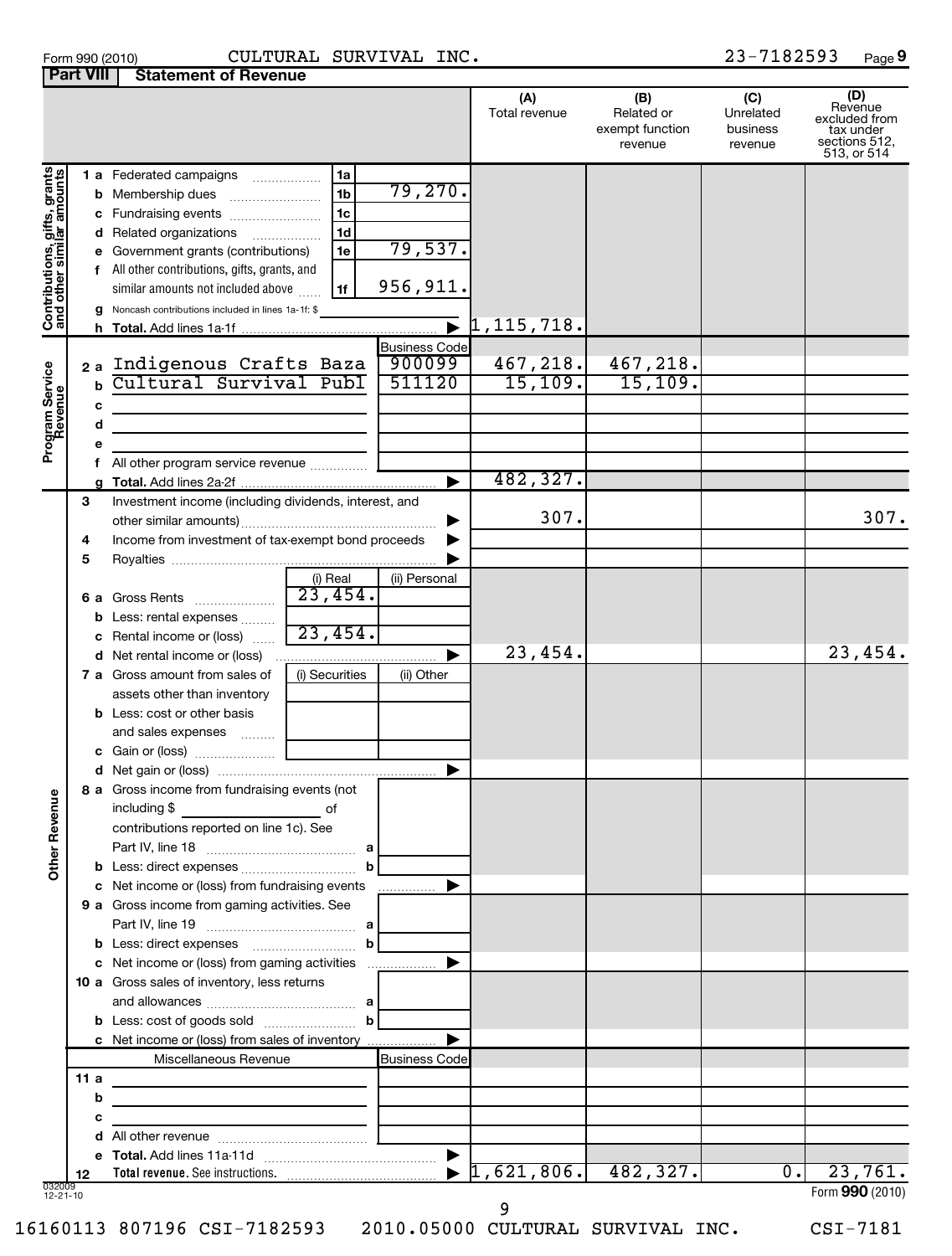## Form 990 (2010) CULTURAL SURVIVAL INC . 23-7182593 Page **Part IX Statement of Functional Expenses**

|              | All other organizations must complete column (A) but are not required to complete columns (B), (C), and (D). |                       | Section 501(c)(3) and 501(c)(4) organizations must complete all columns. |                                           |                                |
|--------------|--------------------------------------------------------------------------------------------------------------|-----------------------|--------------------------------------------------------------------------|-------------------------------------------|--------------------------------|
|              | Do not include amounts reported on lines 6b,<br>7b, 8b, 9b, and 10b of Part VIII.                            | (A)<br>Total expenses | (B)<br>Program service<br>expenses                                       | (C)<br>Management and<br>general expenses | (D)<br>Fundraising<br>expenses |
| 1.           | Grants and other assistance to governments and                                                               |                       |                                                                          |                                           |                                |
|              | organizations in the U.S. See Part IV, line 21<br>.                                                          |                       |                                                                          |                                           |                                |
| $\mathbf{2}$ | Grants and other assistance to individuals in                                                                |                       |                                                                          |                                           |                                |
|              | the U.S. See Part IV, line 22                                                                                |                       |                                                                          |                                           |                                |
| 3            | Grants and other assistance to governments,                                                                  |                       |                                                                          |                                           |                                |
|              | organizations, and individuals outside the U.S.                                                              |                       |                                                                          |                                           |                                |
|              |                                                                                                              |                       |                                                                          |                                           |                                |
| 4            | Benefits paid to or for members                                                                              |                       |                                                                          |                                           |                                |
| 5            | Compensation of current officers, directors,                                                                 |                       |                                                                          |                                           |                                |
|              | trustees, and key employees                                                                                  |                       |                                                                          |                                           |                                |
| 6            | Compensation not included above, to disqualified                                                             |                       |                                                                          |                                           |                                |
|              | persons (as defined under section 4958(f)(1)) and                                                            | 526,874.              | 419,182.                                                                 | 65,543.                                   |                                |
|              | persons described in section 4958(c)(3)(B)                                                                   |                       |                                                                          |                                           | 42,149.                        |
| 7<br>8       | Other salaries and wages<br>Pension plan contributions (include section 401(k)                               |                       |                                                                          |                                           |                                |
|              | and section 403(b) employer contributions)                                                                   |                       |                                                                          |                                           |                                |
| 9            |                                                                                                              |                       |                                                                          |                                           |                                |
| 10           |                                                                                                              | 137,060.              | 109,045.                                                                 | 17,050.                                   | 10,965.                        |
| 11           | Fees for services (non-employees):                                                                           |                       |                                                                          |                                           |                                |
| a            |                                                                                                              |                       |                                                                          |                                           |                                |
| b            |                                                                                                              |                       |                                                                          |                                           |                                |
| c            |                                                                                                              | 5,000.                | 3,978.                                                                   | 622.                                      | 400.                           |
| d            |                                                                                                              |                       |                                                                          |                                           |                                |
| e            | Professional fundraising services. See Part IV, line 17                                                      |                       |                                                                          |                                           |                                |
| f            | Investment management fees                                                                                   | 109, 281.             |                                                                          |                                           |                                |
| g            |                                                                                                              | 5,737.                | 77,782.                                                                  |                                           | 31,499.<br>5,737.              |
| 12           |                                                                                                              | 29,634.               | 23,577.                                                                  | 3,686.                                    | 2,371.                         |
| 13<br>14     |                                                                                                              |                       |                                                                          |                                           |                                |
| 15           |                                                                                                              |                       |                                                                          |                                           |                                |
| 16           |                                                                                                              |                       |                                                                          |                                           |                                |
| 17           | Travel                                                                                                       | 49,423.               | 39, 113.                                                                 |                                           | 10, 310.                       |
| 18           | Payments of travel or entertainment expenses                                                                 |                       |                                                                          |                                           |                                |
|              | for any federal, state, or local public officials                                                            |                       |                                                                          |                                           |                                |
| 19           | Conferences, conventions, and meetings                                                                       |                       |                                                                          |                                           |                                |
| 20           | Interest                                                                                                     | 24, 255.              | 19,298.                                                                  | 3,017.                                    | 1,940.                         |
| 21           |                                                                                                              |                       |                                                                          |                                           |                                |
| 22           | Depreciation, depletion, and amortization                                                                    | 12,463.<br>9,367.     | 9,916.<br>7,453.                                                         | 1,550.<br>1,165.                          | 997.<br>749.                   |
| 23           | Insurance<br>Other expenses. Itemize expenses not covered                                                    |                       |                                                                          |                                           |                                |
| 24           | above. (List miscellaneous expenses in line 24f. If line                                                     |                       |                                                                          |                                           |                                |
|              | 24f amount exceeds 10% of line 25, column (A)<br>amount, list line 24f expenses on Schedule O.)              |                       |                                                                          |                                           |                                |
| a            | Indigenous Crafts Bazaa                                                                                      | 397,851.              | 397,851.                                                                 |                                           |                                |
|              | Direct Support Projects                                                                                      | 158,053.              | 158,053.                                                                 |                                           |                                |
|              | Printing and Copying                                                                                         | 58,925.               | 46,632.                                                                  | 2,592.                                    | 9,701.                         |
| d            | Postages and shipping                                                                                        | 36,089.               | 24,743.                                                                  | 4,053.                                    | 7,293.                         |
| e            | Telephone                                                                                                    | 15, 245.              | 12, 129.                                                                 | 1,896.                                    | 1,220.                         |
| f            | All other expenses                                                                                           | 37,501.               | 28,505.                                                                  | 4,460.                                    | 4,536.                         |
| 25           | Total functional expenses. Add lines 1 through 24f                                                           | 1,612,758.            | 1,377,257.                                                               | 105,634.                                  | 129,867.                       |
| 26           | Joint costs. Check here<br>if following SOP                                                                  |                       |                                                                          |                                           |                                |
|              | 98-2 (ASC 958-720). Complete this line only if the<br>organization reported in column (B) joint costs from a |                       |                                                                          |                                           |                                |
|              | combined educational campaign and fundraising                                                                |                       |                                                                          |                                           |                                |
|              |                                                                                                              |                       |                                                                          |                                           |                                |

032010 12-21-10

Form (2010) **990**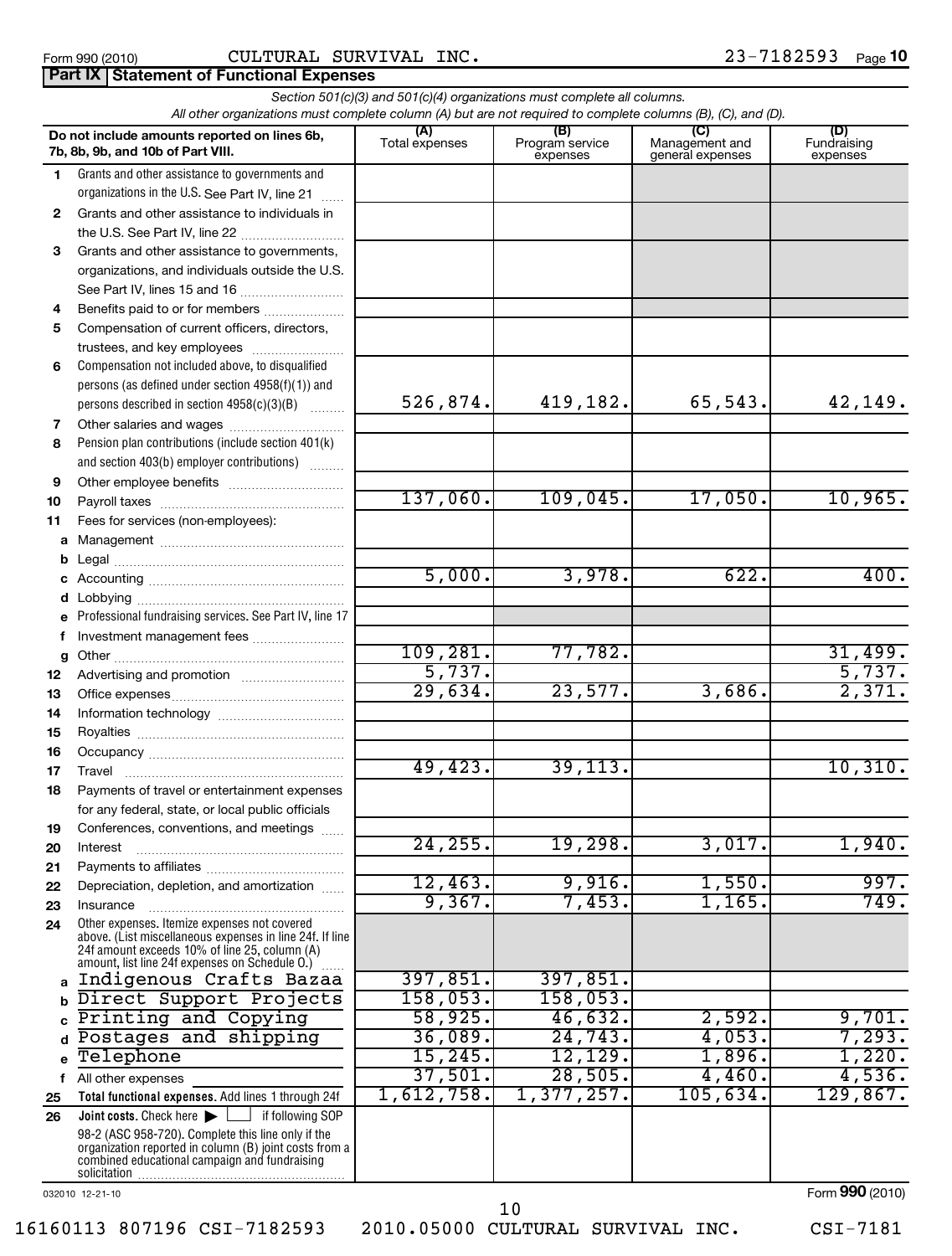16160113 807196 CSI-7182593 2010.05000 CULTURAL SURVIVAL INC. CSI-7181

**Part X Balance Sheet** 

|                             |    |                                                                                                                             |          |                         | Beginning of year |                         | End of year |
|-----------------------------|----|-----------------------------------------------------------------------------------------------------------------------------|----------|-------------------------|-------------------|-------------------------|-------------|
|                             | 1  |                                                                                                                             |          |                         |                   | 1                       |             |
|                             | 2  |                                                                                                                             |          |                         | 100, 920.         | $\overline{\mathbf{2}}$ | 87,301.     |
|                             | З  |                                                                                                                             | 192,013. | $\overline{\mathbf{3}}$ | 178,192.          |                         |             |
|                             | 4  |                                                                                                                             |          |                         | 4                 |                         |             |
|                             | 5  | Receivables from current and former officers, directors, trustees, key                                                      |          |                         |                   |                         |             |
|                             |    | employees, and highest compensated employees. Complete Part II                                                              |          |                         |                   |                         |             |
|                             |    | of Schedule L                                                                                                               |          | 5                       |                   |                         |             |
|                             | 6  | Receivables from other disqualified persons (as defined under section                                                       |          |                         |                   |                         |             |
|                             |    | 4958(f)(1)), persons described in section 4958(c)(3)(B), and contributing                                                   |          |                         |                   |                         |             |
|                             |    | employers and sponsoring organizations of section 501(c)(9) voluntary                                                       |          |                         |                   |                         |             |
|                             |    |                                                                                                                             |          |                         |                   | 6                       |             |
|                             | 7  |                                                                                                                             |          |                         |                   | $\overline{7}$          |             |
| Assets                      | 8  |                                                                                                                             |          |                         |                   | 8                       |             |
|                             | 9  | Prepaid expenses and deferred charges                                                                                       |          |                         |                   | 9                       |             |
|                             |    | 10a Land, buildings, and equipment: cost or other                                                                           |          |                         |                   |                         |             |
|                             |    | basis. Complete Part VI of Schedule D  10a                                                                                  |          | 526,295.                |                   |                         |             |
|                             |    | <b>b</b> Less: accumulated depreciation                                                                                     | 10b      | 192, 227.               | 346,531.          | 10 <sub>c</sub>         | 334,068.    |
|                             | 11 |                                                                                                                             |          |                         | 887.              | 11                      | 26,477.     |
|                             | 12 |                                                                                                                             |          |                         |                   | 12                      |             |
|                             | 13 |                                                                                                                             |          |                         |                   | 13                      |             |
|                             | 14 |                                                                                                                             |          |                         | 8,774.            | 14                      | 7,890.      |
|                             | 15 |                                                                                                                             |          |                         |                   | 15                      |             |
|                             | 16 | <b>Total assets.</b> Add lines 1 through 15 (must equal line 34) <i></i>                                                    |          |                         | 649, 125.         | 16                      | 633,928.    |
|                             | 17 |                                                                                                                             | 54,850.  | 17                      | 41,417.           |                         |             |
|                             | 18 |                                                                                                                             |          | 18                      |                   |                         |             |
|                             | 19 |                                                                                                                             |          |                         |                   | 19                      |             |
|                             | 20 |                                                                                                                             |          |                         |                   | 20                      |             |
|                             | 21 | Escrow or custodial account liability. Complete Part IV of Schedule D                                                       |          |                         |                   | 21                      |             |
| Liabilities                 | 22 | Payables to current and former officers, directors, trustees, key employees,                                                |          |                         |                   |                         |             |
|                             |    | highest compensated employees, and disqualified persons. Complete Part II                                                   |          |                         |                   |                         |             |
|                             |    | of Schedule L                                                                                                               |          |                         |                   | 22                      |             |
|                             | 23 | Secured mortgages and notes payable to unrelated third parties                                                              |          |                         | 374,982.          | 23                      | 365,969.    |
|                             | 24 | Unsecured notes and loans payable to unrelated third parties                                                                |          |                         |                   | 24                      |             |
|                             | 25 |                                                                                                                             |          |                         |                   | 25                      |             |
|                             | 26 | Total liabilities. Add lines 17 through 25                                                                                  |          |                         | 429,832.          | 26                      | 407,386.    |
|                             |    | Organizations that follow SFAS 117, check here $\blacktriangleright \begin{array}{c} \boxed{X} \\ \end{array}$ and complete |          |                         |                   |                         |             |
|                             |    | lines 27 through 29, and lines 33 and 34.                                                                                   |          |                         | 57,077.           |                         | 37,658.     |
|                             | 27 |                                                                                                                             |          |                         | 162, 216.         | 27                      | 188, 884.   |
|                             | 28 | Temporarily restricted net assets                                                                                           |          | 28                      |                   |                         |             |
|                             | 29 | Permanently restricted net assets                                                                                           |          | 29                      |                   |                         |             |
|                             |    | Organizations that do not follow SFAS 117, check here $\blacktriangleright$                                                 | and      |                         |                   |                         |             |
|                             |    | complete lines 30 through 34.                                                                                               |          |                         |                   |                         |             |
|                             | 30 |                                                                                                                             |          | 30                      |                   |                         |             |
|                             | 31 | Paid-in or capital surplus, or land, building, or equipment fund                                                            |          |                         |                   | 31<br>32                |             |
| Net Assets or Fund Balances | 32 | Retained earnings, endowment, accumulated income, or other funds                                                            |          |                         | 219, 293.         | 33                      | 226,542.    |
|                             | 33 |                                                                                                                             |          |                         | 649, 125.         | 34                      | 633,928.    |
|                             | 34 |                                                                                                                             |          |                         |                   |                         |             |

**(A) (B)**

Form (2010) **990**

11

|  | Form 990 (2010) |  |
|--|-----------------|--|
|  |                 |  |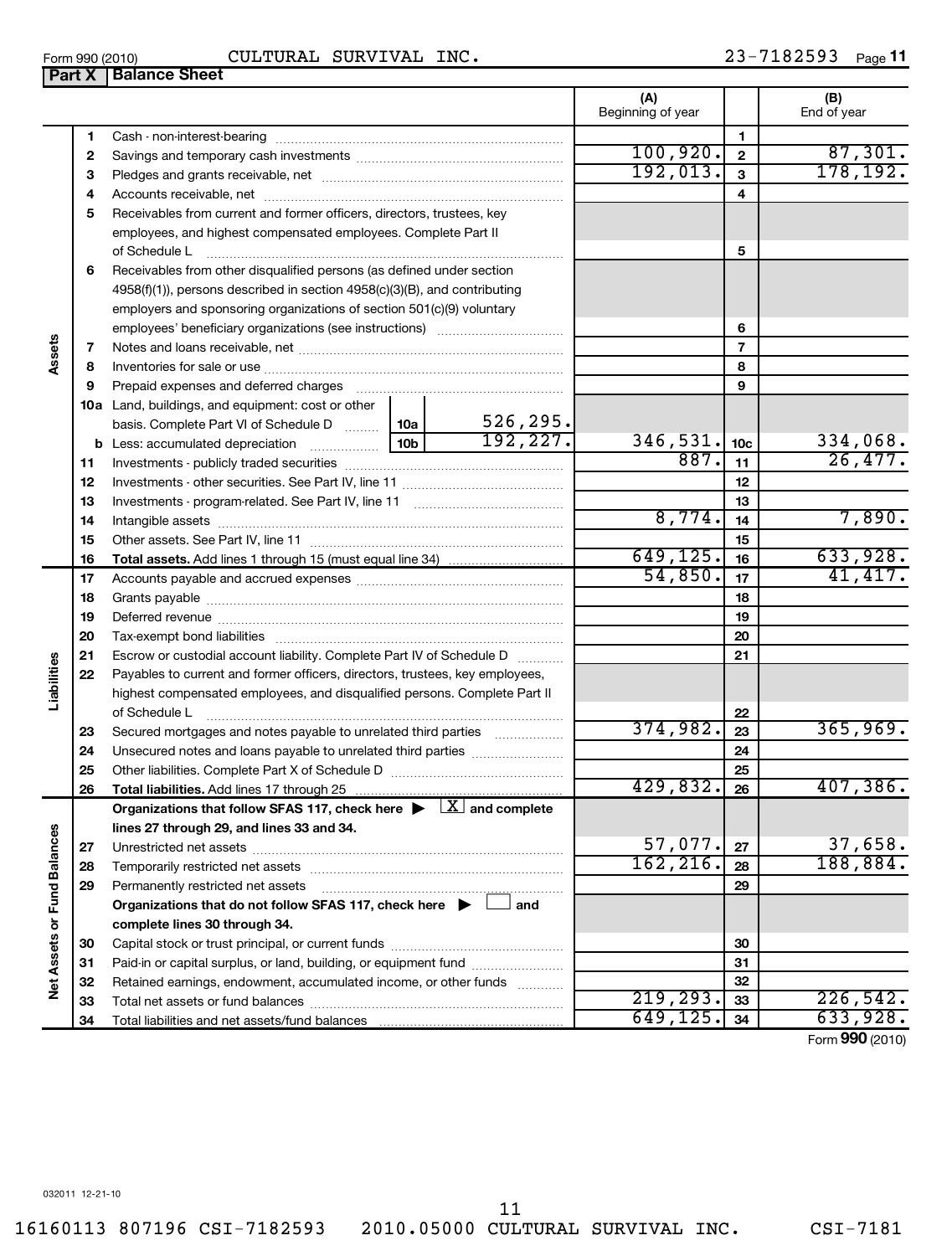|    | CULTURAL SURVIVAL INC.<br>Form 990 (2010)                                                                                            |                         | 23-7182593     |                         | Page 12              |  |
|----|--------------------------------------------------------------------------------------------------------------------------------------|-------------------------|----------------|-------------------------|----------------------|--|
|    | Part XI   Reconciliation of Net Assets                                                                                               |                         |                |                         |                      |  |
|    |                                                                                                                                      |                         |                |                         | $\boxed{\text{X}}$   |  |
|    |                                                                                                                                      |                         |                |                         |                      |  |
| 1  |                                                                                                                                      | $\mathbf{1}$            | 1,621,806.     |                         |                      |  |
| 2  |                                                                                                                                      | $\overline{2}$          | 1,612,758.     |                         |                      |  |
| 3  | Revenue less expenses. Subtract line 2 from line 1                                                                                   | 3                       |                |                         | 9,048.               |  |
| 4  |                                                                                                                                      | $\overline{\mathbf{4}}$ |                |                         | 219,293.             |  |
| 5  |                                                                                                                                      | 5                       |                |                         | $-1,799.$            |  |
| 6  | Net assets or fund balances at end of year. Combine lines 3, 4, and 5 (must equal Part X, line 33, column (B))                       | 6                       |                |                         | 226,542.             |  |
|    | Part XII Financial Statements and Reporting                                                                                          |                         |                |                         |                      |  |
|    |                                                                                                                                      |                         |                |                         | $\boxed{\mathbf{x}}$ |  |
|    |                                                                                                                                      |                         |                | <b>Yes</b>              | No                   |  |
| 1. | Accounting method used to prepare the Form 990: $\Box$ Cash $\Box X$ Accrual $\Box$<br>Other                                         |                         |                |                         |                      |  |
|    | If the organization changed its method of accounting from a prior year or checked "Other," explain in Schedule O.                    |                         |                |                         |                      |  |
| 2a |                                                                                                                                      |                         | 2a             |                         | x                    |  |
| b  |                                                                                                                                      |                         | 2 <sub>b</sub> | $\overline{\textbf{x}}$ |                      |  |
|    | c If "Yes" to line 2a or 2b, does the organization have a committee that assumes responsibility for oversight of the audit,          |                         |                |                         |                      |  |
|    |                                                                                                                                      |                         | 2c             | х                       |                      |  |
|    | If the organization changed either its oversight process or selection process during the tax year, explain in Schedule O.            |                         |                |                         |                      |  |
|    | d If "Yes" to line 2a or 2b, check a box below to indicate whether the financial statements for the year were issued on a            |                         |                |                         |                      |  |
|    | separate basis, consolidated basis, or both:                                                                                         |                         |                |                         |                      |  |
|    | $ \mathbf{X} $ Separate basis<br>Consolidated basis <u>L</u> J Both consolidated and separate basis                                  |                         |                |                         |                      |  |
|    | 3a As a result of a federal award, was the organization required to undergo an audit or audits as set forth in the Single Audit      |                         |                |                         |                      |  |
|    |                                                                                                                                      |                         | За             |                         | х                    |  |
|    | <b>b</b> If "Yes," did the organization undergo the required audit or audits? If the organization did not undergo the required audit |                         |                |                         |                      |  |
|    |                                                                                                                                      |                         | 3 <sub>b</sub> |                         |                      |  |
|    |                                                                                                                                      |                         |                |                         | Form 990 (2010)      |  |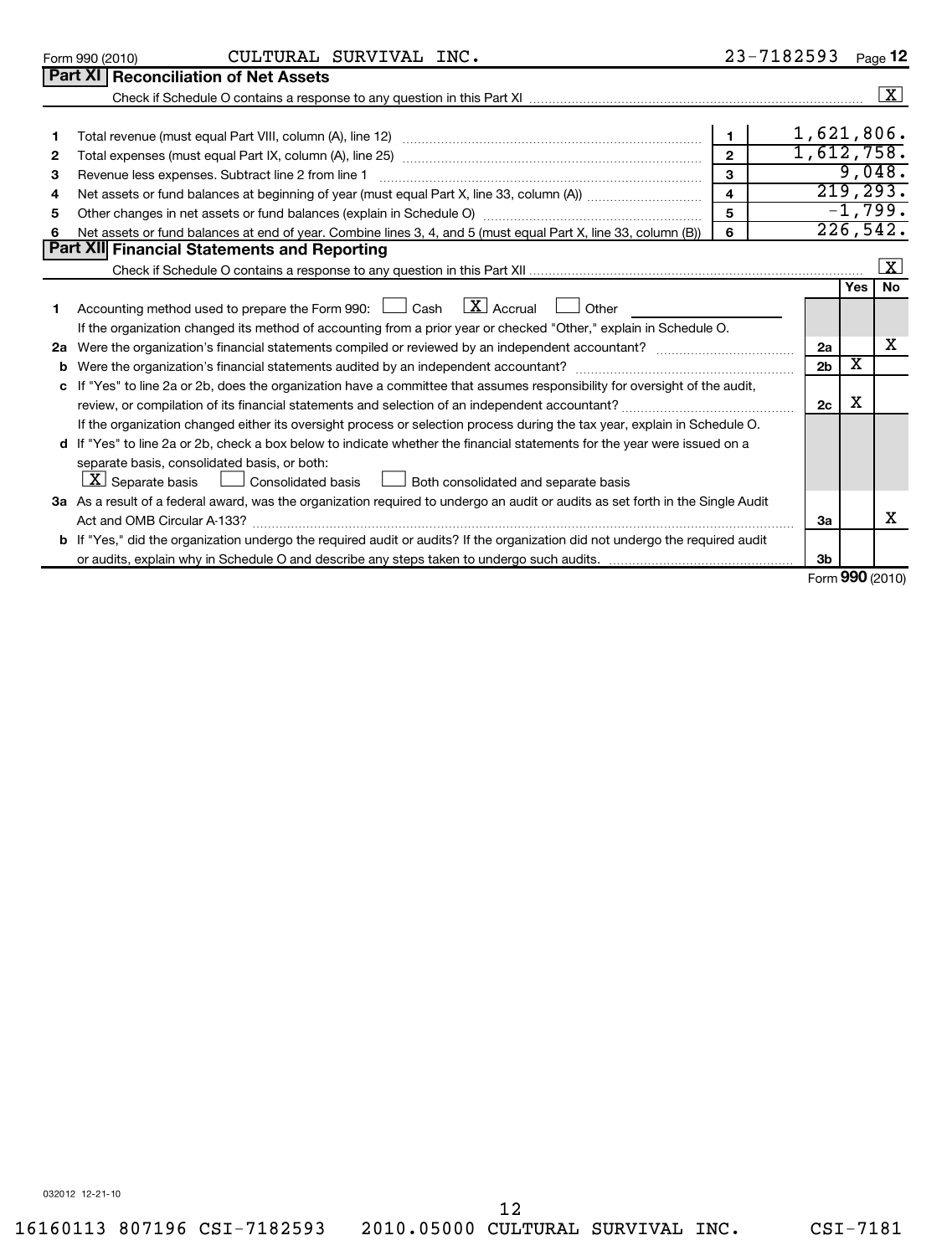| <b>SCHEDULE A</b>    |  |
|----------------------|--|
| (Form 990 or 990-FZ) |  |

Department of the Treasury

|                                                                               | UIVID INU. 1040-004 |
|-------------------------------------------------------------------------------|---------------------|
| <b>Public Charity Status and Public Support</b>                               | 2010                |
| Complete if the organization is a section 501(c)(3) organization or a section |                     |

**4947(a)(1) nonexempt charitable trust.**

Internal Revenue Service **(iii)**  Type of **(see instructions)** ) **(iv)**  Is the organization **i**n col. **(i)** listed in your **(v)**  Did you notify the **(i)**  of your support? **(vi)** Is the **(i)**  (i) Name of supported **(ii)** EIN (ii)  $\frac{1}{2}$  croanization (IV) Is the organization (V) Did you notify the croanization in col Attach to Form 990 or Form 990-EZ. See separate instructions. **Inspection Name of the organization Employer identification number 1 2 3 4 5 6 7 8 9 10 11** A church, convention of churches, or association of churches described in section 170(b)(1)(A)(i). A school described in **section 170(b)(1)(A)(ii).** (Attach Schedule E.) A hospital or a cooperative hospital service organization described in section 170(b)(1)(A)(iii). A medical research organization operated in conjunction with a hospital described in **section 170(b)(1)(A)(iii).** Enter the hospital's name, **section 170(b)(1)(A)(iv).**  (Complete Part II.) A federal, state, or local government or governmental unit described in **section 170(b)(1)(A)(v). section 170(b)(1)(A)(vi).** (Complete Part II.) A community trust described in **section 170(b)(1)(A)(vi).** (Complete Part II.) See s**ection 509(a)(2).** (Complete Part III.) An organization organized and operated exclusively to test for public safety. See **section 509(a)(4).** more publicly supported organizations described in section 509(a)(1) or section 509(a)(2). See **section 509(a)(3).** Check the box that **a b c d** Type I Type II Type III - Functionally integrated Type III - Other † † † † **e f g h (i) (ii)** A family member of a person described in (i) above? ~~~~~~~~~~~~~~~~~~~~~~~~~~~~~~ **(iii)** A 35% controlled entity of a person described in (i) or (ii) above? ~~~~~~~~~~~~~~~~~~~~~~~~ **Yes No 11g(i) 11g(ii) 11g(iii) Yes No Yes No Yes No** organization (described on lines 1-9 above or IRC section governing document? organization in col. organization in col.<br>(i) organized in the<br>U.S.? organization (ii) EIN  $\begin{bmatrix} \text{tr}(x) & \text{tr}(y) & \text{tr}(y) \end{bmatrix}$  (iv) is the organization (v) Did you notify the  $\begin{bmatrix} \text{tr}(y) & \text{tr}(y) & \text{tr}(y) \end{bmatrix}$  (vii) Amount of support **Part I** | Reason for Public Charity Status (All organizations must complete this part.) See instructions. The organization is not a private foundation because it is: (For lines 1 through 11, check only one box.) city, and state: An organization operated for the benefit of a college or university owned or operated by a governmental unit described in An organization that normally receives a substantial part of its support from a governmental unit or from the general public described in An organization that normally receives: (1) more than 33 1/3% of its support from contributions, membership fees, and gross receipts from activities related to its exempt functions - subject to certain exceptions, and (2) no more than 33 1/3% of its support from gross investment income and unrelated business taxable income (less section 511 tax) from businesses acquired by the organization after June 30, 1975. An organization organized and operated exclusively for the benefit of, to perform the functions of, or to carry out the purposes of one or describes the type of supporting organization and complete lines 11e through 11h. By checking this box, I certify that the organization is not controlled directly or indirectly by one or more disqualified persons other than foundation managers and other than one or more publicly supported organizations described in section 509(a)(1) or section 509(a)(2). If the organization received a written determination from the IRS that it is a Type I, Type II, or Type III supporting organization, check this box ~~~~~~~~~~~~~~~~~~~~~~~~~~~~~~~~~~~~~~~~~~~~~~ Since August 17, 2006, has the organization accepted any gift or contribution from any of the following persons? A person who directly or indirectly controls, either alone or together with persons described in (ii) and (iii) below, the governing body of the supported organization? ~~~~~~~~~~~~~~~~~~~~~~~~~~~~~~ Provide the following information about the supported organization(s).  $\sim$  $\sim$  $\sim$  $\sim$  $\sim$  $\sim$  $\sim$  $\sim$  $\lfloor x \rfloor$  $\sim$  $\sim$ †  $\left\vert \cdot\right\vert$ CULTURAL SURVIVAL INC. 23-7182593

| Total |  |  |  |  |  |
|-------|--|--|--|--|--|
|       |  |  |  |  |  |
|       |  |  |  |  |  |
|       |  |  |  |  |  |
|       |  |  |  |  |  |

LHA **For Paperwork Reduction Act Notice, see the Instructions for Form 990 or 990-EZ.**

**Schedule A (Form 990 or 990-EZ) 2010**

032021 12-21-10

13

16160113 807196 CSI-7182593 2010.05000 CULTURAL SURVIVAL INC. CSI-7181

OMB No. 1545-0047

**Open to Public**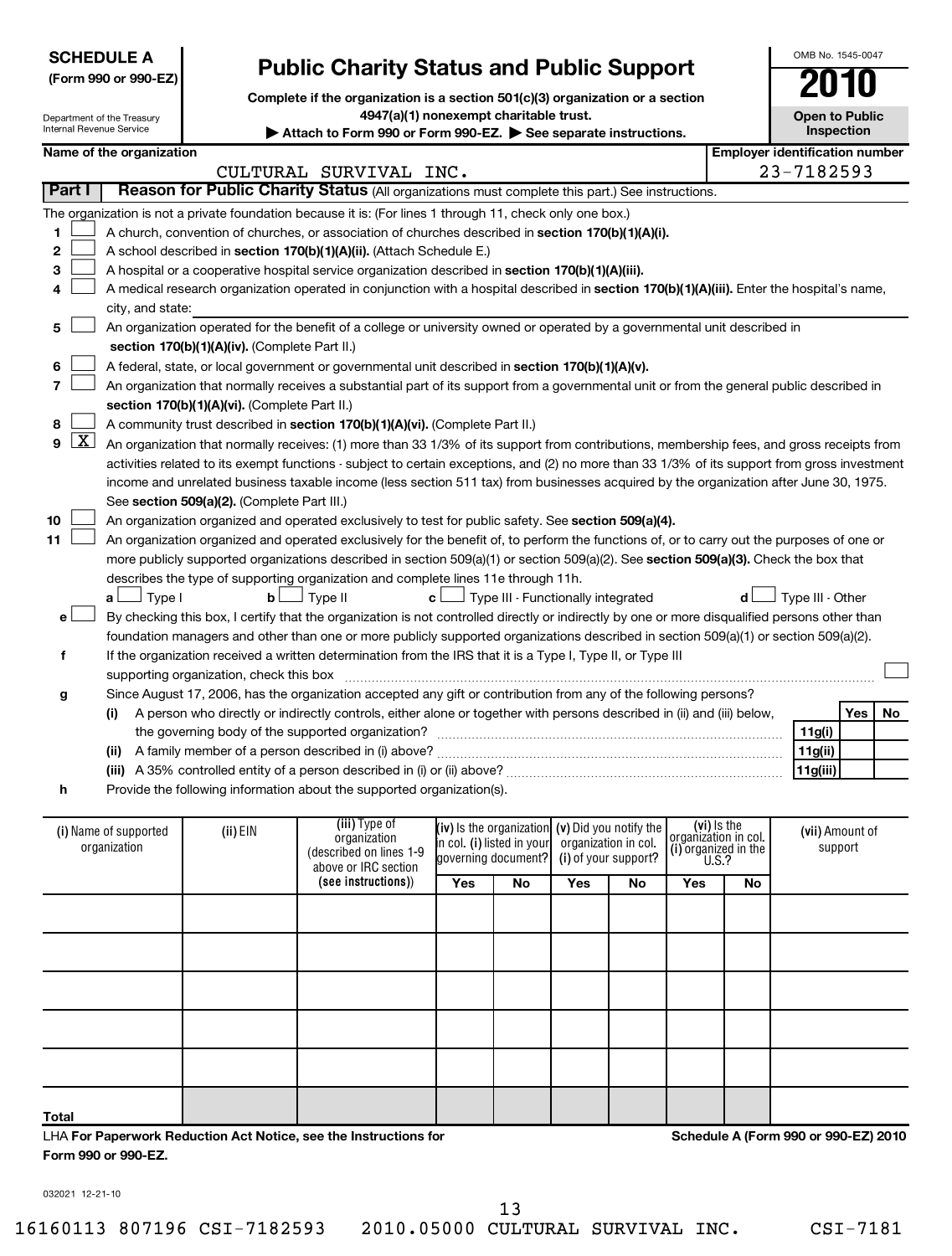### Schedule A (Form 990 or 990-EZ) 2010

| <b>PUBLISHE A (LOITE AGE</b>              |              |  |  |
|-------------------------------------------|--------------|--|--|
| $\sim$ $\sim$ $\sim$ $\sim$ $\sim$ $\sim$ | $\mathbf{a}$ |  |  |

(Complete only if you checked the box on line 5, 7, or 8 of Part I or if the organization failed to qualify under Part III. If the organization fails to qualify under the tests listed below, please complete Part III.) **Part II Support Schedule for Organizations Described in Sections 170(b)(1)(A)(iv) and 170(b)(1)(A)(vi)**

|    | <b>Section A. Public Support</b>                                                                                                           |          |          |            |            |          |           |
|----|--------------------------------------------------------------------------------------------------------------------------------------------|----------|----------|------------|------------|----------|-----------|
|    | Calendar year (or fiscal year beginning in) $\blacktriangleright$                                                                          | (a) 2006 | (b) 2007 | $(c)$ 2008 | $(d)$ 2009 | (e) 2010 | (f) Total |
|    | 1 Gifts, grants, contributions, and<br>membership fees received. (Do not                                                                   |          |          |            |            |          |           |
|    | include any "unusual grants.")                                                                                                             |          |          |            |            |          |           |
|    | 2 Tax revenues levied for the organ-                                                                                                       |          |          |            |            |          |           |
|    | ization's benefit and either paid to                                                                                                       |          |          |            |            |          |           |
|    | or expended on its behalf                                                                                                                  |          |          |            |            |          |           |
|    | 3 The value of services or facilities                                                                                                      |          |          |            |            |          |           |
|    | furnished by a governmental unit to                                                                                                        |          |          |            |            |          |           |
|    | the organization without charge                                                                                                            |          |          |            |            |          |           |
|    | <b>Total.</b> Add lines 1 through 3                                                                                                        |          |          |            |            |          |           |
| 5  | The portion of total contributions                                                                                                         |          |          |            |            |          |           |
|    | by each person (other than a                                                                                                               |          |          |            |            |          |           |
|    | governmental unit or publicly                                                                                                              |          |          |            |            |          |           |
|    | supported organization) included                                                                                                           |          |          |            |            |          |           |
|    | on line 1 that exceeds 2% of the                                                                                                           |          |          |            |            |          |           |
|    | amount shown on line 11,                                                                                                                   |          |          |            |            |          |           |
|    | column (f)                                                                                                                                 |          |          |            |            |          |           |
|    | 6 Public support. Subtract line 5 from line 4.                                                                                             |          |          |            |            |          |           |
|    | <b>Section B. Total Support</b>                                                                                                            |          |          |            |            |          |           |
|    | Calendar year (or fiscal year beginning in) $\blacktriangleright$                                                                          | (a) 2006 | (b) 2007 | $(c)$ 2008 | $(d)$ 2009 | (e) 2010 | (f) Total |
|    | 7 Amounts from line 4                                                                                                                      |          |          |            |            |          |           |
| 8  | Gross income from interest,                                                                                                                |          |          |            |            |          |           |
|    | dividends, payments received on                                                                                                            |          |          |            |            |          |           |
|    | securities loans, rents, royalties                                                                                                         |          |          |            |            |          |           |
|    | and income from similar sources                                                                                                            |          |          |            |            |          |           |
| 9  | Net income from unrelated business                                                                                                         |          |          |            |            |          |           |
|    | activities, whether or not the                                                                                                             |          |          |            |            |          |           |
|    | business is regularly carried on                                                                                                           |          |          |            |            |          |           |
| 10 | Other income. Do not include gain                                                                                                          |          |          |            |            |          |           |
|    | or loss from the sale of capital                                                                                                           |          |          |            |            |          |           |
|    | assets (Explain in Part IV.)                                                                                                               |          |          |            |            |          |           |
|    | 11 Total support. Add lines 7 through 10                                                                                                   |          |          |            |            |          |           |
|    | <b>12</b> Gross receipts from related activities, etc. (see instructions)                                                                  |          |          |            |            | 12       |           |
|    | 13 First five years. If the Form 990 is for the organization's first, second, third, fourth, or fifth tax year as a section 501(c)(3)      |          |          |            |            |          |           |
|    | organization, check this box and stop here                                                                                                 |          |          |            |            |          |           |
|    | <b>Section C. Computation of Public Support Percentage</b>                                                                                 |          |          |            |            |          |           |
|    |                                                                                                                                            |          |          |            |            | 14       | %         |
|    |                                                                                                                                            |          |          |            |            | 15       | %         |
|    | 16a 33 1/3% support test - 2010.If the organization did not check the box on line 13, and line 14 is 33 1/3% or more, check this box and   |          |          |            |            |          |           |
|    | stop here. The organization qualifies as a publicly supported organization                                                                 |          |          |            |            |          |           |
|    | b 33 1/3% support test - 2009. If the organization did not check a box on line 13 or 16a, and line 15 is 33 1/3% or more, check this box   |          |          |            |            |          |           |
|    |                                                                                                                                            |          |          |            |            |          |           |
|    | 17a 10% -facts-and-circumstances test - 2010. If the organization did not check a box on line 13, 16a, or 16b, and line 14 is 10% or more, |          |          |            |            |          |           |
|    | and if the organization meets the "facts-and-circumstances" test, check this box and stop here. Explain in Part IV how the organization    |          |          |            |            |          |           |
|    |                                                                                                                                            |          |          |            |            |          |           |
|    | b 10% -facts-and-circumstances test - 2009. If the organization did not check a box on line 13, 16a, 16b, or 17a, and line 15 is 10% or    |          |          |            |            |          |           |
|    | more, and if the organization meets the "facts-and-circumstances" test, check this box and stop here. Explain in Part IV how the           |          |          |            |            |          |           |
|    | organization meets the "facts-and-circumstances" test. The organization qualifies as a publicly supported organization                     |          |          |            |            |          |           |
| 18 | Private foundation. If the organization did not check a box on line 13, 16a, 16b, 17a, or 17b, check this box and see instructions         |          |          |            |            |          |           |
|    |                                                                                                                                            |          |          |            |            |          |           |

**Schedule A (Form 990 or 990-EZ) 2010**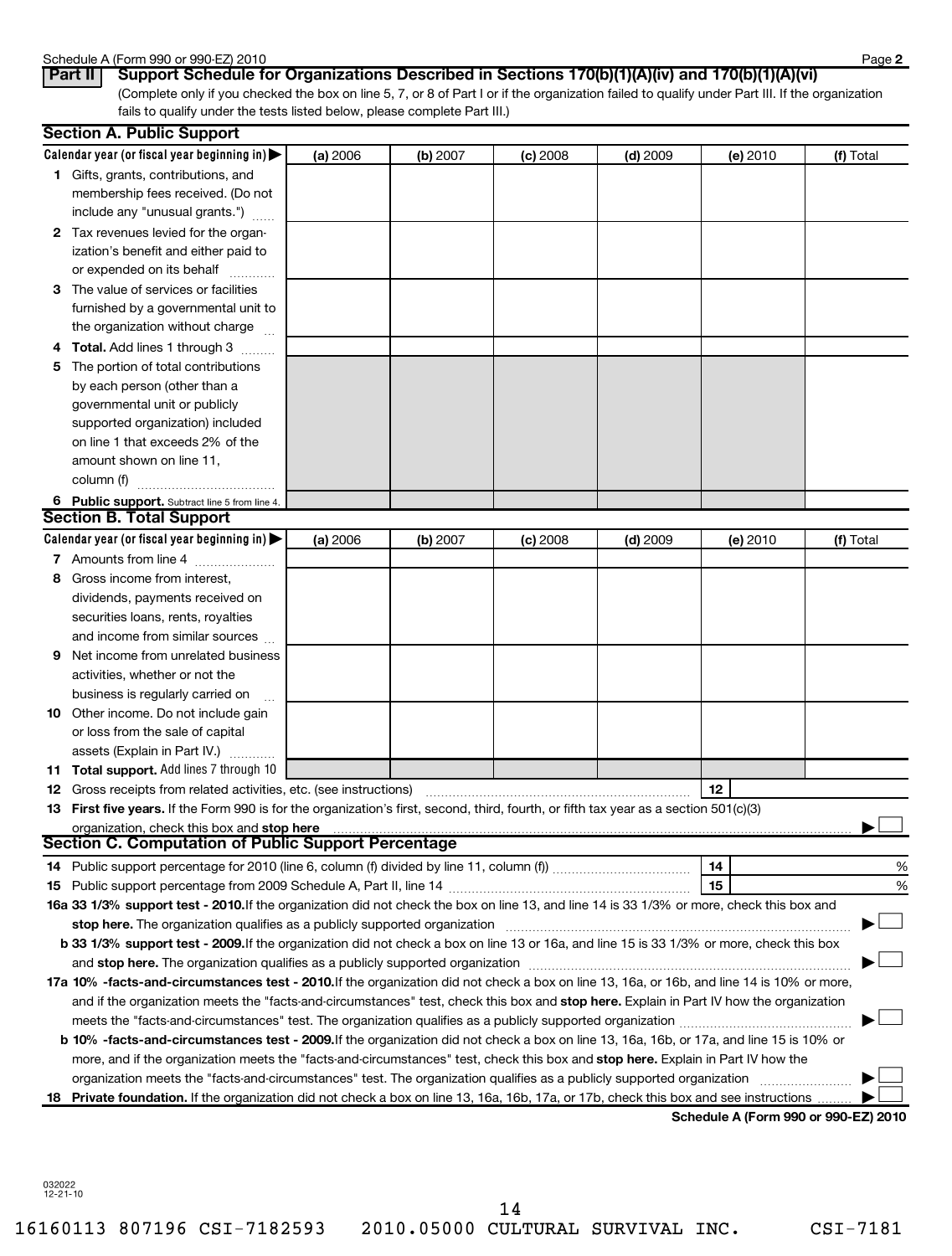### Schedule A (Form 990 or 990-EZ) 2010 Page CULTURAL SURVIVAL INC. 23-7182593 **Part III** Support Schedule for Organizations Described in Section 509(a)(2)

# (Complete only if you checked the box on line 9 of Part I or if the organization failed to qualify under Part II. If the organization fails to

qualify under the tests listed below, please complete Part II.)

|    | <b>Section A. Public Support</b>                                                                                                                                                         |                       |                      |                        |                       |                                      |                                          |
|----|------------------------------------------------------------------------------------------------------------------------------------------------------------------------------------------|-----------------------|----------------------|------------------------|-----------------------|--------------------------------------|------------------------------------------|
|    | Calendar year (or fiscal year beginning in)                                                                                                                                              | (a) 2006              | (b) 2007             | (c) 2008               | $(d)$ 2009            | (e) 2010                             | (f) Total                                |
|    | 1 Gifts, grants, contributions, and                                                                                                                                                      |                       |                      |                        |                       |                                      |                                          |
|    | membership fees received. (Do not                                                                                                                                                        |                       |                      |                        |                       |                                      |                                          |
|    | include any "unusual grants.")                                                                                                                                                           | 784, 363.             | 833,309.             | 773,229.               | 1056818.              | 1115718.                             | 4563437.                                 |
|    | 2 Gross receipts from admissions,<br>merchandise sold or services per-<br>formed, or facilities furnished in<br>any activity that is related to the<br>organization's tax-exempt purpose |                       | 551, 153.            |                        | $438, 189.$ 495, 022. | 482,327.                             | 1966691.                                 |
| 3  | Gross receipts from activities that                                                                                                                                                      |                       |                      |                        |                       |                                      |                                          |
|    | are not an unrelated trade or bus-<br>iness under section 513                                                                                                                            |                       |                      |                        |                       |                                      |                                          |
| 4  | Tax revenues levied for the organ-                                                                                                                                                       |                       |                      |                        |                       |                                      |                                          |
|    | ization's benefit and either paid to<br>or expended on its behalf                                                                                                                        |                       |                      |                        |                       |                                      |                                          |
| 5. | The value of services or facilities                                                                                                                                                      |                       |                      |                        |                       |                                      |                                          |
|    | furnished by a governmental unit to                                                                                                                                                      |                       |                      |                        |                       |                                      |                                          |
|    | the organization without charge                                                                                                                                                          |                       |                      |                        |                       |                                      |                                          |
|    | 6 Total. Add lines 1 through 5                                                                                                                                                           | 784,363.              | 1384462.             | 1211418.               | 1551840.              | 1598045.                             | 6530128.                                 |
|    | 7a Amounts included on lines 1, 2, and                                                                                                                                                   |                       |                      |                        |                       |                                      |                                          |
|    | 3 received from disqualified persons                                                                                                                                                     |                       |                      |                        |                       |                                      | 0.                                       |
|    | <b>b</b> Amounts included on lines 2 and 3 received<br>from other than disqualified persons that<br>exceed the greater of \$5,000 or 1% of the                                           |                       |                      |                        |                       |                                      |                                          |
|    | amount on line 13 for the year                                                                                                                                                           |                       |                      |                        |                       |                                      | 0.<br>$\overline{0}$ .                   |
|    | c Add lines 7a and 7b                                                                                                                                                                    |                       |                      |                        |                       |                                      | 6530128.                                 |
|    | 8 Public support (Subtract line 7c from line 6.)                                                                                                                                         |                       |                      |                        |                       |                                      |                                          |
|    | <b>Section B. Total Support</b>                                                                                                                                                          |                       |                      |                        |                       |                                      |                                          |
|    | Calendar year (or fiscal year beginning in)                                                                                                                                              | (a) 2006<br>784, 363. | (b) 2007<br>1384462. | $(c)$ 2008<br>1211418. | $(d)$ 2009<br>1551840 | (e) 2010<br>1598045                  | (f) Total<br>6530128.                    |
|    | <b>9</b> Amounts from line 6<br><b>10a</b> Gross income from interest,                                                                                                                   |                       |                      |                        |                       |                                      |                                          |
|    | dividends, payments received on<br>securities loans, rents, royalties                                                                                                                    |                       |                      |                        |                       |                                      |                                          |
|    | and income from similar sources                                                                                                                                                          | 40,472.               | 49,169.              | 37,596.                | 36,669.               | 23,761.                              | 187,667.                                 |
|    | <b>b</b> Unrelated business taxable income                                                                                                                                               |                       |                      |                        |                       |                                      |                                          |
|    | (less section 511 taxes) from businesses                                                                                                                                                 |                       |                      |                        |                       |                                      |                                          |
|    | acquired after June 30, 1975                                                                                                                                                             | 40,472.               | 49,169.              | 37,596.                |                       | 23,761.                              | 187,667.                                 |
|    | c Add lines 10a and 10b<br><b>11</b> Net income from unrelated business<br>activities not included in line 10b.                                                                          |                       |                      |                        | 36,669.               |                                      |                                          |
|    | whether or not the business is<br>regularly carried on                                                                                                                                   |                       |                      |                        |                       |                                      |                                          |
|    | <b>12</b> Other income. Do not include gain<br>or loss from the sale of capital<br>assets (Explain in Part IV.)                                                                          |                       |                      |                        |                       |                                      |                                          |
|    | 13 Total support (Add lines 9, 10c, 11, and 12.)                                                                                                                                         |                       | 824,835. 1433631.    |                        | 1249014. 1588509.     | 1621806.                             | 6717795.                                 |
|    | 14 First five years. If the Form 990 is for the organization's first, second, third, fourth, or fifth tax year as a section 501(c)(3) organization,                                      |                       |                      |                        |                       |                                      |                                          |
|    | check this box and stop here www.communications.communications.com/                                                                                                                      |                       |                      |                        |                       |                                      |                                          |
|    | <b>Section C. Computation of Public Support Percentage</b>                                                                                                                               |                       |                      |                        |                       |                                      |                                          |
| 15 |                                                                                                                                                                                          |                       |                      |                        |                       | 15                                   | 97.21<br>%                               |
| 16 |                                                                                                                                                                                          |                       |                      |                        |                       | 16                                   | 96.48<br>$\%$                            |
|    | Section D. Computation of Investment Income Percentage                                                                                                                                   |                       |                      |                        |                       |                                      |                                          |
| 17 |                                                                                                                                                                                          |                       |                      |                        |                       | 17                                   | 2.79<br>$\%$                             |
| 18 | Investment income percentage from 2009 Schedule A, Part III, line 17                                                                                                                     |                       |                      |                        |                       | 18                                   | 3.52<br>$\%$                             |
|    | 19a 33 1/3% support tests - 2010. If the organization did not check the box on line 14, and line 15 is more than 33 1/3%, and line 17 is not                                             |                       |                      |                        |                       |                                      |                                          |
|    | more than 33 1/3%, check this box and stop here. The organization qualifies as a publicly supported organization <i>marrouum</i> manner                                                  |                       |                      |                        |                       |                                      | $\blacktriangleright$ $\boxed{\text{X}}$ |
|    | b 33 1/3% support tests - 2009. If the organization did not check a box on line 14 or line 19a, and line 16 is more than 33 1/3%, and                                                    |                       |                      |                        |                       |                                      |                                          |
|    | line 18 is not more than 33 1/3%, check this box and stop here. The organization qualifies as a publicly supported organization                                                          |                       |                      |                        |                       |                                      |                                          |
| 20 |                                                                                                                                                                                          |                       |                      |                        |                       |                                      |                                          |
|    | 032023 12-21-10                                                                                                                                                                          |                       |                      |                        |                       | Schedule A (Form 990 or 990-EZ) 2010 |                                          |
|    |                                                                                                                                                                                          |                       |                      | 15                     |                       |                                      |                                          |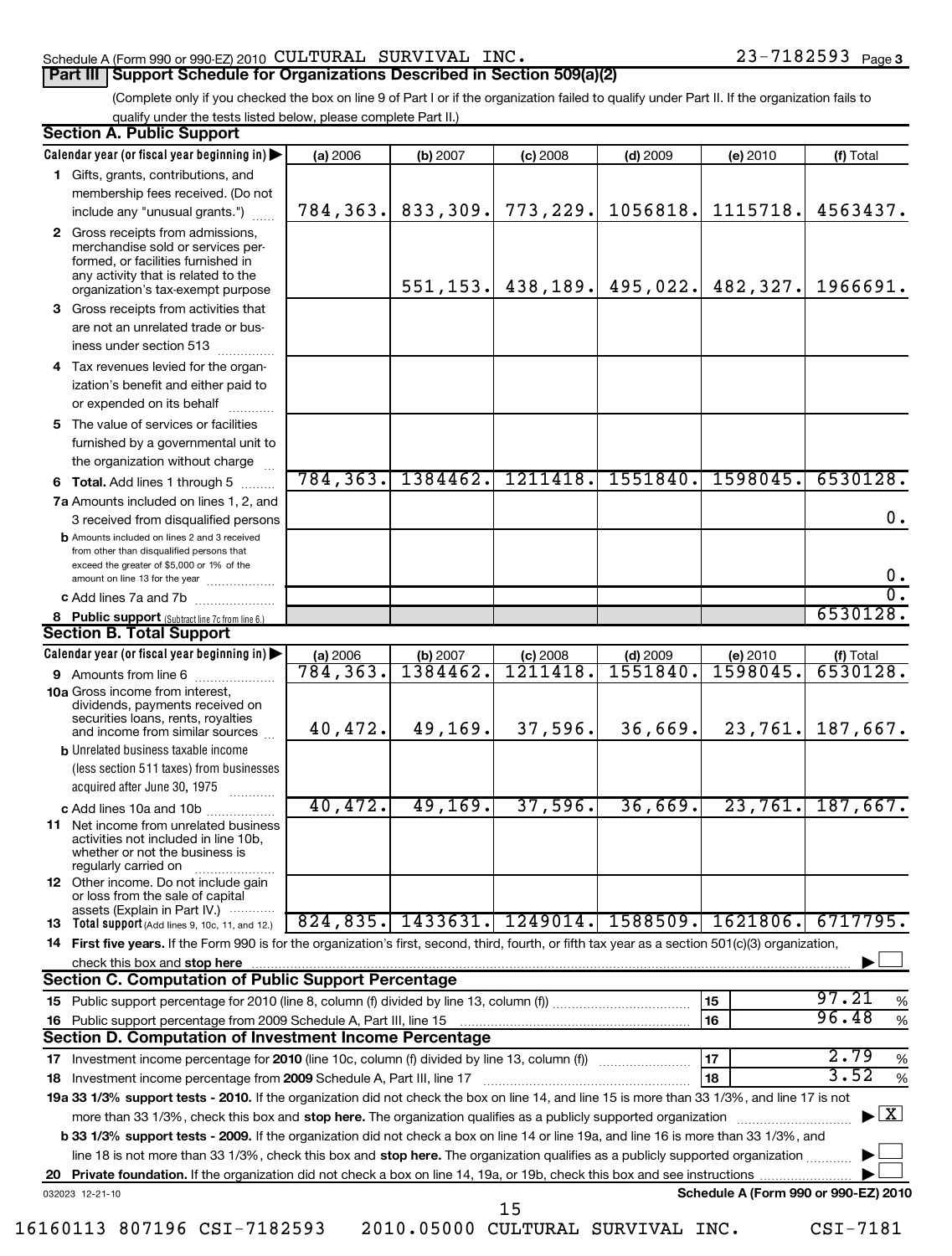# **Schedule B Schedule of Contributors**

**or 990-PF) | Attach to Form 990, 990-EZ, or 990-PF.**

OMB No. 1545-0047

**2010**

**Name of the organization Employer identification number**

|  |  |  |  | Name of the organization |  |  |
|--|--|--|--|--------------------------|--|--|
|--|--|--|--|--------------------------|--|--|

| CULTURAL SURVIVAL INC. | 23-7182593 |
|------------------------|------------|
|                        |            |

**Organization type** (check one):

| Filers of:         | Section:                                                                           |
|--------------------|------------------------------------------------------------------------------------|
| Form 990 or 990-EZ | $\lfloor \underline{X} \rfloor$ 501(c)( 3) (enter number) organization             |
|                    | $4947(a)(1)$ nonexempt charitable trust <b>not</b> treated as a private foundation |
|                    | 527 political organization                                                         |
| Form 990-PF        | 501(c)(3) exempt private foundation                                                |
|                    | 4947(a)(1) nonexempt charitable trust treated as a private foundation              |
|                    | 501(c)(3) taxable private foundation                                               |

Check if your organization is covered by the General Rule or a Special Rule. **Note.**  Only a section 501(c)(7), (8), or (10) organization can check boxes for both the General Rule and a Special Rule. See instructions.

### **General Rule**

 $\boxed{\textbf{X}}$  For an organization filing Form 990, 990-EZ, or 990-PF that received, during the year, \$5,000 or more (in money or property) from any one contributor. Complete Parts I and II.

### **Special Rules**

509(a)(1) and 170(b)(1)(A)(vi), and received from any one contributor, during the year, a contribution of the greater of (1) \$5,000 or (2) 2% For a section 501(c)(3) organization filing Form 990 or 990-EZ that met the 33 1/3% support test of the regulations under sections of the amount on (i) Form 990, Part VIII, line 1h or (ii) Form 990-EZ, line 1. Complete Parts I and II.  $\left\vert \cdot\right\vert$ 

aggregate contributions of more than \$1,000 for use exclusively for religious, charitable, scientific, literary, or educational purposes, or For a section 501(c)(7), (8), or (10) organization filing Form 990 or 990-EZ that received from any one contributor, during the year, the prevention of cruelty to children or animals. Complete Parts I, II, and III.  $\left\vert \cdot\right\vert$ 

purpose. Do not complete any of the parts unless the General Rule applies to this organization because it received nonexclusively contributions for use exclusively for religious, charitable, etc., purposes, but these contributions did not aggregate to more than \$1,000. If this box is checked, enter here the total contributions that were received during the year for an exclusively religious, charitable, etc., For a section 501(c)(7), (8), or (10) organization filing Form 990 or 990-EZ that received from any one contributor, during the year, religious, charitable, etc., contributions of \$5,000 or more during the year. ~~~~~~~~~~~~~~~~~ | \$  $\left\vert \cdot\right\vert$ 

**Caution.** An organization that is not covered by the General Rule and/or the Special Rules does not file Schedule B (Form 990, 990-EZ, or 990-PF), but it **must** answer "No" on Part IV, line 2 of its Form 990, or check the box on line H of its Form 990-EZ, or on line 2 of its Form 990-PF, to certify that it does not meet the filing requirements of Schedule B (Form 990, 990-EZ, or 990-PF).

LHA For Paperwork Reduction Act Notice, see the Instructions for Form 990, 990-EZ, or 990-PF. Schedule B (Form 990, 990-EZ, or 990-PF) (2010)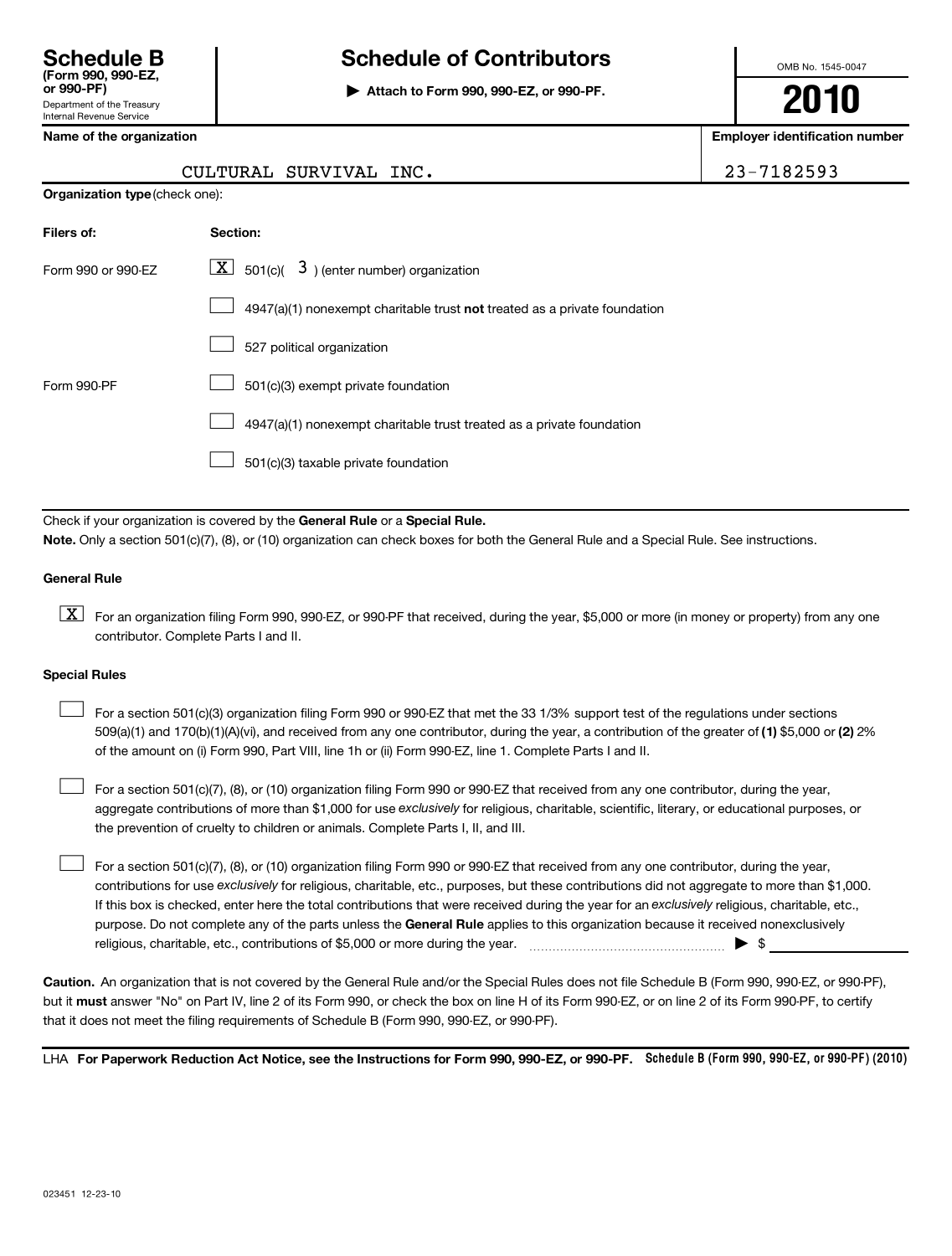| Schedule B (Form 990, 990-EZ, or 990-PF) (2010) | Page $1$ of $4$ of Part I |  |  |  |
|-------------------------------------------------|---------------------------|--|--|--|
|-------------------------------------------------|---------------------------|--|--|--|

**Name of organization Employer identification number**

CULTURAL SURVIVAL INC. 23-7182593

**Part I Contributors** (see instructions)

| (a)<br>No.           | (b)<br>Name, address, and ZIP + 4                                      | (c)<br><b>Aggregate contributions</b> | (d)<br>Type of contribution                                                                                                                         |
|----------------------|------------------------------------------------------------------------|---------------------------------------|-----------------------------------------------------------------------------------------------------------------------------------------------------|
| 1                    | Hal Litoff<br>P.O. Box 996<br>Bellingham, WA 98227                     | 19,410.<br>$\frac{1}{2}$              | $\lfloor x \rfloor$<br>Person<br>Payroll<br><b>Noncash</b><br>(Complete Part II if there<br>is a noncash contribution.)                             |
| (a)<br>No.           | (b)<br>Name, address, and ZIP + 4                                      | (c)<br><b>Aggregate contributions</b> | (d)<br>Type of contribution                                                                                                                         |
| $\boldsymbol{2}$     | Sarah & William Fuller<br>610 High Street<br>Westwood, MA 02090        | 180,000.<br>$\mathbb{S}$              | $\lfloor x \rfloor$<br>Person<br>Payroll<br><b>Noncash</b><br>(Complete Part II if there<br>is a noncash contribution.)                             |
| (a)<br>No.           | (b)<br>Name, address, and ZIP + 4                                      | (c)<br><b>Aggregate contributions</b> | (d)<br>Type of contribution                                                                                                                         |
| $\mathbf{3}$         | Elizabeth Cabot<br>175 Federal Street<br>Boston, MA 02110              | 5,000.<br>\$                          | $\lfloor x \rfloor$<br>Person<br>Payroll<br>Noncash<br>(Complete Part II if there<br>is a noncash contribution.)                                    |
| (a)                  | (b)                                                                    | (c)<br><b>Aggregate contributions</b> | (d)<br>Type of contribution                                                                                                                         |
| No.                  | Name, address, and ZIP + 4                                             |                                       |                                                                                                                                                     |
| 4                    | New England Biolabs Foundation<br>240 County Road<br>Ipswich, WA 01938 | 10,000.<br>$\mathsf{\$}$              | $\mathbf{X}$<br>Person<br>Payroll<br><b>Noncash</b><br>(Complete Part II if there<br>is a noncash contribution.)                                    |
| (a)<br>No.           | (b)<br>Name, address, and ZIP + 4                                      | (c)<br><b>Aggregate contributions</b> | (d)<br>Type of contribution                                                                                                                         |
| 5                    | William & Jean Graustein<br>2319 Whitney Avenue<br>Hamden, CT 06518    | 35,000.<br>\$                         | $\boxed{\textbf{X}}$<br>Person<br>Payroll<br><b>Noncash</b><br>(Complete Part II if there<br>is a noncash contribution.)                            |
| (a)<br>No.           | (b)<br>Name, address, and ZIP + 4                                      | (c)<br><b>Aggregate contributions</b> | (d)<br>Type of contribution                                                                                                                         |
| 6<br>023452 12-23-10 | William Crawford<br>50 South LaSalle Street<br>Chicago, IL 60603<br>17 | 20,000.<br>\$                         | Person<br>Payroll<br>Noncash<br>l X<br>(Complete Part II if there<br>is a noncash contribution.)<br>Schedule B (Form 990, 990-EZ, or 990-PF) (2010) |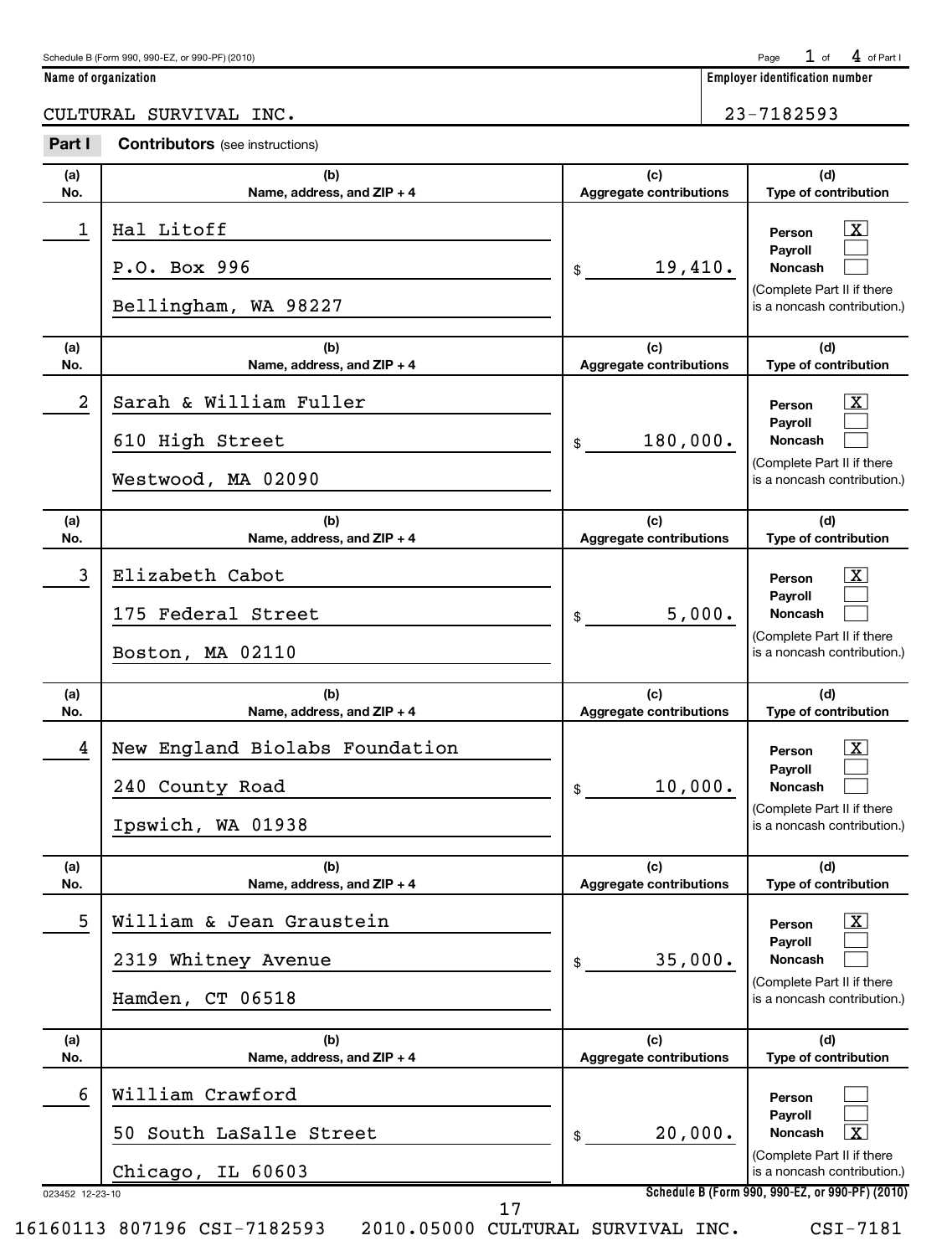$2$  of  $4$  of Part I

**Name of organization Employer identification number**

CULTURAL SURVIVAL INC. 23-7182593

| Part I                | <b>Contributors</b> (see instructions)                                                  |                                       |                                                                                                                                                                     |
|-----------------------|-----------------------------------------------------------------------------------------|---------------------------------------|---------------------------------------------------------------------------------------------------------------------------------------------------------------------|
| (a)<br>No.            | (b)<br>Name, address, and ZIP + 4                                                       | (c)<br><b>Aggregate contributions</b> | (d)<br>Type of contribution                                                                                                                                         |
| 7                     | Pentera Trustees<br>La Motte Chambers, St. Heller<br>JE1 1PB, UNITED KINGDOM Channel Is | 161, 200.<br>\$                       | $\mathbf{X}$<br>Person<br>Payroll<br><b>Noncash</b><br>(Complete Part II if there<br>is a noncash contribution.)                                                    |
| (a)<br>No.            | (b)<br>Name, address, and ZIP + 4                                                       | (c)<br><b>Aggregate contributions</b> | (d)<br>Type of contribution                                                                                                                                         |
| 8                     | Open Society Institute<br>400 West 59th Street<br>New York, NY 10019                    | 100,000.<br>\$                        | $\mathbf{X}$<br>Person<br>Payroll<br><b>Noncash</b><br>(Complete Part II if there<br>is a noncash contribution.)                                                    |
| (a)<br>No.            | (b)<br>Name, address, and ZIP + 4                                                       | (c)<br><b>Aggregate contributions</b> | (d)<br>Type of contribution                                                                                                                                         |
| 9                     | Quitiplas Foundation<br>501 Silverside Rd.<br>New York, NY 19809                        | 25,000.<br>\$                         | $\mathbf{X}$<br>Person<br>Payroll<br><b>Noncash</b><br>(Complete Part II if there<br>is a noncash contribution.)                                                    |
|                       | (b)                                                                                     |                                       |                                                                                                                                                                     |
| (a)<br>No.            | Name, address, and ZIP + 4                                                              | (c)<br><b>Aggregate contributions</b> | (d)<br>Type of contribution                                                                                                                                         |
| 10                    | Tides Foundation<br>P.O. Box 29198<br>San Franciso, CA 94129                            | 25,000.<br>\$                         | $\mathbf{X}$<br>Person<br>Payroll<br><b>Noncash</b><br>(Complete Part II if there<br>is a noncash contribution.)                                                    |
| (a)<br>No.            | (b)<br>Name, address, and ZIP + 4                                                       | (c)<br><b>Aggregate contributions</b> | (d)<br>Type of contribution                                                                                                                                         |
| 11                    | AMB Foundation<br>P.O. Box 94717<br>Phoenix, AZ 85045                                   | 5,000.<br>\$                          | $\mathbf{X}$<br>Person<br>Payroll<br><b>Noncash</b><br>(Complete Part II if there<br>is a noncash contribution.)                                                    |
| (a)<br>No.            | (b)<br>Name, address, and ZIP + 4                                                       | (c)<br>Aggregate contributions        | (d)<br>Type of contribution                                                                                                                                         |
| 12<br>023452 12-23-10 | The community Foundation For Greater<br>Atlanta<br>50 Hurt Plaza<br>Atlanta, GA 30303   | 22,444.<br>\$                         | $\mathbf{X}$<br>Person<br>Payroll<br><b>Noncash</b><br>(Complete Part II if there<br>is a noncash contribution.)<br>Schedule B (Form 990, 990-EZ, or 990-PF) (2010) |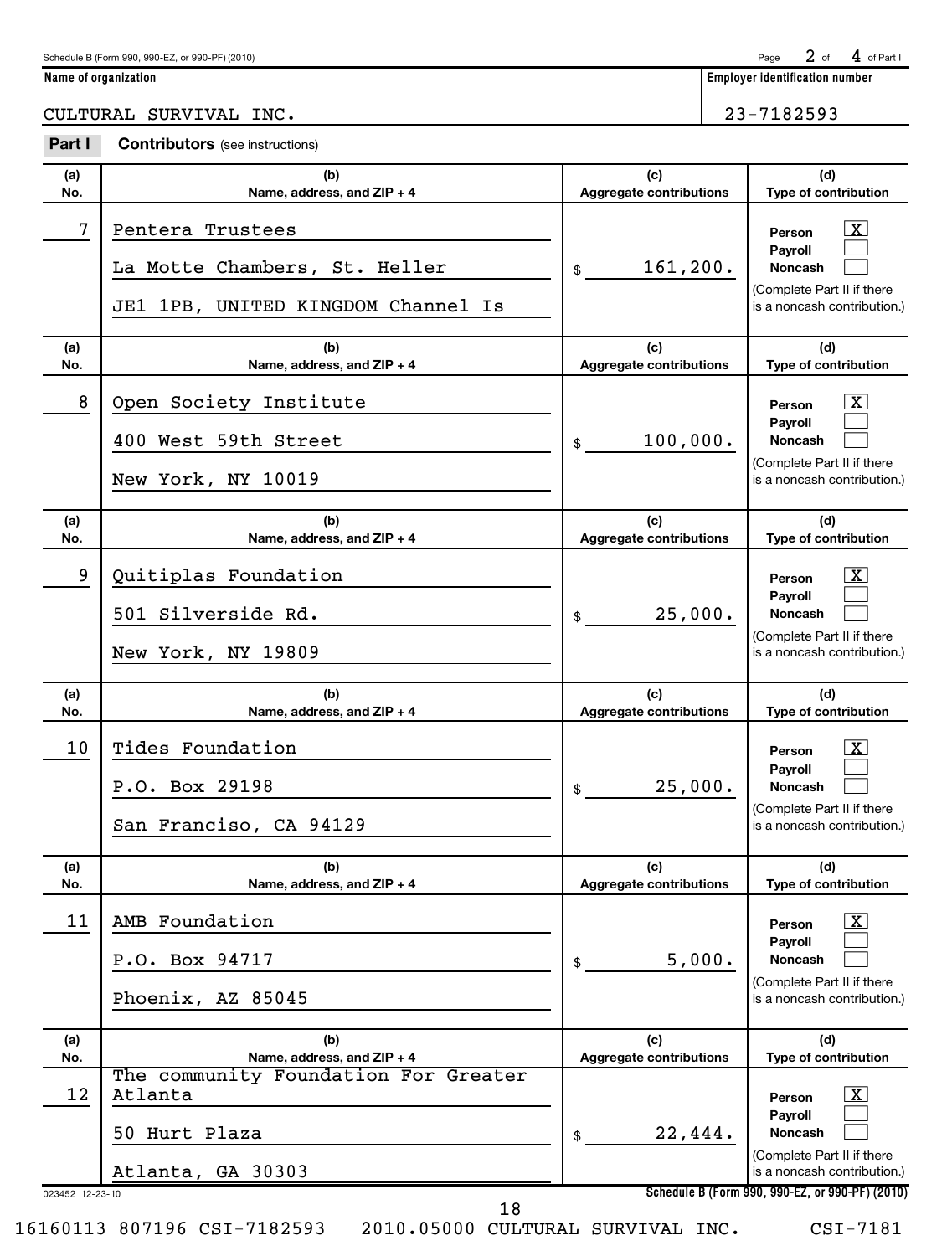$3$  of  $4$  of Part I

**Name of organization Employer identification number**

CULTURAL SURVIVAL INC. 23-7182593

| Part I                | <b>Contributors</b> (see instructions)                                               |                                       |                                                                                                                                                                            |
|-----------------------|--------------------------------------------------------------------------------------|---------------------------------------|----------------------------------------------------------------------------------------------------------------------------------------------------------------------------|
| (a)<br>No.            | (b)<br>Name, address, and ZIP + 4                                                    | (c)<br><b>Aggregate contributions</b> | (d)<br>Type of contribution                                                                                                                                                |
| 13                    | Swift Foundation<br>P.O. Box 416<br>Manchester, VT 05254                             | 18,000.<br>\$                         | <u>  x</u><br>Person<br>Pavroll<br><b>Noncash</b><br>(Complete Part II if there<br>is a noncash contribution.)                                                             |
| (a)<br>No.            | (b)<br>Name, address, and ZIP + 4                                                    | (c)<br><b>Aggregate contributions</b> | (d)<br>Type of contribution                                                                                                                                                |
| 14                    | Endangered Language Fund Inc<br>300 George St<br>New Haven, CT 06511                 | 10,000.<br>\$                         | $\boxed{\text{X}}$<br>Person<br>Payroll<br><b>Noncash</b><br>(Complete Part II if there<br>is a noncash contribution.)                                                     |
| (a)<br>No.            | (b)<br>Name, address, and ZIP + 4                                                    | (c)<br><b>Aggregate contributions</b> | (d)<br>Type of contribution                                                                                                                                                |
| 15                    | Maine Community Foundation<br>245 Main St<br>Ellsworth, ME 04605                     | 10,000.<br>\$                         | $\lfloor x \rfloor$<br>Person<br>Payroll<br><b>Noncash</b><br>(Complete Part II if there<br>is a noncash contribution.)                                                    |
| (a)<br>No.            | (b)<br>Name, address, and ZIP + 4                                                    | (c)<br><b>Aggregate contributions</b> | (d)<br>Type of contribution                                                                                                                                                |
| 16                    | The Bay and Paul Foundation<br>17 West 94th St.<br>New York, NY 10025                | 30,000.<br>\$                         | $\lfloor x \rfloor$<br>Person<br>Payroll<br><b>Noncash</b><br>(Complete Part II if there<br>is a noncash contribution.)                                                    |
| (a)<br>No.            | (b)<br>Name, address, and ZIP + 4                                                    | (c)<br><b>Aggregate contributions</b> | (d)<br>Type of contribution                                                                                                                                                |
| 17                    | Caipirinha Foundation<br>39 Mesa St.<br>San Franciso, CA 94129                       | 5,000.<br>\$                          | $\mathbf{X}$<br>Person<br>Payroll<br><b>Noncash</b><br>(Complete Part II if there<br>is a noncash contribution.)                                                           |
|                       |                                                                                      |                                       |                                                                                                                                                                            |
| (a)<br>No.            | (b)<br>Name, address, and ZIP + 4                                                    | (c)<br><b>Aggregate contributions</b> | (d)<br>Type of contribution                                                                                                                                                |
| 18<br>023452 12-23-10 | Administration for Native American<br>370 L'Enfant Promenade<br>Washington, DC 20447 | 79,537.<br>\$                         | $\lfloor x \rfloor$<br>Person<br>Payroll<br><b>Noncash</b><br>(Complete Part II if there<br>is a noncash contribution.)<br>Schedule B (Form 990, 990-EZ, or 990-PF) (2010) |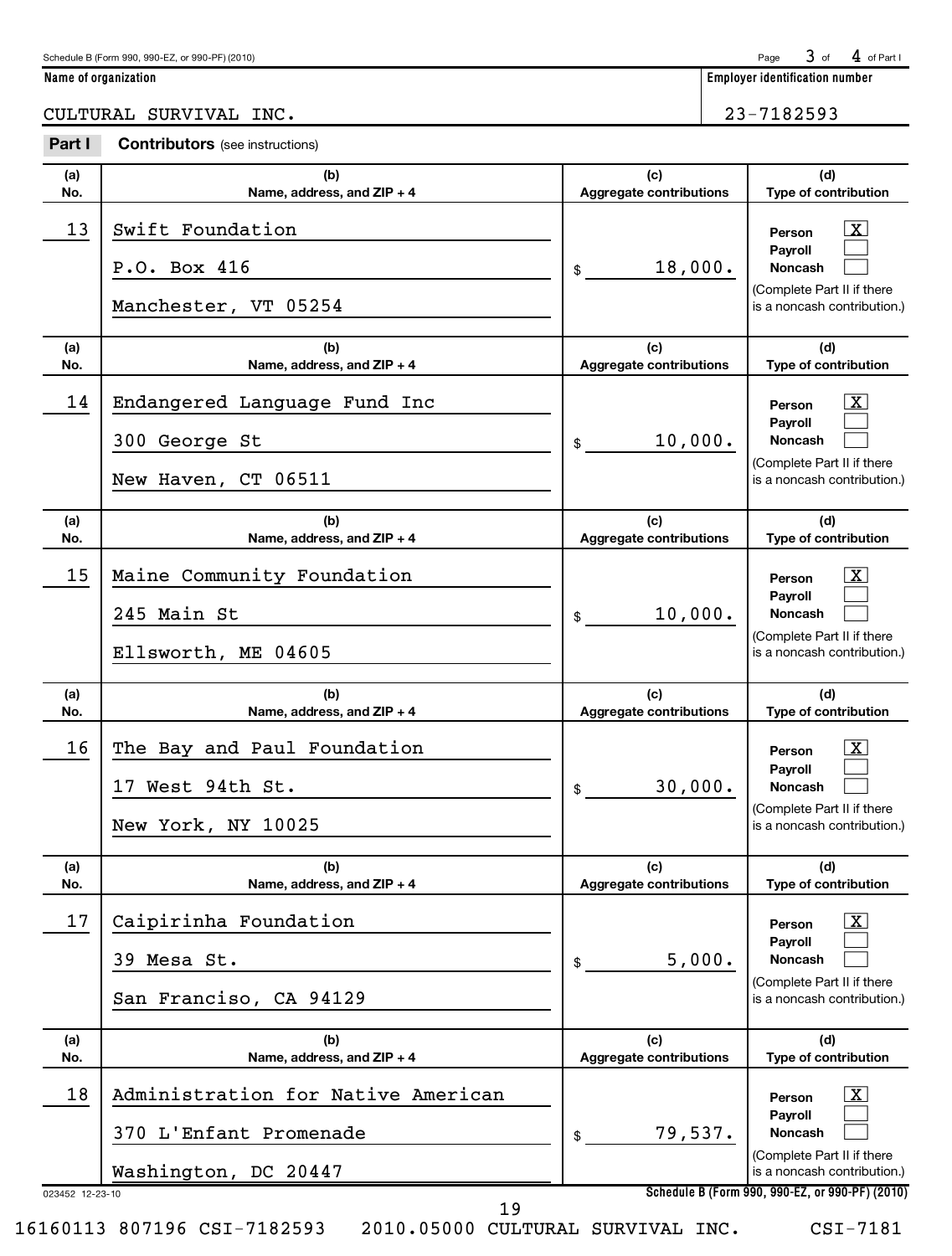| Schedule B (Form 990, 990-EZ, or 990-PF) (2010) | Page $4$ of $4$ of Part |  |  |  |
|-------------------------------------------------|-------------------------|--|--|--|
|-------------------------------------------------|-------------------------|--|--|--|

**Name of organization Employer identification number**

CULTURAL SURVIVAL INC. 23-7182593

| Part I     | <b>Contributors</b> (see instructions)                                      |                                       |                                                                                                                                                                            |
|------------|-----------------------------------------------------------------------------|---------------------------------------|----------------------------------------------------------------------------------------------------------------------------------------------------------------------------|
| (a)<br>No. | (b)<br>Name, address, and ZIP + 4                                           | (c)<br><b>Aggregate contributions</b> | (d)<br>Type of contribution                                                                                                                                                |
| 19         | Hal Litoff<br>P.O. Box 996<br>Bellingham, WA 98227                          | 25,150.<br>\$                         | $\lfloor x \rfloor$<br>Person<br>Payroll<br><b>Noncash</b><br>(Complete Part II if there<br>is a noncash contribution.)                                                    |
| (a)<br>No. | (b)<br>Name, address, and ZIP + 4                                           | (c)<br><b>Aggregate contributions</b> | (d)<br>Type of contribution                                                                                                                                                |
| 20         | Kathryn Sikkink<br>1813 Girard Ave<br>Minneapolis, MN 55403                 | 5,000.<br>\$                          | $\lfloor x \rfloor$<br>Person<br>Payroll<br><b>Noncash</b><br>(Complete Part II if there<br>is a noncash contribution.)                                                    |
| (a)<br>No. | (b)<br>Name, address, and ZIP + 4                                           | (c)<br><b>Aggregate contributions</b> | (d)<br>Type of contribution                                                                                                                                                |
| 21         | Cynda Collins Arsenault<br>211 3rd Ave.<br>Superior, CO 80027               | 5,000.<br>\$                          | $\mathbf{X}$<br>Person<br>Payroll<br><b>Noncash</b><br>(Complete Part II if there<br>is a noncash contribution.)                                                           |
|            |                                                                             |                                       |                                                                                                                                                                            |
| (a)<br>No. | (b)<br>Name, address, and ZIP + 4                                           | (c)<br><b>Aggregate contributions</b> | (d)<br>Type of contribution                                                                                                                                                |
| 22         | The Cadmus Group Inc<br>57 Water St.<br>Watertown, MA 02472                 | 16,000.<br>\$                         | $\mathbf{X}$<br>Person<br>Payroll<br><b>Noncash</b><br>(Complete Part II if there<br>is a noncash contribution.)                                                           |
| (a)<br>No. | (b)<br>Name, address, and ZIP + 4                                           | (c)<br><b>Aggregate contributions</b> | (d)<br>Type of contribution                                                                                                                                                |
| 23         | Naomi Roth-Arriaza<br>1084 Tevlin Street<br>Albany, CA 94706                | 10,000.<br>\$                         | $\lfloor x \rfloor$<br>Person<br>Payroll<br><b>Noncash</b><br>(Complete Part II if there<br>is a noncash contribution.)                                                    |
| (a)<br>No. | (b)<br>Name, address, and ZIP + 4                                           | (c)<br>Aggregate contributions        | (d)<br>Type of contribution                                                                                                                                                |
| 24         | Carl Keil Estate<br>19 Bissell Street, P.O. Box 1868<br>Lakeville, CT 06039 | 5,908.<br>\$                          | $\lfloor x \rfloor$<br>Person<br>Payroll<br><b>Noncash</b><br>(Complete Part II if there<br>is a noncash contribution.)<br>Schedule B (Form 990, 990-EZ, or 990-PF) (2010) |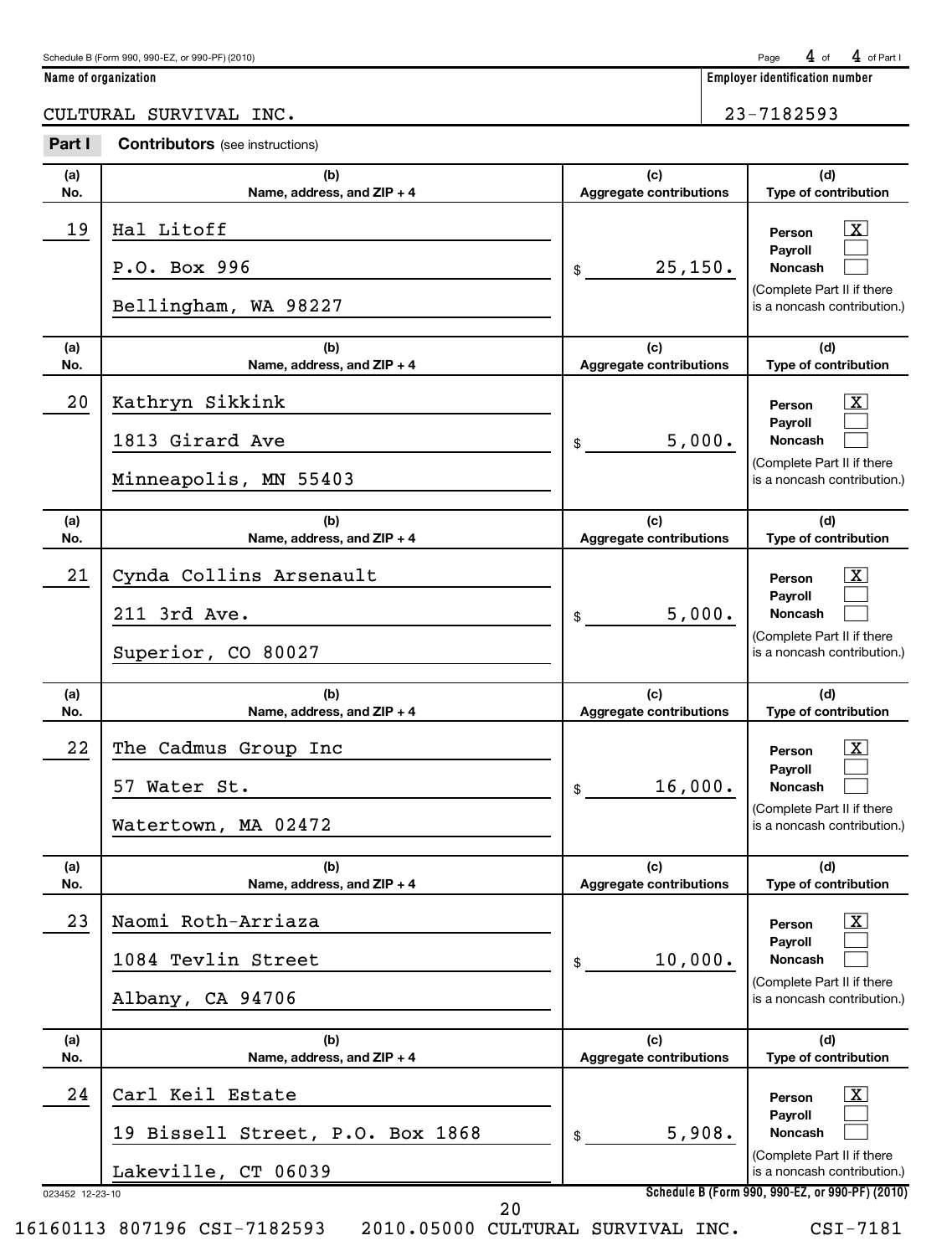$1$  of  $1$  of Part II

**Name of organization Employer identification number**

# CULTURAL SURVIVAL INC. 23-7182593

| Part II                      | <b>Noncash Property</b> (see instructions)                     |                                                |                                             |
|------------------------------|----------------------------------------------------------------|------------------------------------------------|---------------------------------------------|
| (a)<br>No.<br>from<br>Part I | (b)<br>Description of noncash property given                   | (c)<br>FMV (or estimate)<br>(see instructions) | (d)<br>Date received                        |
| 6                            | 300 Shares Danaher Corp. and 66 Shares<br>of Baker Hughes Inc. |                                                |                                             |
|                              |                                                                | 20,000.<br>\$                                  | 02/17/11                                    |
| (a)<br>No.<br>from<br>Part I | (b)<br>Description of noncash property given                   | (c)<br>FMV (or estimate)<br>(see instructions) | (d)<br>Date received                        |
|                              |                                                                | \$                                             |                                             |
| (a)<br>No.<br>from<br>Part I | (b)<br>Description of noncash property given                   | (c)<br>FMV (or estimate)<br>(see instructions) | (d)<br>Date received                        |
|                              |                                                                | \$                                             |                                             |
| (a)<br>No.<br>from<br>Part I | (b)<br>Description of noncash property given                   | (c)<br>FMV (or estimate)<br>(see instructions) | (d)<br>Date received                        |
|                              |                                                                | \$                                             |                                             |
| (a)<br>No.<br>from<br>Part I | (b)<br>Description of noncash property given                   | (c)<br>FMV (or estimate)<br>(see instructions) | (d)<br>Date received                        |
|                              |                                                                | \$                                             |                                             |
| (a)<br>No.<br>from<br>Part I | (b)<br>Description of noncash property given                   | (c)<br>FMV (or estimate)<br>(see instructions) | (d)<br>Date received                        |
|                              |                                                                | \$                                             |                                             |
| 023453 12-23-10              | 21                                                             |                                                | Schedule B (Form 990, 990-EZ, or 990-PF) (2 |

16160113 807196 CSI-7182593 2010.05000 CULTURAL SURVIVAL INC. CSI-7181

**Schedule B (Form 990, 990-EZ, or 990-PF) (2010)**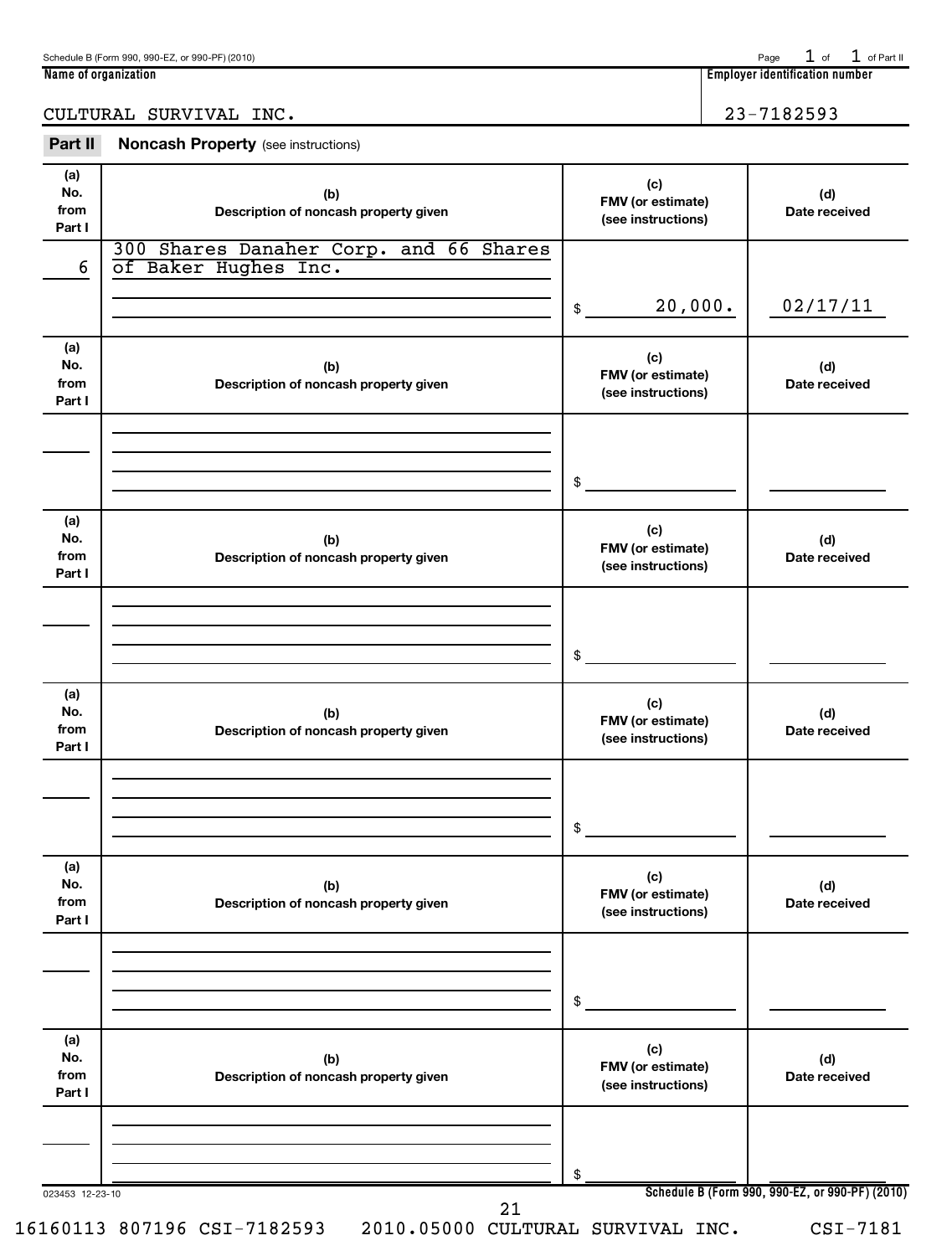| Name of organization      |                                                                                                                                                                               |                      | <b>Employer identification number</b>                                                                                                                                                                                                                         |
|---------------------------|-------------------------------------------------------------------------------------------------------------------------------------------------------------------------------|----------------------|---------------------------------------------------------------------------------------------------------------------------------------------------------------------------------------------------------------------------------------------------------------|
|                           | CULTURAL SURVIVAL INC.                                                                                                                                                        |                      | 23-7182593                                                                                                                                                                                                                                                    |
| Part III                  | Part III, enter the total of exclusively religious, charitable, etc., contributions of<br>\$1,000 or less for the year. (Enter this information once. See instructions.) > \$ |                      | Exclusively religious, charitable, etc., individual contributions to section 501(c)(7), (8), or (10) organizations aggregating<br>more than \$1,000 for the year. Complete columns (a) through (e) and the following line entry. For organizations completing |
| (a) No.<br>from           | (b) Purpose of gift                                                                                                                                                           | (c) Use of gift      |                                                                                                                                                                                                                                                               |
| Part I                    |                                                                                                                                                                               |                      | (d) Description of how gift is held                                                                                                                                                                                                                           |
|                           |                                                                                                                                                                               | (e) Transfer of gift |                                                                                                                                                                                                                                                               |
|                           | Transferee's name, address, and ZIP + 4                                                                                                                                       |                      | Relationship of transferor to transferee                                                                                                                                                                                                                      |
| (a) No.<br>from           | (b) Purpose of gift                                                                                                                                                           | (c) Use of gift      | (d) Description of how gift is held                                                                                                                                                                                                                           |
| Part I                    |                                                                                                                                                                               |                      |                                                                                                                                                                                                                                                               |
|                           |                                                                                                                                                                               | (e) Transfer of gift |                                                                                                                                                                                                                                                               |
|                           | Transferee's name, address, and ZIP + 4                                                                                                                                       |                      | Relationship of transferor to transferee                                                                                                                                                                                                                      |
| (a) No.<br>from<br>Part I | (b) Purpose of gift                                                                                                                                                           | (c) Use of gift      | (d) Description of how gift is held                                                                                                                                                                                                                           |
|                           | Transferee's name, address, and ZIP + 4                                                                                                                                       | (e) Transfer of gift | Relationship of transferor to transferee                                                                                                                                                                                                                      |
|                           |                                                                                                                                                                               |                      |                                                                                                                                                                                                                                                               |
| (a) No.<br>from<br>Part I | (b) Purpose of gift                                                                                                                                                           | (c) Use of gift      | (d) Description of how gift is held                                                                                                                                                                                                                           |
|                           |                                                                                                                                                                               |                      |                                                                                                                                                                                                                                                               |
|                           | Transferee's name, address, and ZIP + 4                                                                                                                                       | (e) Transfer of gift | Relationship of transferor to transferee                                                                                                                                                                                                                      |
|                           |                                                                                                                                                                               |                      |                                                                                                                                                                                                                                                               |
| 023454 12-23-10           |                                                                                                                                                                               |                      | Schedule B (Form 990, 990-EZ, or 990-PF) (2010)                                                                                                                                                                                                               |

22

**Schedule B (Form 990, 990-EZ, or 990-PF) (2010)**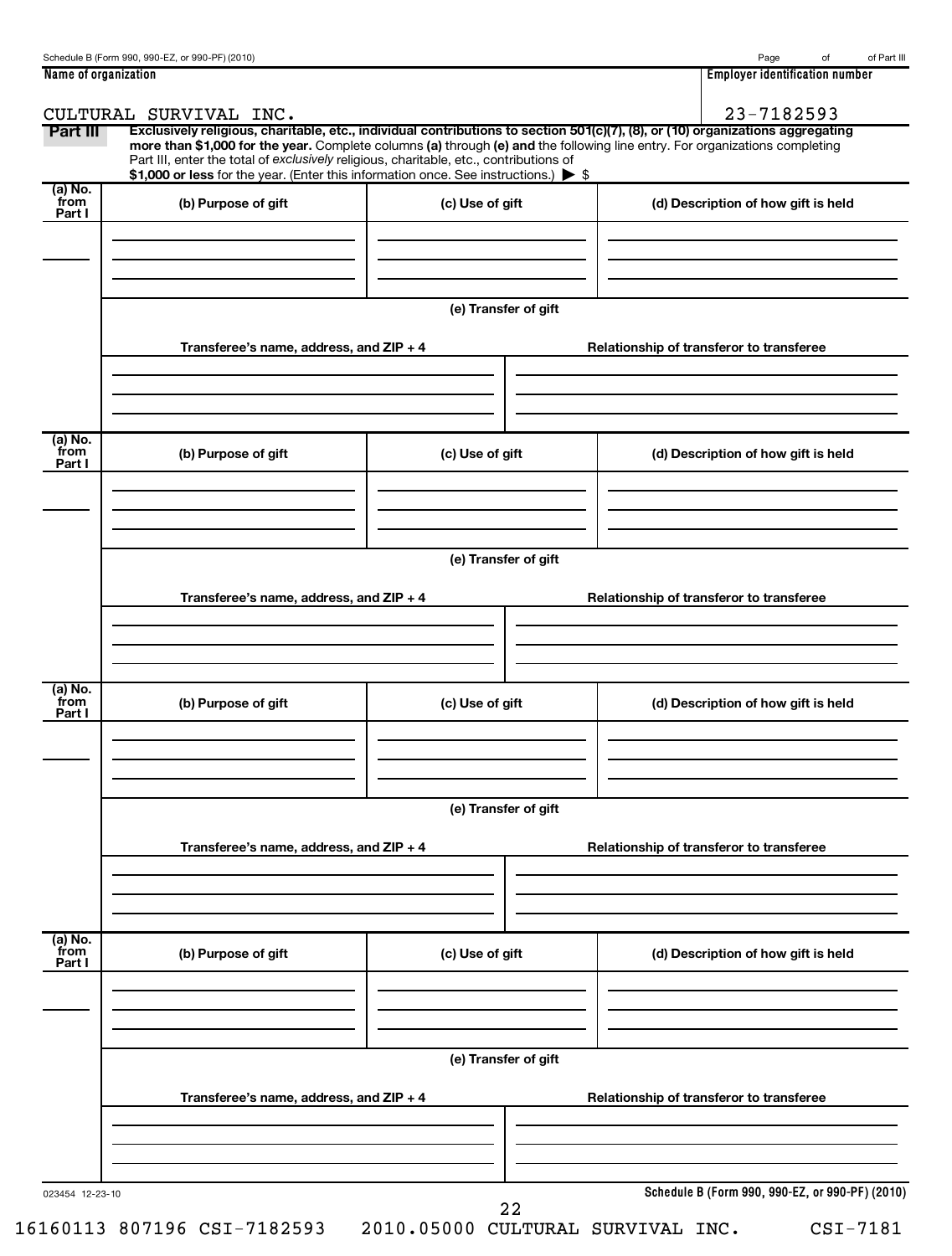Department of the Treasury Internal Revenue Service

# **Supplemental Financial Statements**

**(Form 990) | Complete if the organization answered "Yes," to Form 990,**

**Part IV, line 6, 7, 8, 9, 10, 11, or 12.**

**| Attach to Form 990. | See separate instructions.**

| OMB No. 1545-0047     |
|-----------------------|
| 010                   |
|                       |
| <b>Open to Public</b> |
| Inspection            |

**Name of the organization**<br> **Employer identification number**<br>
2019/02/2020

|                    | CULTURAL SURVIVAL INC.                                                                                                                                                             | 23-7182593                      |
|--------------------|------------------------------------------------------------------------------------------------------------------------------------------------------------------------------------|---------------------------------|
| Part I             | Organizations Maintaining Donor Advised Funds or Other Similar Funds or Accounts. Complete if the                                                                                  |                                 |
|                    | organization answered "Yes" to Form 990, Part IV, line 6.                                                                                                                          |                                 |
|                    | (a) Donor advised funds                                                                                                                                                            | (b) Funds and other accounts    |
| 1.                 |                                                                                                                                                                                    |                                 |
| 2                  |                                                                                                                                                                                    |                                 |
| 3                  |                                                                                                                                                                                    |                                 |
| 4                  |                                                                                                                                                                                    |                                 |
| 5                  | Did the organization inform all donors and donor advisors in writing that the assets held in donor advised funds                                                                   |                                 |
|                    |                                                                                                                                                                                    | Yes<br><b>No</b>                |
| 6                  | Did the organization inform all grantees, donors, and donor advisors in writing that grant funds can be used only                                                                  |                                 |
|                    | for charitable purposes and not for the benefit of the donor or donor advisor, or for any other purpose conferring                                                                 |                                 |
|                    |                                                                                                                                                                                    | Yes<br>No                       |
| Part II            | <b>Conservation Easements.</b> Complete if the organization answered "Yes" to Form 990, Part IV, line 7.                                                                           |                                 |
| 1                  | Purpose(s) of conservation easements held by the organization (check all that apply).                                                                                              |                                 |
|                    | Preservation of land for public use (e.g., recreation or education)<br>Preservation of an historically important land area                                                         |                                 |
|                    | Preservation of a certified historic structure<br>Protection of natural habitat                                                                                                    |                                 |
|                    | Preservation of open space                                                                                                                                                         |                                 |
| 2                  | Complete lines 2a through 2d if the organization held a qualified conservation contribution in the form of a conservation easement on the last                                     |                                 |
|                    | day of the tax year.                                                                                                                                                               |                                 |
|                    |                                                                                                                                                                                    | Held at the End of the Tax Year |
|                    |                                                                                                                                                                                    | 2a                              |
| а<br>b             | Total acreage restricted by conservation easements                                                                                                                                 | 2b                              |
| с                  |                                                                                                                                                                                    | 2 <sub>c</sub>                  |
| d                  | Number of conservation easements included in (c) acquired after 8/17/06, and not on a historic structure                                                                           |                                 |
|                    |                                                                                                                                                                                    | 2d                              |
| 3                  | Number of conservation easements modified, transferred, released, extinguished, or terminated by the organization during the tax                                                   |                                 |
|                    | year                                                                                                                                                                               |                                 |
| 4                  | Number of states where property subject to conservation easement is located >                                                                                                      |                                 |
| 5                  | Does the organization have a written policy regarding the periodic monitoring, inspection, handling of                                                                             |                                 |
|                    | violations, and enforcement of the conservation easements it holds?                                                                                                                | Yes<br><b>No</b>                |
| 6                  | Staff and volunteer hours devoted to monitoring, inspecting, and enforcing conservation easements during the year                                                                  |                                 |
| 7                  | Amount of expenses incurred in monitoring, inspecting, and enforcing conservation easements during the year $\triangleright$ \$                                                    |                                 |
| 8                  | Does each conservation easement reported on line 2(d) above satisfy the requirements of section 170(h)(4)(B)(i)                                                                    |                                 |
|                    |                                                                                                                                                                                    | <b>No</b><br>Yes                |
| 9                  | In Part XIV, describe how the organization reports conservation easements in its revenue and expense statement, and balance sheet, and                                             |                                 |
|                    | include, if applicable, the text of the footnote to the organization's financial statements that describes the organization's accounting for                                       |                                 |
|                    | conservation easements.                                                                                                                                                            |                                 |
|                    | Organizations Maintaining Collections of Art, Historical Treasures, or Other Similar Assets.<br>Part III                                                                           |                                 |
|                    | Complete if the organization answered "Yes" to Form 990, Part IV, line 8.                                                                                                          |                                 |
|                    | 1a If the organization elected, as permitted under SFAS 116 (ASC 958), not to report in its revenue statement and balance sheet works of art,                                      |                                 |
|                    | historical treasures, or other similar assets held for public exhibition, education, or research in furtherance of public service, provide, in Part XIV,                           |                                 |
|                    | the text of the footnote to its financial statements that describes these items.                                                                                                   |                                 |
|                    | b If the organization elected, as permitted under SFAS 116 (ASC 958), to report in its revenue statement and balance sheet works of art, historical                                |                                 |
|                    | treasures, or other similar assets held for public exhibition, education, or research in furtherance of public service, provide the following amounts                              |                                 |
|                    | relating to these items:                                                                                                                                                           |                                 |
|                    | (i) Revenues included in Form 990, Part VIII, line 1 $\ldots$ $\ldots$ $\ldots$ $\ldots$ $\ldots$ $\ldots$ $\ldots$ $\ldots$ $\ldots$ $\ldots$ $\ldots$ $\ldots$ $\ldots$ $\ldots$ |                                 |
|                    | $\overbrace{\hspace{1.5cm}}$ $\overbrace{\hspace{1.5cm}}$ $\overbrace{\hspace{1.5cm}}$<br>(ii) Assets included in Form 990, Part X                                                 |                                 |
| 2                  | If the organization received or held works of art, historical treasures, or other similar assets for financial gain, provide                                                       |                                 |
|                    | the following amounts required to be reported under SFAS 116 (ASC 958) relating to these items:                                                                                    |                                 |
| а                  |                                                                                                                                                                                    |                                 |
|                    |                                                                                                                                                                                    |                                 |
|                    |                                                                                                                                                                                    |                                 |
|                    | LHA For Paperwork Reduction Act Notice, see the Instructions for Form 990.                                                                                                         | Schedule D (Form 990) 2010      |
| 032051<br>12-20-10 |                                                                                                                                                                                    |                                 |

23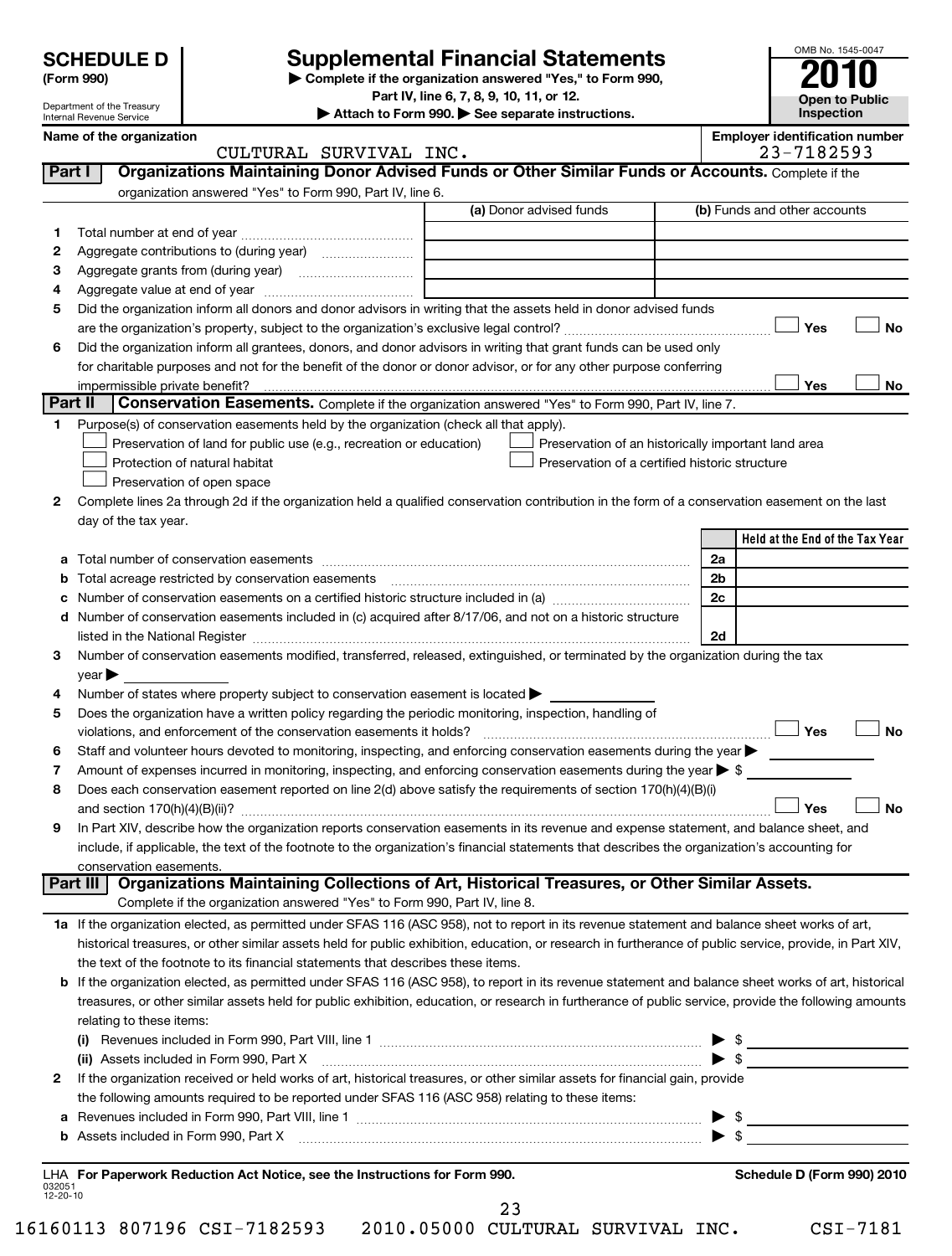|                | Schedule D (Form 990) 2010                                                                                                                                                                                                     | CULTURAL SURVIVAL INC.        |                            |                                                                                                                                                                                                                               |                 | 23-7182593 Page 2                          |                     |
|----------------|--------------------------------------------------------------------------------------------------------------------------------------------------------------------------------------------------------------------------------|-------------------------------|----------------------------|-------------------------------------------------------------------------------------------------------------------------------------------------------------------------------------------------------------------------------|-----------------|--------------------------------------------|---------------------|
|                | Part III   Organizations Maintaining Collections of Art, Historical Treasures, or Other Similar Assets (continued)                                                                                                             |                               |                            |                                                                                                                                                                                                                               |                 |                                            |                     |
| 3              | Using the organization's acquisition, accession, and other records, check any of the following that are a significant use of its collection items                                                                              |                               |                            |                                                                                                                                                                                                                               |                 |                                            |                     |
|                | (check all that apply):                                                                                                                                                                                                        |                               |                            |                                                                                                                                                                                                                               |                 |                                            |                     |
| a              | Public exhibition                                                                                                                                                                                                              | d                             |                            | Loan or exchange programs                                                                                                                                                                                                     |                 |                                            |                     |
| b              | Scholarly research                                                                                                                                                                                                             |                               |                            | Other and the contract of the contract of the contract of the contract of the contract of the contract of the contract of the contract of the contract of the contract of the contract of the contract of the contract of the |                 |                                            |                     |
| c              | Preservation for future generations                                                                                                                                                                                            |                               |                            |                                                                                                                                                                                                                               |                 |                                            |                     |
| 4              | Provide a description of the organization's collections and explain how they further the organization's exempt purpose in Part XIV.                                                                                            |                               |                            |                                                                                                                                                                                                                               |                 |                                            |                     |
| 5              | During the year, did the organization solicit or receive donations of art, historical treasures, or other similar assets                                                                                                       |                               |                            |                                                                                                                                                                                                                               |                 |                                            |                     |
|                |                                                                                                                                                                                                                                |                               |                            |                                                                                                                                                                                                                               |                 | Yes                                        | No                  |
|                | <b>Part IV</b><br>Escrow and Custodial Arrangements. Complete if the organization answered "Yes" to Form 990, Part IV, line 9, or                                                                                              |                               |                            |                                                                                                                                                                                                                               |                 |                                            |                     |
|                | reported an amount on Form 990, Part X, line 21.                                                                                                                                                                               |                               |                            |                                                                                                                                                                                                                               |                 |                                            |                     |
|                | 1a Is the organization an agent, trustee, custodian or other intermediary for contributions or other assets not included                                                                                                       |                               |                            |                                                                                                                                                                                                                               |                 |                                            |                     |
|                |                                                                                                                                                                                                                                |                               |                            |                                                                                                                                                                                                                               |                 | Yes                                        | <b>No</b>           |
|                | If "Yes," explain the arrangement in Part XIV and complete the following table:                                                                                                                                                |                               |                            |                                                                                                                                                                                                                               |                 |                                            |                     |
|                |                                                                                                                                                                                                                                |                               |                            |                                                                                                                                                                                                                               |                 | Amount                                     |                     |
| с              |                                                                                                                                                                                                                                |                               |                            |                                                                                                                                                                                                                               | 1c              |                                            |                     |
|                |                                                                                                                                                                                                                                |                               |                            |                                                                                                                                                                                                                               | 1d              |                                            |                     |
|                | Distributions during the year manufactured and an account of the year manufactured and the year manufactured and the year manufactured and the year manufactured and the year manufactured and the year manufactured and the y |                               |                            |                                                                                                                                                                                                                               | 1e              |                                            |                     |
|                |                                                                                                                                                                                                                                |                               |                            |                                                                                                                                                                                                                               | 1f              |                                            |                     |
|                |                                                                                                                                                                                                                                |                               |                            |                                                                                                                                                                                                                               |                 | Yes                                        | No                  |
| <b>Part V</b>  | <b>b</b> If "Yes," explain the arrangement in Part XIV.                                                                                                                                                                        |                               |                            |                                                                                                                                                                                                                               |                 |                                            |                     |
|                | Endowment Funds. Complete if the organization answered "Yes" to Form 990, Part IV, line 10.                                                                                                                                    |                               |                            | (c) Two years back $\vert$ (d) Three years back                                                                                                                                                                               |                 |                                            |                     |
|                |                                                                                                                                                                                                                                | (a) Current year<br>162, 216. | (b) Prior year<br>132,220. | 196,712.                                                                                                                                                                                                                      |                 |                                            | (e) Four years back |
| 1a             | Beginning of year balance                                                                                                                                                                                                      | 324,394.                      | 331, 223.                  | 131,210,                                                                                                                                                                                                                      |                 |                                            |                     |
|                |                                                                                                                                                                                                                                |                               |                            |                                                                                                                                                                                                                               |                 |                                            |                     |
|                | Net investment earnings, gains, and losses                                                                                                                                                                                     |                               |                            |                                                                                                                                                                                                                               |                 |                                            |                     |
|                | Grants or scholarships                                                                                                                                                                                                         |                               |                            |                                                                                                                                                                                                                               |                 |                                            |                     |
|                | e Other expenditures for facilities                                                                                                                                                                                            | 297,726.                      | 301,227.                   | 195,702.                                                                                                                                                                                                                      |                 |                                            |                     |
|                |                                                                                                                                                                                                                                |                               |                            |                                                                                                                                                                                                                               |                 |                                            |                     |
|                |                                                                                                                                                                                                                                | 188,884.                      | 162, 216.                  | 132,220.                                                                                                                                                                                                                      |                 |                                            |                     |
|                | End of year balance<br>Provide the estimated percentage of the year end balance held as:                                                                                                                                       |                               |                            |                                                                                                                                                                                                                               |                 |                                            |                     |
| 2              |                                                                                                                                                                                                                                |                               |                            |                                                                                                                                                                                                                               |                 |                                            |                     |
|                | Board designated or quasi-endowment<br>Permanent endowment                                                                                                                                                                     | %                             | %                          |                                                                                                                                                                                                                               |                 |                                            |                     |
|                | Term endowment $\blacktriangleright$                                                                                                                                                                                           | %                             |                            |                                                                                                                                                                                                                               |                 |                                            |                     |
|                | 3a Are there endowment funds not in the possession of the organization that are held and administered for the organization                                                                                                     |                               |                            |                                                                                                                                                                                                                               |                 |                                            |                     |
|                | by:                                                                                                                                                                                                                            |                               |                            |                                                                                                                                                                                                                               |                 |                                            | Yes<br>No           |
|                | (i)                                                                                                                                                                                                                            |                               |                            |                                                                                                                                                                                                                               |                 | 3a(i)                                      | х                   |
|                | (ii) related organizations                                                                                                                                                                                                     |                               |                            |                                                                                                                                                                                                                               |                 | 3a(ii)                                     | х                   |
|                |                                                                                                                                                                                                                                |                               |                            |                                                                                                                                                                                                                               |                 | 3b                                         |                     |
| 4              | Describe in Part XIV the intended uses of the organization's endowment funds.                                                                                                                                                  |                               |                            |                                                                                                                                                                                                                               |                 |                                            |                     |
| <b>Part VI</b> | Land, Buildings, and Equipment. See Form 990, Part X, line 10.                                                                                                                                                                 |                               |                            |                                                                                                                                                                                                                               |                 |                                            |                     |
|                | Description of investment                                                                                                                                                                                                      | (a) Cost or other             |                            | (b) Cost or other                                                                                                                                                                                                             | (c) Accumulated | (d) Book value                             |                     |
|                |                                                                                                                                                                                                                                | basis (investment)            |                            | basis (other)                                                                                                                                                                                                                 | depreciation    |                                            |                     |
|                |                                                                                                                                                                                                                                |                               |                            |                                                                                                                                                                                                                               |                 |                                            |                     |
| b              |                                                                                                                                                                                                                                |                               |                            | 482,823.                                                                                                                                                                                                                      | 149,075.        |                                            | 333,748.            |
|                | Leasehold improvements                                                                                                                                                                                                         |                               |                            |                                                                                                                                                                                                                               |                 |                                            |                     |
| d              |                                                                                                                                                                                                                                |                               |                            |                                                                                                                                                                                                                               |                 |                                            |                     |
|                |                                                                                                                                                                                                                                |                               |                            | 43,472.                                                                                                                                                                                                                       | 43,152.         |                                            | 320.                |
|                | Total. Add lines 1a through 1e. (Column (d) must equal Form 990, Part X, column (B), line 10(c).)                                                                                                                              |                               |                            |                                                                                                                                                                                                                               |                 |                                            | 334,068.            |
|                |                                                                                                                                                                                                                                |                               |                            |                                                                                                                                                                                                                               |                 | $\text{J} \cdot \text{D}$ (Ferma 000) 0040 |                     |

**Schedule D (Form 990) 2010**

032052 12-20-10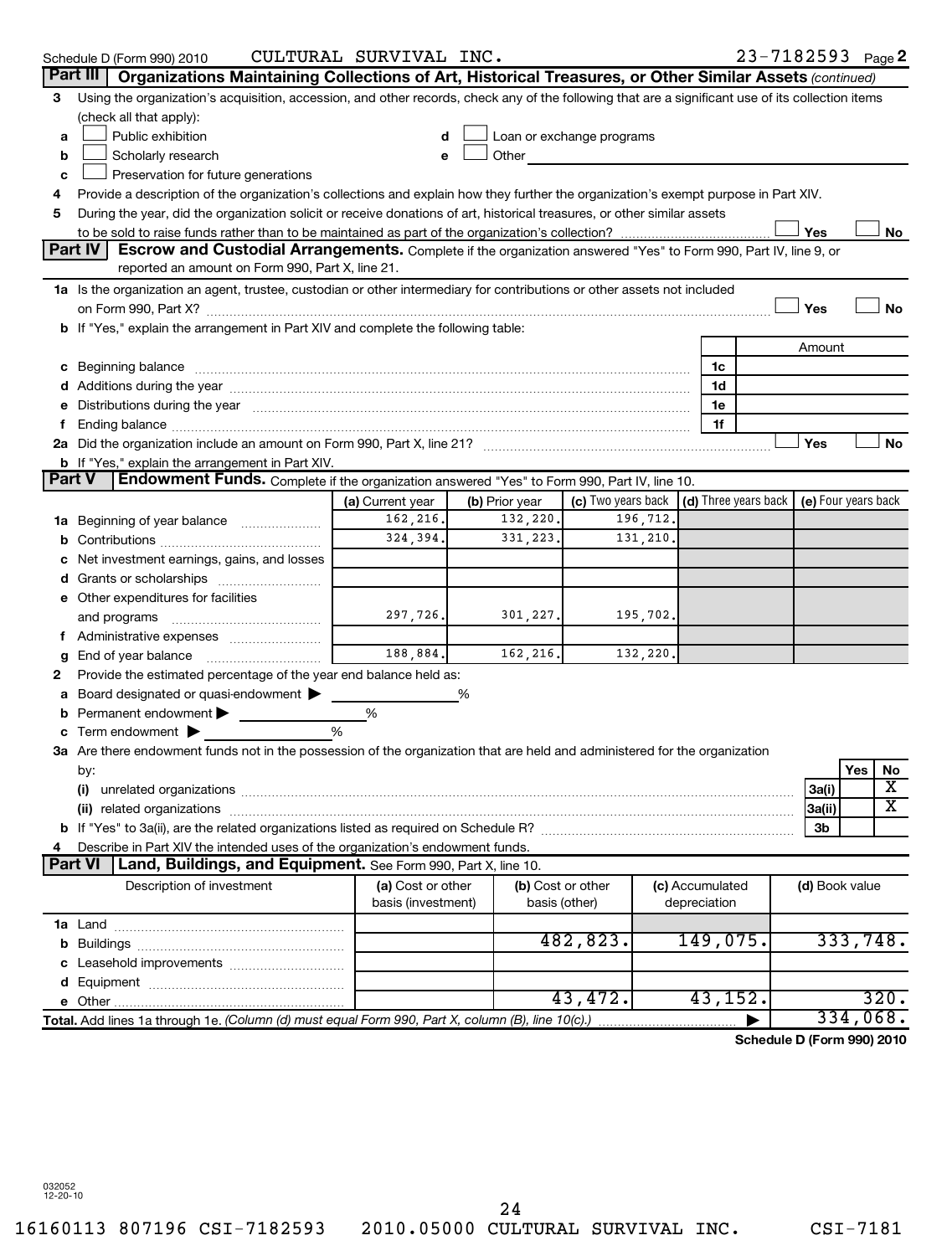| Schedule D (Form 990) 2010 |
|----------------------------|
|----------------------------|

### Schedule D (Form 990) 2010  ${\bf CULTURAL}$   ${\bf SURVIVAL}$   ${\bf INC.}$   ${\bf 23-7182593}$  Page CULTURAL SURVIVAL INC. 23-7182593

|                                                     | Part VII Investments - Other Securities. See Form 990, Part X, line 12.                                                                                                                                                                                               |                 |            |                                                              |                            |
|-----------------------------------------------------|-----------------------------------------------------------------------------------------------------------------------------------------------------------------------------------------------------------------------------------------------------------------------|-----------------|------------|--------------------------------------------------------------|----------------------------|
|                                                     | (a) Description of security or category<br>(including name of security)                                                                                                                                                                                               | (b) Book value  |            | (c) Method of valuation:<br>Cost or end-of-year market value |                            |
|                                                     | (1) Financial derivatives                                                                                                                                                                                                                                             |                 |            |                                                              |                            |
|                                                     |                                                                                                                                                                                                                                                                       |                 |            |                                                              |                            |
| (3) Other                                           |                                                                                                                                                                                                                                                                       |                 |            |                                                              |                            |
| (A)                                                 |                                                                                                                                                                                                                                                                       |                 |            |                                                              |                            |
| (B)                                                 |                                                                                                                                                                                                                                                                       |                 |            |                                                              |                            |
| (C)                                                 |                                                                                                                                                                                                                                                                       |                 |            |                                                              |                            |
| (D)                                                 |                                                                                                                                                                                                                                                                       |                 |            |                                                              |                            |
| (E)                                                 |                                                                                                                                                                                                                                                                       |                 |            |                                                              |                            |
| (F)                                                 |                                                                                                                                                                                                                                                                       |                 |            |                                                              |                            |
| (G)                                                 |                                                                                                                                                                                                                                                                       |                 |            |                                                              |                            |
| (H)                                                 |                                                                                                                                                                                                                                                                       |                 |            |                                                              |                            |
| (1)                                                 | Total. (Col (b) must equal Form 990, Part X, col (B) line 12.)                                                                                                                                                                                                        |                 |            |                                                              |                            |
|                                                     | Part VIII Investments - Program Related. See Form 990, Part X, line 13.                                                                                                                                                                                               |                 |            |                                                              |                            |
|                                                     |                                                                                                                                                                                                                                                                       |                 |            | (c) Method of valuation:                                     |                            |
|                                                     | (a) Description of investment type                                                                                                                                                                                                                                    | (b) Book value  |            | Cost or end-of-year market value                             |                            |
| (1)                                                 |                                                                                                                                                                                                                                                                       |                 |            |                                                              |                            |
| (2)<br>(3)                                          |                                                                                                                                                                                                                                                                       |                 |            |                                                              |                            |
| (4)                                                 |                                                                                                                                                                                                                                                                       |                 |            |                                                              |                            |
| (5)                                                 |                                                                                                                                                                                                                                                                       |                 |            |                                                              |                            |
| (6)                                                 |                                                                                                                                                                                                                                                                       |                 |            |                                                              |                            |
| (7)                                                 |                                                                                                                                                                                                                                                                       |                 |            |                                                              |                            |
| (8)                                                 |                                                                                                                                                                                                                                                                       |                 |            |                                                              |                            |
| (9)                                                 |                                                                                                                                                                                                                                                                       |                 |            |                                                              |                            |
| (10)                                                |                                                                                                                                                                                                                                                                       |                 |            |                                                              |                            |
|                                                     | Total. (Col (b) must equal Form 990, Part X, col (B) line 13.) $\blacktriangleright$                                                                                                                                                                                  |                 |            |                                                              |                            |
| Part IX                                             | Other Assets. See Form 990, Part X, line 15.                                                                                                                                                                                                                          |                 |            |                                                              |                            |
|                                                     |                                                                                                                                                                                                                                                                       | (a) Description |            |                                                              | (b) Book value             |
| (1)                                                 |                                                                                                                                                                                                                                                                       |                 |            |                                                              |                            |
| (2)                                                 |                                                                                                                                                                                                                                                                       |                 |            |                                                              |                            |
| (3)                                                 |                                                                                                                                                                                                                                                                       |                 |            |                                                              |                            |
| (4)                                                 |                                                                                                                                                                                                                                                                       |                 |            |                                                              |                            |
| (5)                                                 |                                                                                                                                                                                                                                                                       |                 |            |                                                              |                            |
| (6)<br>(7)                                          |                                                                                                                                                                                                                                                                       |                 |            |                                                              |                            |
| (8)                                                 |                                                                                                                                                                                                                                                                       |                 |            |                                                              |                            |
| (9)                                                 |                                                                                                                                                                                                                                                                       |                 |            |                                                              |                            |
| (10)                                                |                                                                                                                                                                                                                                                                       |                 |            |                                                              |                            |
|                                                     | Total. (Column (b) must equal Form 990, Part X, col (B) line 15.)                                                                                                                                                                                                     |                 |            |                                                              |                            |
| Part X                                              | Other Liabilities. See Form 990, Part X, line 25.                                                                                                                                                                                                                     |                 |            |                                                              |                            |
| <u>1.</u>                                           | (a) Description of liability                                                                                                                                                                                                                                          |                 | (b) Amount |                                                              |                            |
| (1)                                                 | Federal income taxes                                                                                                                                                                                                                                                  |                 |            |                                                              |                            |
| (2)                                                 |                                                                                                                                                                                                                                                                       |                 |            |                                                              |                            |
| (3)                                                 |                                                                                                                                                                                                                                                                       |                 |            |                                                              |                            |
| (4)                                                 |                                                                                                                                                                                                                                                                       |                 |            |                                                              |                            |
| (5)                                                 |                                                                                                                                                                                                                                                                       |                 |            |                                                              |                            |
| (6)                                                 |                                                                                                                                                                                                                                                                       |                 |            |                                                              |                            |
| (7)                                                 |                                                                                                                                                                                                                                                                       |                 |            |                                                              |                            |
| (8)                                                 |                                                                                                                                                                                                                                                                       |                 |            |                                                              |                            |
| (9)                                                 |                                                                                                                                                                                                                                                                       |                 |            |                                                              |                            |
| (10)                                                |                                                                                                                                                                                                                                                                       |                 |            |                                                              |                            |
| (11)                                                |                                                                                                                                                                                                                                                                       |                 |            |                                                              |                            |
|                                                     | Total. (Column (b) must equal Form 990, Part X, col (B) line 25.)<br>Fily 48 (ASC 740) Footnote. In Part XIV, provide the text of the footnote to the organization's financial statements that reports the organization's liability for uncertain tax positions under |                 |            |                                                              |                            |
| 2. FIN 4<br>032053<br>12-20-10<br>FIN 48 (ASC 740). |                                                                                                                                                                                                                                                                       |                 |            |                                                              |                            |
|                                                     |                                                                                                                                                                                                                                                                       |                 | 25         |                                                              | Schedule D (Form 990) 2010 |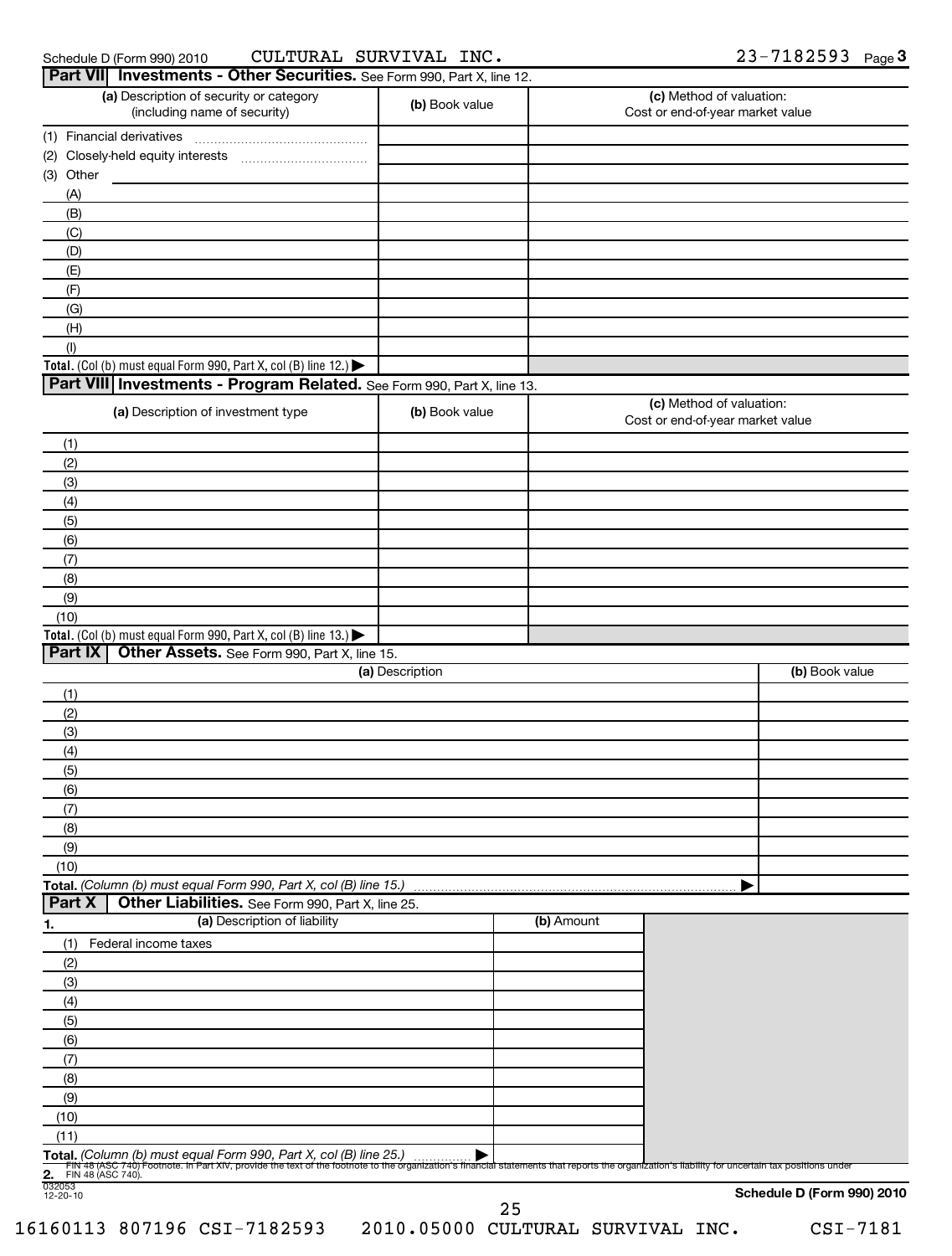|              | CULTURAL SURVIVAL INC.<br>Schedule D (Form 990) 2010                                                                    |                |                 |                | 23-7182593 Page 4 |    |
|--------------|-------------------------------------------------------------------------------------------------------------------------|----------------|-----------------|----------------|-------------------|----|
|              | Part XI   Reconciliation of Change in Net Assets from Form 990 to Audited Financial Statements                          |                |                 |                |                   |    |
| 1            | Total revenue (Form 990, Part VIII, column (A), line 12)                                                                |                | 1               |                | 1,621,806.        |    |
| 2            | Total expenses (Form 990, Part IX, column (A), line 25) [11] [12] manuscription of the system of the system of          |                | $\mathbf{2}$    |                | 1,612,758.        |    |
| з            |                                                                                                                         |                | 3               |                | 9,048.            |    |
| 4            | Net unrealized gains (losses) on investments [11] matter continuum matter is a set of the set of the set of the         |                | $\overline{4}$  |                | $-1,799.$         |    |
| 5            |                                                                                                                         |                | 5               |                |                   |    |
| 6            |                                                                                                                         |                | 6               |                |                   |    |
| 7            |                                                                                                                         |                | $\overline{7}$  |                |                   |    |
| 8            |                                                                                                                         |                | 8               |                |                   |    |
| 9            |                                                                                                                         |                | 9               |                | $-1,799.$         |    |
| 10           | Excess or (deficit) for the year per audited financial statements. Combine lines 3 and 9                                |                | 10 <sup>1</sup> |                | 7,249.            |    |
|              | Part XII   Reconciliation of Revenue per Audited Financial Statements With Revenue per Return                           |                |                 |                |                   |    |
| 1            |                                                                                                                         |                |                 | $\blacksquare$ | 1,620,007.        |    |
| 2            | Amounts included on line 1 but not on Form 990, Part VIII, line 12:                                                     |                |                 |                |                   |    |
| a            | Net unrealized gains on investments [11] matter contracts and the unrealized gains on investments [11] matter           | 2a             | $-1,799.$       |                |                   |    |
| b            |                                                                                                                         | 2 <sub>b</sub> |                 |                |                   |    |
| c            |                                                                                                                         | 2 <sub>c</sub> |                 |                |                   |    |
| d            |                                                                                                                         | 2d             |                 |                |                   |    |
|              | e Add lines 2a through 2d                                                                                               |                |                 | 2e             | $-1,799.$         |    |
| 3            |                                                                                                                         |                |                 | 3              | 1,621,806.        |    |
| 4            | Amounts included on Form 990, Part VIII, line 12, but not on line 1:                                                    |                |                 |                |                   |    |
|              | a Investment expenses not included on Form 990, Part VIII, line 7b [11, 11, 11, 11]                                     | 4а             |                 |                |                   |    |
| b            |                                                                                                                         | 4 <sub>b</sub> |                 |                |                   |    |
|              | c Add lines 4a and 4b                                                                                                   |                |                 | 4c             |                   | υ. |
| 5            | Total revenue. Add lines 3 and 4c. (This must equal Form 990, Part I, line 12.)                                         |                |                 | $\overline{5}$ | 1,621,806.        |    |
|              | Part XIII Reconciliation of Expenses per Audited Financial Statements With Expenses per Return                          |                |                 |                |                   |    |
| 1            |                                                                                                                         |                |                 | $\mathbf{1}$   | 1,612,758.        |    |
| $\mathbf{2}$ | Amounts included on line 1 but not on Form 990, Part IX, line 25:                                                       |                |                 |                |                   |    |
| a            |                                                                                                                         | 2a             |                 |                |                   |    |
| b            |                                                                                                                         | 2 <sub>b</sub> |                 |                |                   |    |
|              |                                                                                                                         | 2c             |                 |                |                   |    |
| d            |                                                                                                                         | 2d             |                 |                |                   |    |
|              | Add lines 2a through 2d <b>continuum continuum contracts</b> and an analysis of the continuum contracts and an analysis |                |                 | 2е             |                   |    |
| з            |                                                                                                                         |                |                 | 3              | 1,612,758         |    |
| 4            | Amounts included on Form 990, Part IX, line 25, but not on line 1:                                                      |                |                 |                |                   |    |
|              |                                                                                                                         | 4a             |                 |                |                   |    |
| b            |                                                                                                                         | 4b             |                 |                |                   |    |
|              | c Add lines 4a and 4b                                                                                                   |                |                 | 4c             |                   |    |
|              |                                                                                                                         |                |                 | 5              | 1,612,758.        |    |
|              | Part XIV Supplemental Information                                                                                       |                |                 |                |                   |    |
|              |                                                                                                                         |                |                 |                |                   |    |

Complete this part to provide the descriptions required for Part II, lines 3, 5, and 9; Part III, lines 1a and 4; Part IV, lines 1b and 2b; Part V, line 4; Part X, line 2; Part XI, line 8; Part XII, lines 2d and 4b; and Part XIII, lines 2d and 4b. Also complete this part to provide any additional information.

**Schedule D (Form 990) 2010**

032054 12-20-10

26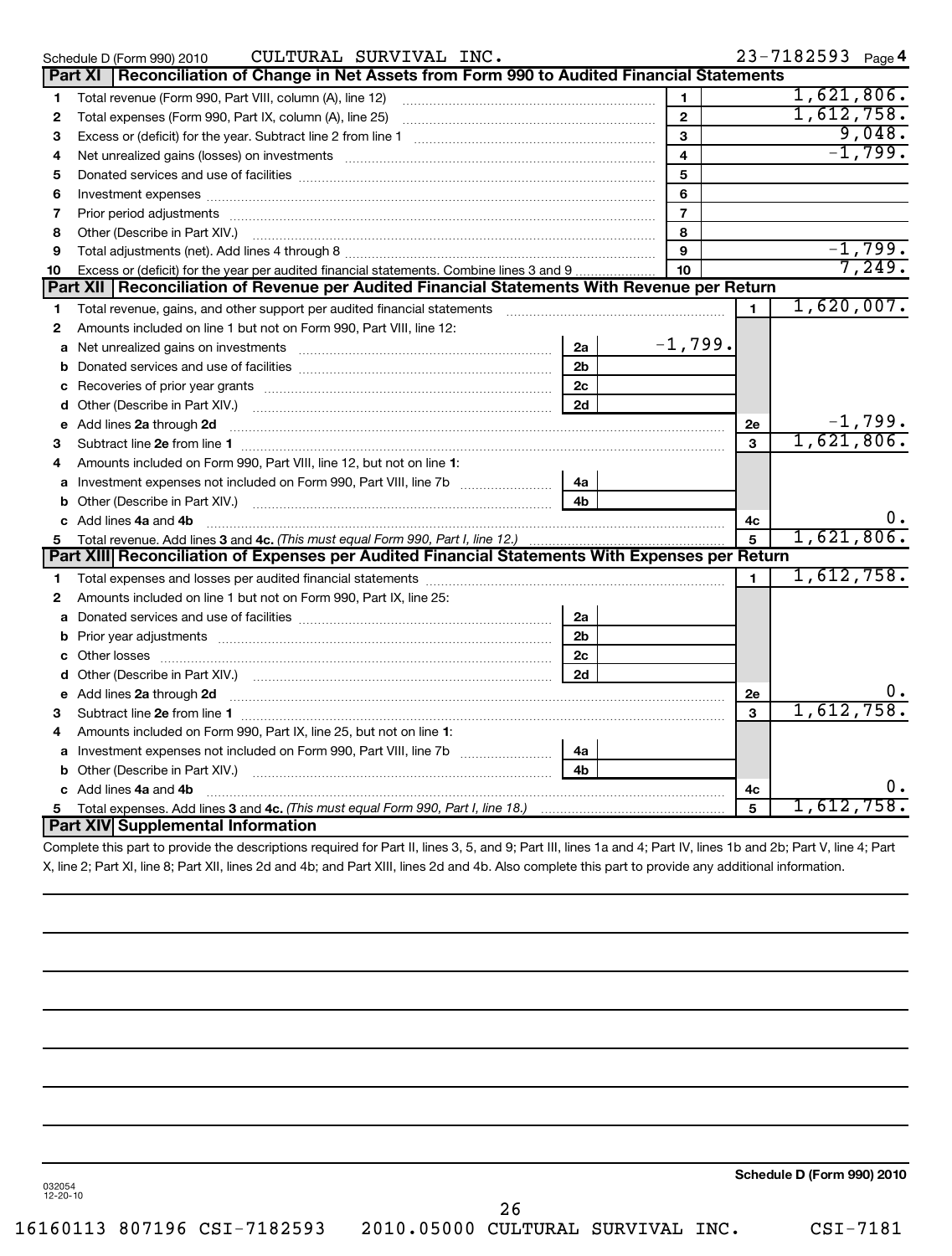| Department of the Treasury<br>Internal Revenue Service                                                            |                          |                             | Attach to Form 990. See separate instructions.                                                                                     |                      |                                                               | <b>Open to Public</b><br>Inspection   |  |
|-------------------------------------------------------------------------------------------------------------------|--------------------------|-----------------------------|------------------------------------------------------------------------------------------------------------------------------------|----------------------|---------------------------------------------------------------|---------------------------------------|--|
| Name of the organization                                                                                          |                          |                             |                                                                                                                                    |                      |                                                               | <b>Employer identification number</b> |  |
| CULTURAL SURVIVAL INC.                                                                                            |                          |                             |                                                                                                                                    |                      |                                                               |                                       |  |
| Part I                                                                                                            |                          |                             | General Information on Activities Outside the United States. Complete if the organization answered "Yes"                           |                      |                                                               |                                       |  |
| to Form 990, Part IV, line 14b.                                                                                   |                          |                             |                                                                                                                                    |                      |                                                               |                                       |  |
| 1.                                                                                                                |                          |                             | For grantmakers. Does the organization maintain records to substantiate the amount of the grants or assistance, the                |                      |                                                               |                                       |  |
|                                                                                                                   |                          |                             | grantees' eligibility for the grants or assistance, and the selection criteria used to award the grants or assistance?             |                      |                                                               | Yes<br><b>No</b>                      |  |
| 2                                                                                                                 |                          |                             | For grantmakers. Describe in Part V the organization's procedures for monitoring the use of grant funds outside the United States. |                      |                                                               |                                       |  |
|                                                                                                                   |                          |                             |                                                                                                                                    |                      |                                                               |                                       |  |
| Activities per Region. (The following Part I, line 3 table can be duplicated if additional space is needed.)<br>3 |                          |                             |                                                                                                                                    |                      |                                                               |                                       |  |
| (a) Region                                                                                                        | (b) Number of            | (c) Number of<br>employees, | (d) Activities conducted in region                                                                                                 |                      | (e) If activity listed in (d)                                 | (f) Total<br>expenditures             |  |
|                                                                                                                   | offices<br>in the region | agents, and<br>independent  | (by type) (e.g., fundraising, program<br>services, investments, grants to                                                          |                      |                                                               | for and                               |  |
|                                                                                                                   |                          | contractors                 | recipients located in the region)                                                                                                  |                      | of service(s) in region                                       | investments<br>in region              |  |
|                                                                                                                   |                          | in region                   |                                                                                                                                    |                      | Training and educative                                        |                                       |  |
|                                                                                                                   |                          |                             |                                                                                                                                    | workshops; promoting |                                                               |                                       |  |
| Central America and                                                                                               |                          |                             |                                                                                                                                    |                      | citizens participation;                                       |                                       |  |
| the Caribbean                                                                                                     | n                        | 6                           | Program Services                                                                                                                   | and productions and  |                                                               | 76,275.                               |  |
|                                                                                                                   |                          |                             |                                                                                                                                    |                      |                                                               |                                       |  |
|                                                                                                                   |                          |                             |                                                                                                                                    |                      |                                                               |                                       |  |
|                                                                                                                   |                          |                             |                                                                                                                                    |                      |                                                               |                                       |  |
|                                                                                                                   |                          |                             |                                                                                                                                    |                      |                                                               |                                       |  |
|                                                                                                                   |                          |                             |                                                                                                                                    |                      |                                                               |                                       |  |
|                                                                                                                   |                          |                             |                                                                                                                                    |                      |                                                               |                                       |  |
|                                                                                                                   |                          |                             |                                                                                                                                    |                      |                                                               |                                       |  |
|                                                                                                                   |                          |                             |                                                                                                                                    |                      |                                                               |                                       |  |
|                                                                                                                   |                          |                             |                                                                                                                                    |                      |                                                               |                                       |  |
|                                                                                                                   |                          |                             |                                                                                                                                    |                      |                                                               |                                       |  |
|                                                                                                                   |                          |                             |                                                                                                                                    |                      | 23-7182593<br>is a program service,<br>describe specific type |                                       |  |
|                                                                                                                   |                          |                             |                                                                                                                                    |                      |                                                               |                                       |  |
|                                                                                                                   |                          |                             |                                                                                                                                    |                      |                                                               |                                       |  |
|                                                                                                                   |                          |                             |                                                                                                                                    |                      |                                                               |                                       |  |
|                                                                                                                   |                          |                             |                                                                                                                                    |                      |                                                               |                                       |  |
|                                                                                                                   |                          |                             |                                                                                                                                    |                      |                                                               |                                       |  |
|                                                                                                                   |                          |                             |                                                                                                                                    |                      |                                                               |                                       |  |
|                                                                                                                   |                          |                             |                                                                                                                                    |                      |                                                               |                                       |  |
|                                                                                                                   |                          |                             |                                                                                                                                    |                      |                                                               |                                       |  |
|                                                                                                                   |                          |                             |                                                                                                                                    |                      |                                                               |                                       |  |
|                                                                                                                   |                          |                             |                                                                                                                                    |                      |                                                               |                                       |  |
|                                                                                                                   |                          |                             |                                                                                                                                    |                      |                                                               |                                       |  |
|                                                                                                                   |                          |                             |                                                                                                                                    |                      |                                                               |                                       |  |
|                                                                                                                   | $\Omega$                 | 6                           |                                                                                                                                    |                      |                                                               |                                       |  |
| 3 a Sub-total<br><b>b</b> Total from continuation                                                                 |                          |                             |                                                                                                                                    |                      |                                                               | 76,275.                               |  |
| sheets to Part I                                                                                                  |                          | 0                           |                                                                                                                                    |                      |                                                               | 0.                                    |  |
| c Totals (add lines 3a                                                                                            |                          |                             |                                                                                                                                    |                      |                                                               |                                       |  |
| and 3b)                                                                                                           |                          | 6                           |                                                                                                                                    |                      |                                                               | 76,275.                               |  |

**For Paperwork Reduction Act Notice, see the Instructions for Form 990. Schedule F (Form 990) 2010** LHA See Part V for Column (e) descriptions

OMB No. 1545-0047

032071 12-20-10

| Complete if the organization answered "Yes" to Form 990,                                   | ZU IU          |
|--------------------------------------------------------------------------------------------|----------------|
| Part IV, line 14b, 15, or 16.                                                              |                |
| $\blacktriangleright$ Attach to Form $990$ $\blacktriangleright$ See senarate instructions | Open to Public |

# **(Form 990) SCHEDULE F** Statement of Activities Outside the United States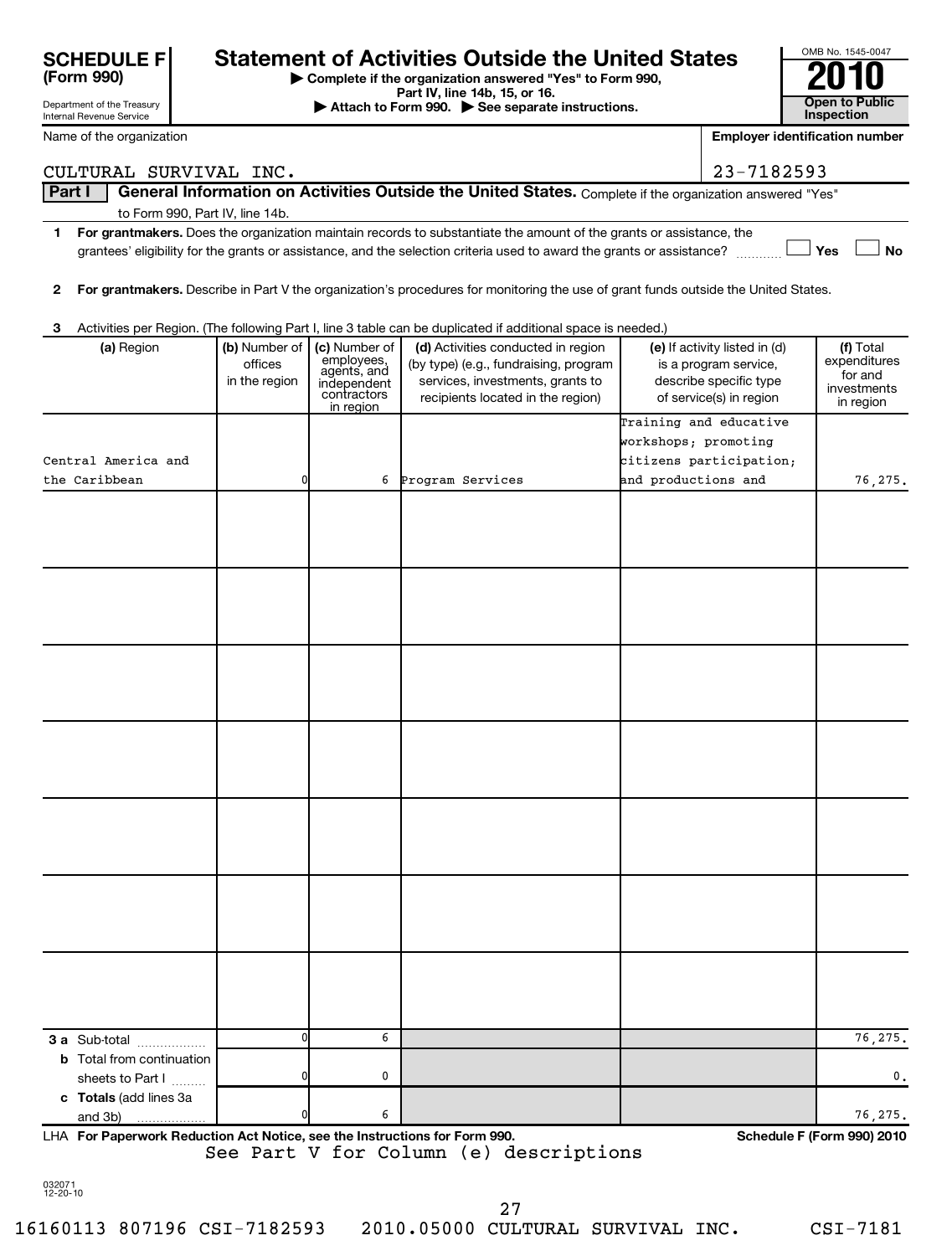| $\mathbf{2}$ |  | Enter total number of recipient organizations listed above that are recognized as charities by the foreign country, recognized as tax-exempt by<br>the IRS, or for which the grantee or counsel has provided a section 501(c)(3) equivalency letter |  |  |  |
|--------------|--|-----------------------------------------------------------------------------------------------------------------------------------------------------------------------------------------------------------------------------------------------------|--|--|--|

**(a)** Name of organization (b) IRS code section (c) Region (c) Region (d) Purpose of (e) Amount (f) Manner of (g) Amount of (h) Description (i) (a) Name of organization (f) IRS code section (c) Region (d) Purpose of (d) Am

grant

 $\begin{array}{|c|c|c|}\n\hline\n\text{(c) Region} & \text{(d) Purpose of} \\
\hline\n\end{array}$ 

recipient who received more than \$5,000. Check this box if no one recipient received more than \$5,000 ~~~~~~~~~~~~~~~~~~~~~~~~~~~~~~~~~~~~~ Part II can be duplicated if additional space is needed.

> (b) IRS code section and EIN (if applicable)

Schedule F (Form 990) 2010 Page CULTURAL SURVIVAL INC. 23-7182593

(g) Amount of non-cash assistance

(h) Description of non-cash assistance

(f) Manner of cash disbursement **2**

**|**

(i) Method of valuation (book, FMV, appraisal, other)

**Schedule F (Form 990) 2010**

**3** Enter total number of other organizations or entities |

(e) Amount of cash grant

|  |  |  | Part II Grants and Other Assistance to Organizations or Entities Outside the United States. Complete if the organization answered "Yes" to Form 990, Part IV, line 15, for any |
|--|--|--|--------------------------------------------------------------------------------------------------------------------------------------------------------------------------------|

(a) Name of organization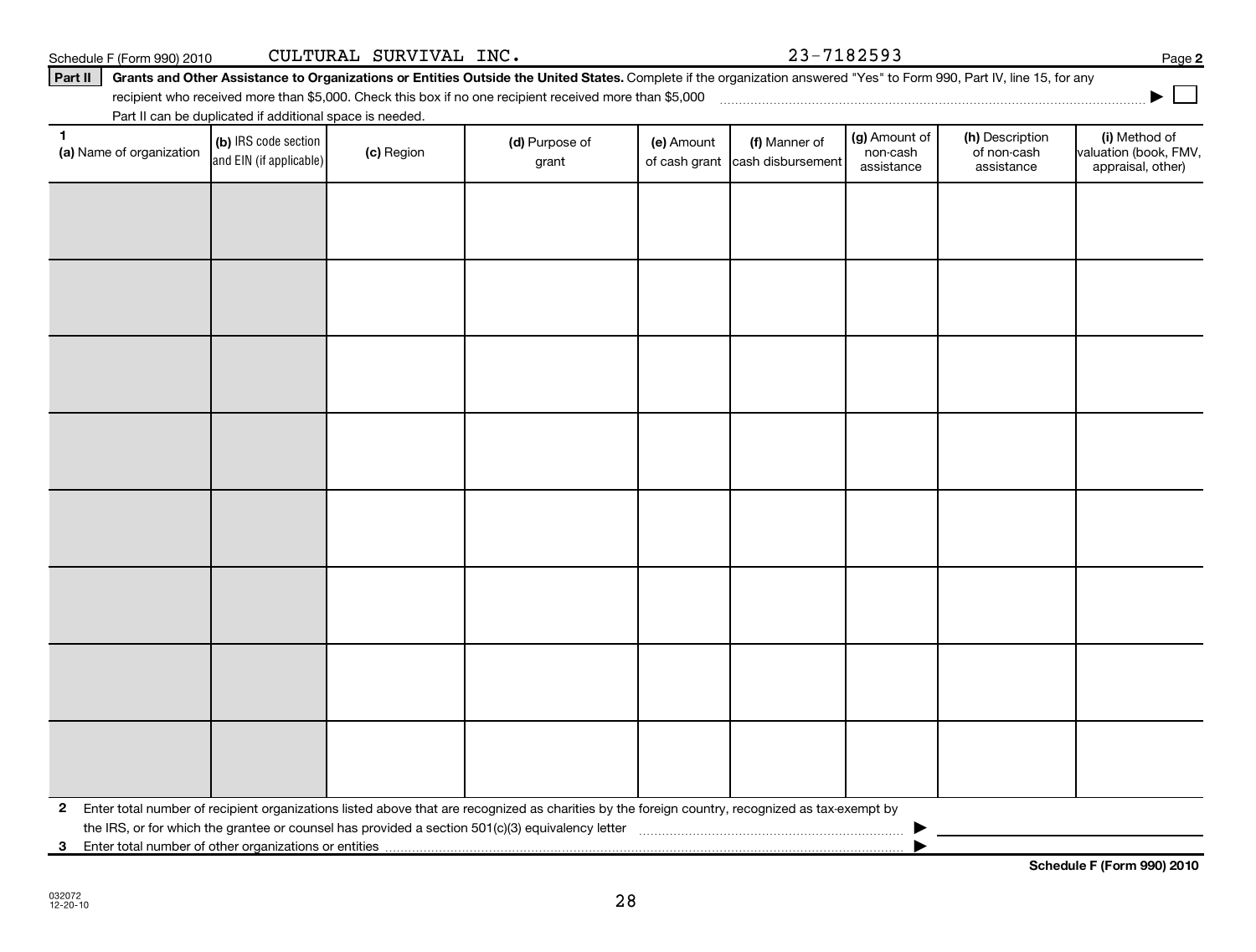**Schedule F (Form 990) 2010**

**3**

Schedule F (Form 990) 2010 Page CULTURAL SURVIVAL INC. 23-7182593

### Part III Grants and Other Assistance to Individuals Outside the United States. Complete if the organization answered "Yes" to Form 990, Part IV, line 16.

Part III can be duplicated if additional space is needed.

| Part in carr be duplicated if additional space is needed.<br>(a) Type of grant or assistance | (b) Region | (c) Number of (d) Amount of<br>recipients cash grant | (e) Manner of<br>cash disbursement | (f) Amount of<br>non-cash<br>assistance | (g) Description of<br>non-cash assistance | (h) Method of<br>valuation<br>(book, FMV,<br>appraisal, other) |
|----------------------------------------------------------------------------------------------|------------|------------------------------------------------------|------------------------------------|-----------------------------------------|-------------------------------------------|----------------------------------------------------------------|
|                                                                                              |            |                                                      |                                    |                                         |                                           |                                                                |
|                                                                                              |            |                                                      |                                    |                                         |                                           |                                                                |
|                                                                                              |            |                                                      |                                    |                                         |                                           |                                                                |
|                                                                                              |            |                                                      |                                    |                                         |                                           |                                                                |
|                                                                                              |            |                                                      |                                    |                                         |                                           |                                                                |
|                                                                                              |            |                                                      |                                    |                                         |                                           |                                                                |
|                                                                                              |            |                                                      |                                    |                                         |                                           |                                                                |
|                                                                                              |            |                                                      |                                    |                                         |                                           |                                                                |
|                                                                                              |            |                                                      |                                    |                                         |                                           |                                                                |
|                                                                                              |            |                                                      |                                    |                                         |                                           |                                                                |

29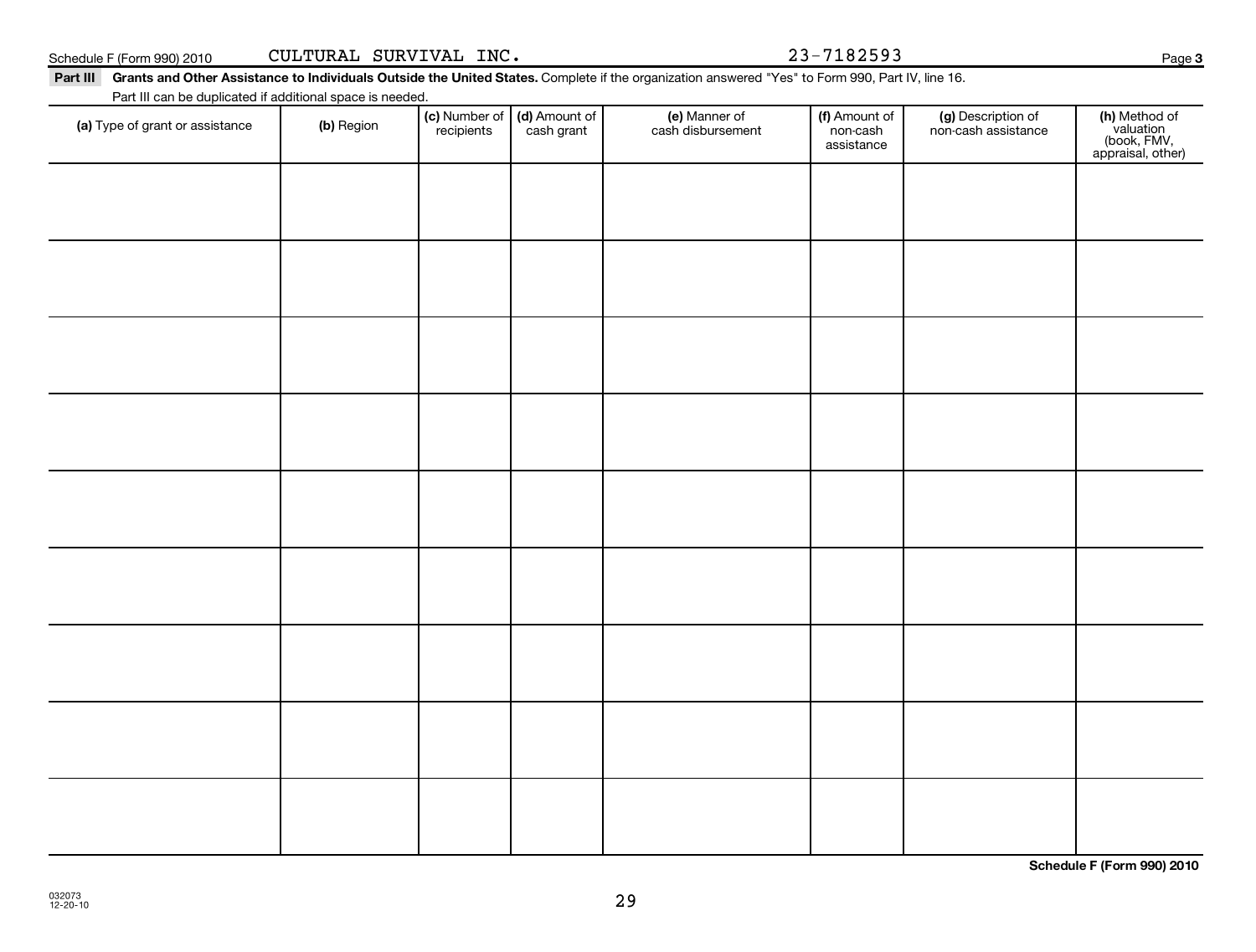| 1            | Was the organization a U.S. transferor of property to a foreign corporation during the tax year? If "Yes," the<br>organization may be required to file Form 926, Return by a U.S. Transferor of Property to a Foreign<br>Corporation (see Instructions for Form 926) [11] Corporation (see Instruction of School of School (see Instructions for Form 926) [11] [12] Corporation (see Instructions for Form 926) [11] [12] [12] [12] [12] [12] [12] [12 | Yes | $\overline{X}$ No |
|--------------|---------------------------------------------------------------------------------------------------------------------------------------------------------------------------------------------------------------------------------------------------------------------------------------------------------------------------------------------------------------------------------------------------------------------------------------------------------|-----|-------------------|
| $\mathbf{2}$ | Did the organization have an interest in a foreign trust during the tax year? If "Yes," the organization<br>may be required to file Form 3520, Annual Return to Report Transactions with Foreign Trusts and<br>Receipt of Certain Foreign Gifts, and/or Form 3520-A, Annual Information Return of Foreign Trust With                                                                                                                                    | Yes | $X_{\text{No}}$   |
| 3            | Did the organization have an ownership interest in a foreign corporation during the tax year? If "Yes,"<br>the organization may be required to file Form 5471, Information Return of U.S. Persons with respect to                                                                                                                                                                                                                                       | Yes | $X_{N0}$          |
| 4            | Was the organization a direct or indirect shareholder of a passive foreign investment company or a<br>qualified electing fund during the tax year? If "Yes," the organization may be required to file Form 8621,<br>Return by a Shareholder of a Passive Foreign Investment Company or Qualified Electing Fund. (see                                                                                                                                    | Yes | $X_{N0}$          |
| 5            | Did the organization have an ownership interest in a foreign partnership during the tax year? If "Yes,"<br>the organization may be required to file Form 8865, Return of U.S. Persons with respect to Certain                                                                                                                                                                                                                                           | Yes | $\overline{X}$ No |
| 6            | Did the organization have any operations in or related to any boycotting countries during the tax year? If<br>"Yes," the organization may be required to file Form 5713, International Boycott Report (see Instructions<br>for Form 5713)                                                                                                                                                                                                               | Yes | $\mathbf{x}$      |

**Schedule F (Form 990) 2010**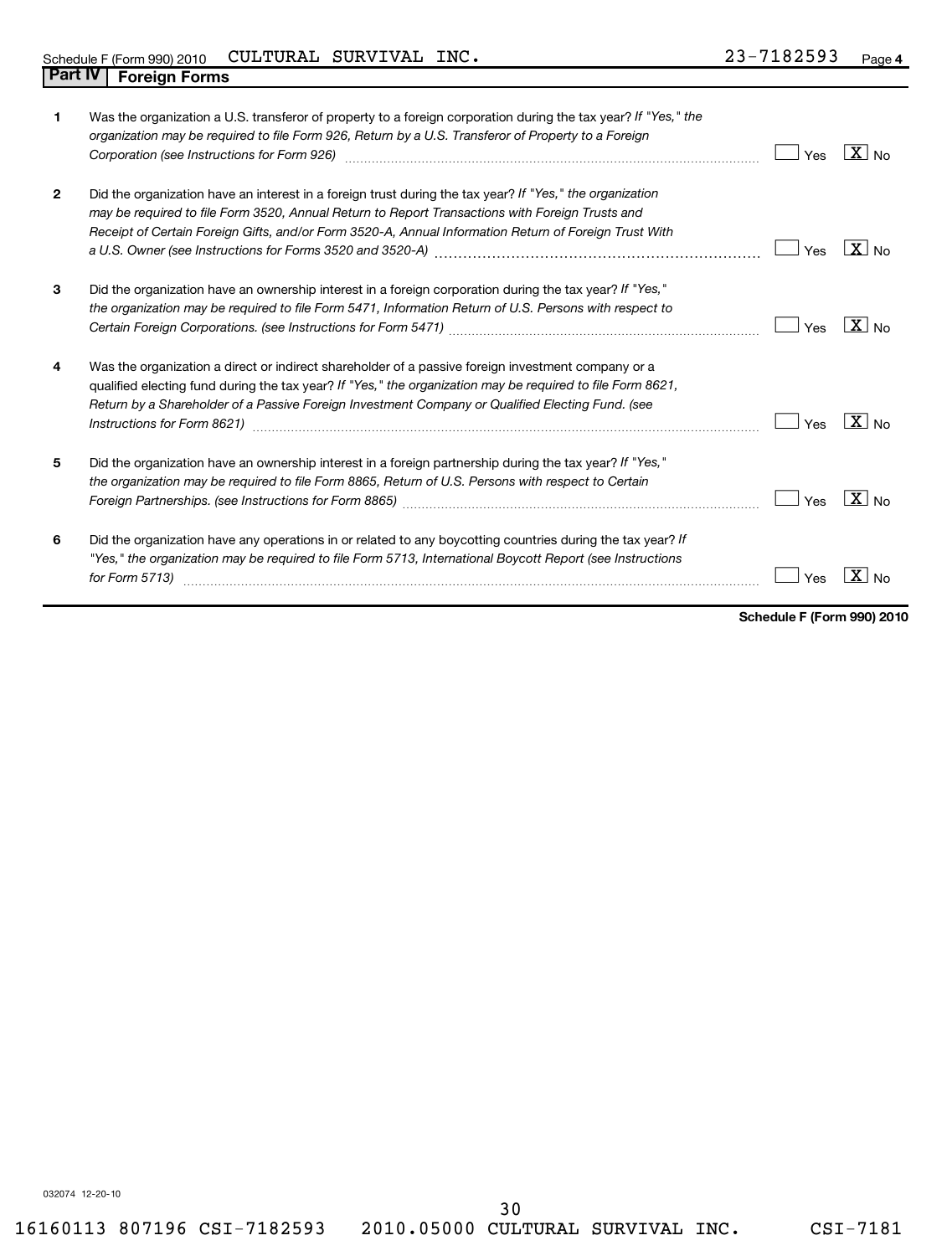|                 |                                                                                                                                                                                                                                                                                                                                                                                                                                                                                                                                                                                                                                                                                                                    | Part II, line 1 (accounting method); Part III (accounting method); and Part III, column (c) (estimated number of recipients), as applicable. |            |
|-----------------|--------------------------------------------------------------------------------------------------------------------------------------------------------------------------------------------------------------------------------------------------------------------------------------------------------------------------------------------------------------------------------------------------------------------------------------------------------------------------------------------------------------------------------------------------------------------------------------------------------------------------------------------------------------------------------------------------------------------|----------------------------------------------------------------------------------------------------------------------------------------------|------------|
|                 |                                                                                                                                                                                                                                                                                                                                                                                                                                                                                                                                                                                                                                                                                                                    |                                                                                                                                              |            |
|                 |                                                                                                                                                                                                                                                                                                                                                                                                                                                                                                                                                                                                                                                                                                                    |                                                                                                                                              |            |
| Directors.      |                                                                                                                                                                                                                                                                                                                                                                                                                                                                                                                                                                                                                                                                                                                    |                                                                                                                                              |            |
|                 |                                                                                                                                                                                                                                                                                                                                                                                                                                                                                                                                                                                                                                                                                                                    |                                                                                                                                              |            |
|                 |                                                                                                                                                                                                                                                                                                                                                                                                                                                                                                                                                                                                                                                                                                                    |                                                                                                                                              |            |
|                 |                                                                                                                                                                                                                                                                                                                                                                                                                                                                                                                                                                                                                                                                                                                    |                                                                                                                                              |            |
|                 |                                                                                                                                                                                                                                                                                                                                                                                                                                                                                                                                                                                                                                                                                                                    |                                                                                                                                              |            |
|                 |                                                                                                                                                                                                                                                                                                                                                                                                                                                                                                                                                                                                                                                                                                                    |                                                                                                                                              |            |
|                 |                                                                                                                                                                                                                                                                                                                                                                                                                                                                                                                                                                                                                                                                                                                    |                                                                                                                                              |            |
|                 |                                                                                                                                                                                                                                                                                                                                                                                                                                                                                                                                                                                                                                                                                                                    |                                                                                                                                              |            |
|                 |                                                                                                                                                                                                                                                                                                                                                                                                                                                                                                                                                                                                                                                                                                                    |                                                                                                                                              |            |
|                 |                                                                                                                                                                                                                                                                                                                                                                                                                                                                                                                                                                                                                                                                                                                    |                                                                                                                                              |            |
|                 |                                                                                                                                                                                                                                                                                                                                                                                                                                                                                                                                                                                                                                                                                                                    |                                                                                                                                              |            |
|                 |                                                                                                                                                                                                                                                                                                                                                                                                                                                                                                                                                                                                                                                                                                                    |                                                                                                                                              |            |
|                 |                                                                                                                                                                                                                                                                                                                                                                                                                                                                                                                                                                                                                                                                                                                    |                                                                                                                                              |            |
|                 |                                                                                                                                                                                                                                                                                                                                                                                                                                                                                                                                                                                                                                                                                                                    |                                                                                                                                              |            |
|                 | Also complete this part to provide any additional information.<br>Schedule F, Part I, Line 3: Budgets are prepared for all activities<br>outside of the United States and approved by the Organization's Board of<br>Each Agent submits an expense report which is reviewed and<br>approved by the Director of Operations.<br>Part I, line 3, Column (e):<br>Region: Central America and the Caribbean<br>(e) Specific Types of Services in Region: Training and educative<br>workshops; promoting citizens participation; and productions and<br>distribution of broadcasting materials.<br>;ListTotal 68970<br>Schedule F (Form 990) 2010<br>31<br>16160113 807196 CSI-7182593 2010.05000 CULTURAL SURVIVAL INC. |                                                                                                                                              |            |
|                 |                                                                                                                                                                                                                                                                                                                                                                                                                                                                                                                                                                                                                                                                                                                    |                                                                                                                                              |            |
|                 |                                                                                                                                                                                                                                                                                                                                                                                                                                                                                                                                                                                                                                                                                                                    |                                                                                                                                              |            |
|                 |                                                                                                                                                                                                                                                                                                                                                                                                                                                                                                                                                                                                                                                                                                                    |                                                                                                                                              |            |
|                 |                                                                                                                                                                                                                                                                                                                                                                                                                                                                                                                                                                                                                                                                                                                    |                                                                                                                                              |            |
|                 |                                                                                                                                                                                                                                                                                                                                                                                                                                                                                                                                                                                                                                                                                                                    |                                                                                                                                              |            |
|                 |                                                                                                                                                                                                                                                                                                                                                                                                                                                                                                                                                                                                                                                                                                                    |                                                                                                                                              |            |
|                 |                                                                                                                                                                                                                                                                                                                                                                                                                                                                                                                                                                                                                                                                                                                    |                                                                                                                                              |            |
|                 |                                                                                                                                                                                                                                                                                                                                                                                                                                                                                                                                                                                                                                                                                                                    |                                                                                                                                              |            |
|                 |                                                                                                                                                                                                                                                                                                                                                                                                                                                                                                                                                                                                                                                                                                                    |                                                                                                                                              |            |
|                 |                                                                                                                                                                                                                                                                                                                                                                                                                                                                                                                                                                                                                                                                                                                    |                                                                                                                                              |            |
|                 |                                                                                                                                                                                                                                                                                                                                                                                                                                                                                                                                                                                                                                                                                                                    |                                                                                                                                              |            |
| 032075 12-20-10 |                                                                                                                                                                                                                                                                                                                                                                                                                                                                                                                                                                                                                                                                                                                    |                                                                                                                                              |            |
|                 |                                                                                                                                                                                                                                                                                                                                                                                                                                                                                                                                                                                                                                                                                                                    |                                                                                                                                              | $CSI-7181$ |

Schedule F (Form 990) 2010 CULI'UKAL SUKVIVAL INC Z 3- / I 8 Z 5 9 3 Page

**Part V Supplemental Information**

Complete this part to provide the information required by Part I, line 2 (monitoring of funds); Part I, line 3, column (f) (accounting method);

CULTURAL SURVIVAL INC. 23-7182593

**5**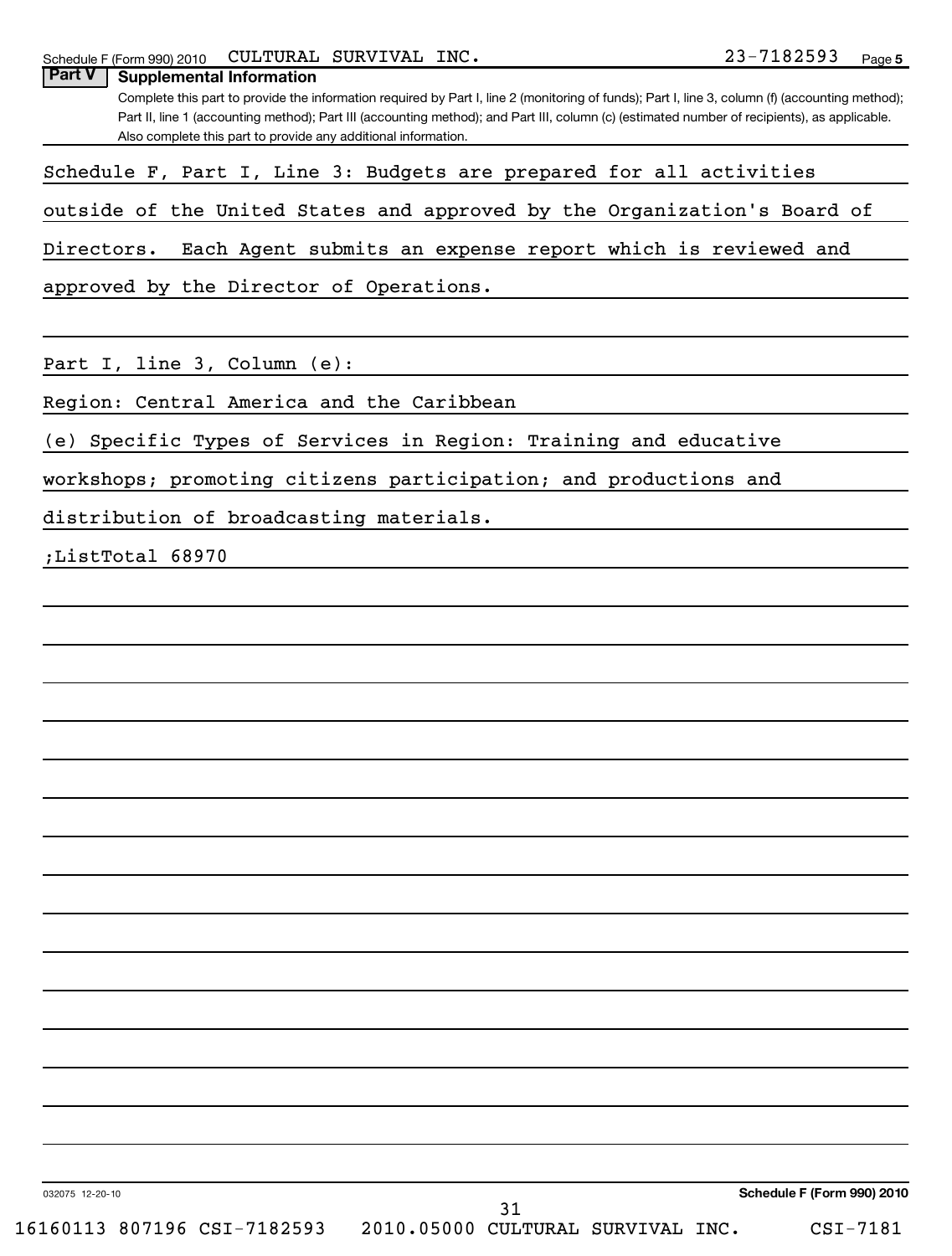|    | <b>Compensation Information</b><br><b>SCHEDULE J</b><br>(Form 990)<br>For certain Officers, Directors, Trustees, Key Employees, and Highest<br><b>Compensated Employees</b> |                                                                                                                            |                                       |                            |     |                         |  |  |
|----|-----------------------------------------------------------------------------------------------------------------------------------------------------------------------------|----------------------------------------------------------------------------------------------------------------------------|---------------------------------------|----------------------------|-----|-------------------------|--|--|
|    | Department of the Treasury                                                                                                                                                  | Complete if the organization answered "Yes" to Form 990,<br>Part IV, line 23.                                              |                                       | <b>Open to Public</b>      |     |                         |  |  |
|    | Internal Revenue Service                                                                                                                                                    | Attach to Form 990. See separate instructions.                                                                             |                                       | Inspection                 |     |                         |  |  |
|    | Name of the organization                                                                                                                                                    |                                                                                                                            | <b>Employer identification number</b> |                            |     |                         |  |  |
|    |                                                                                                                                                                             | CULTURAL SURVIVAL INC.                                                                                                     |                                       | 23-7182593                 |     |                         |  |  |
|    | Part I                                                                                                                                                                      | <b>Questions Regarding Compensation</b>                                                                                    |                                       |                            |     |                         |  |  |
|    |                                                                                                                                                                             |                                                                                                                            |                                       |                            | Yes | No                      |  |  |
|    |                                                                                                                                                                             | 1a Check the appropriate box(es) if the organization provided any of the following to or for a person listed in Form 990,  |                                       |                            |     |                         |  |  |
|    |                                                                                                                                                                             | Part VII, Section A, line 1a. Complete Part III to provide any relevant information regarding these items.                 |                                       |                            |     |                         |  |  |
|    | First-class or charter travel                                                                                                                                               | Housing allowance or residence for personal use                                                                            |                                       |                            |     |                         |  |  |
|    | Travel for companions                                                                                                                                                       | Payments for business use of personal residence                                                                            |                                       |                            |     |                         |  |  |
|    |                                                                                                                                                                             | Health or social club dues or initiation fees<br>Tax indemnification and gross-up payments                                 |                                       |                            |     |                         |  |  |
|    |                                                                                                                                                                             | Discretionary spending account<br>Personal services (e.g., maid, chauffeur, chef)                                          |                                       |                            |     |                         |  |  |
|    |                                                                                                                                                                             |                                                                                                                            |                                       |                            |     |                         |  |  |
|    |                                                                                                                                                                             | <b>b</b> If any of the boxes on line 1a are checked, did the organization follow a written policy regarding payment or     |                                       | 1b                         |     |                         |  |  |
| 2  |                                                                                                                                                                             | Did the organization require substantiation prior to reimbursing or allowing expenses incurred by all officers, directors, |                                       |                            |     |                         |  |  |
|    |                                                                                                                                                                             |                                                                                                                            |                                       | $\overline{2}$             |     |                         |  |  |
|    |                                                                                                                                                                             |                                                                                                                            |                                       |                            |     |                         |  |  |
| з  |                                                                                                                                                                             | Indicate which, if any, of the following the organization uses to establish the compensation of the organization's         |                                       |                            |     |                         |  |  |
|    |                                                                                                                                                                             | CEO/Executive Director. Check all that apply.                                                                              |                                       |                            |     |                         |  |  |
|    | Compensation committee                                                                                                                                                      | Written employment contract                                                                                                |                                       |                            |     |                         |  |  |
|    |                                                                                                                                                                             | $\mathbf{X}$ Independent compensation consultant<br>$\mathbf{X}$ Compensation survey or study                              |                                       |                            |     |                         |  |  |
|    | $\underline{\mathbf{X}}$ Form 990 of other organizations                                                                                                                    | $\mathbf{X}$ Approval by the board or compensation committee                                                               |                                       |                            |     |                         |  |  |
|    |                                                                                                                                                                             |                                                                                                                            |                                       |                            |     |                         |  |  |
| 4  |                                                                                                                                                                             | During the year, did any person listed in Form 990, Part VII, Section A, line 1a, with respect to the filing               |                                       |                            |     |                         |  |  |
|    | organization or a related organization:                                                                                                                                     |                                                                                                                            |                                       |                            |     |                         |  |  |
|    |                                                                                                                                                                             |                                                                                                                            |                                       | 4a                         |     | х                       |  |  |
|    |                                                                                                                                                                             |                                                                                                                            |                                       | 4b                         |     | $\overline{\textbf{x}}$ |  |  |
|    |                                                                                                                                                                             |                                                                                                                            |                                       | 4c                         |     | $\overline{\mathbf{x}}$ |  |  |
|    |                                                                                                                                                                             | If "Yes" to any of lines 4a-c, list the persons and provide the applicable amounts for each item in Part III.              |                                       |                            |     |                         |  |  |
|    |                                                                                                                                                                             |                                                                                                                            |                                       |                            |     |                         |  |  |
|    |                                                                                                                                                                             | Only section 501(c)(3) and 501(c)(4) organizations must complete lines 5-9.                                                |                                       |                            |     |                         |  |  |
| 5. |                                                                                                                                                                             | For persons listed in Form 990, Part VII, Section A, line 1a, did the organization pay or accrue any compensation          |                                       |                            |     |                         |  |  |
|    | contingent on the revenues of:                                                                                                                                              |                                                                                                                            |                                       |                            |     |                         |  |  |
|    |                                                                                                                                                                             |                                                                                                                            |                                       | 5a                         |     | x                       |  |  |
|    |                                                                                                                                                                             |                                                                                                                            |                                       | 5b                         |     | $\overline{\mathbf{x}}$ |  |  |
|    |                                                                                                                                                                             | If "Yes" to line 5a or 5b, describe in Part III.                                                                           |                                       |                            |     |                         |  |  |
|    |                                                                                                                                                                             | 6 For persons listed in Form 990, Part VII, Section A, line 1a, did the organization pay or accrue any compensation        |                                       |                            |     |                         |  |  |
|    | contingent on the net earnings of:                                                                                                                                          |                                                                                                                            |                                       |                            |     |                         |  |  |
| а  |                                                                                                                                                                             |                                                                                                                            |                                       | 6a                         |     | X                       |  |  |
|    |                                                                                                                                                                             |                                                                                                                            |                                       | 6b                         |     | $\overline{\mathtt{x}}$ |  |  |
|    |                                                                                                                                                                             | If "Yes" to line 6a or 6b, describe in Part III.                                                                           |                                       |                            |     |                         |  |  |
|    |                                                                                                                                                                             | 7 For persons listed in Form 990, Part VII, Section A, line 1a, did the organization provide any non-fixed payments        |                                       |                            |     |                         |  |  |
|    |                                                                                                                                                                             |                                                                                                                            |                                       | 7                          |     | x                       |  |  |
| 8  |                                                                                                                                                                             | Were any amounts reported in Form 990, Part VII, paid or accrued pursuant to a contract that was subject to the            |                                       |                            |     |                         |  |  |
|    |                                                                                                                                                                             |                                                                                                                            |                                       | 8                          |     | x                       |  |  |
| 9  |                                                                                                                                                                             | If "Yes" to line 8, did the organization also follow the rebuttable presumption procedure described in                     |                                       |                            |     |                         |  |  |
|    |                                                                                                                                                                             |                                                                                                                            |                                       | 9                          |     |                         |  |  |
|    |                                                                                                                                                                             | LHA For Paperwork Reduction Act Notice, see the Instructions for Form 990.                                                 |                                       | Schedule J (Form 990) 2010 |     |                         |  |  |

32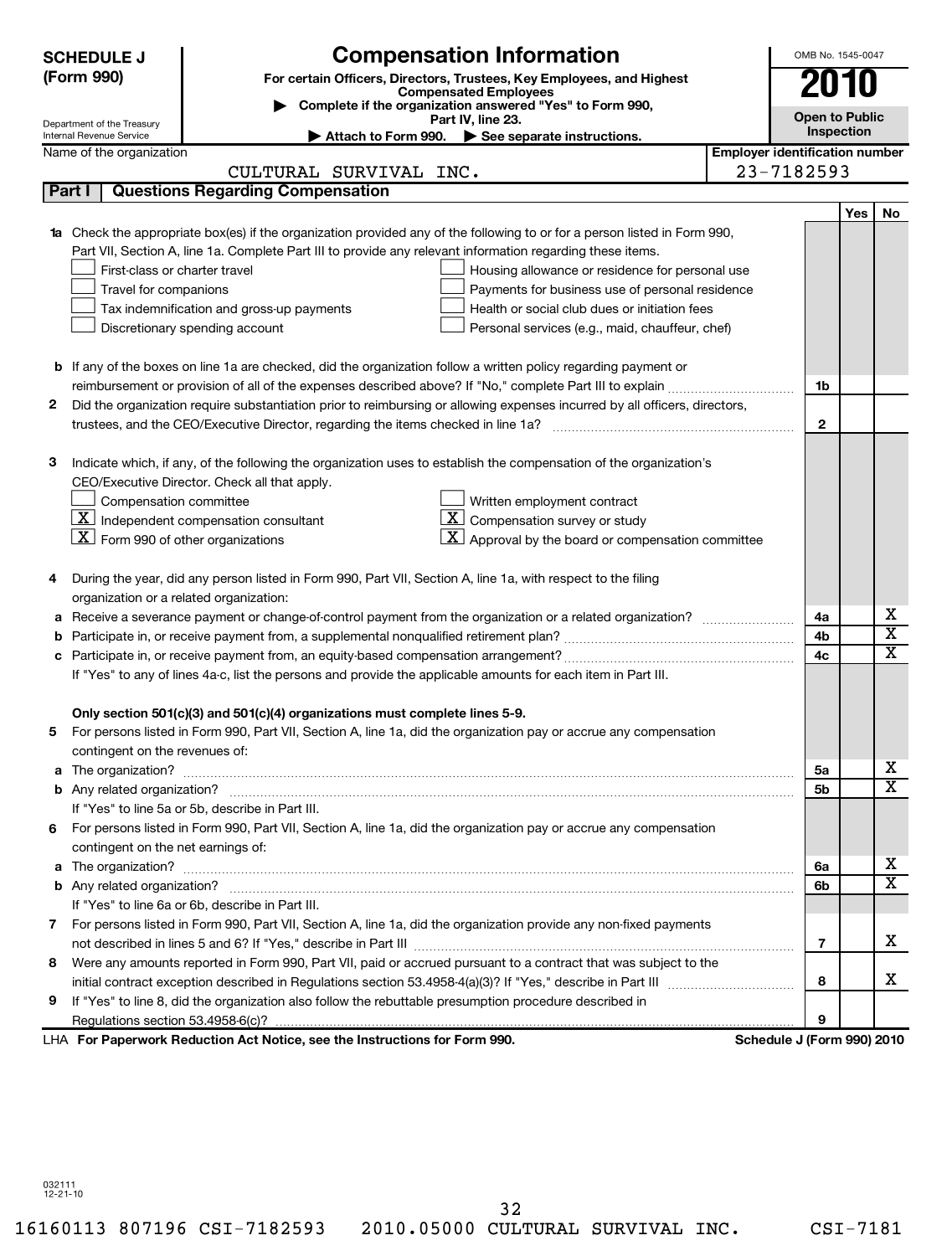## Part II | Officers, Directors, Trustees, Key Employees, and Highest Compensated Employees. Use duplicate copies if additional space is needed.

For each individual whose compensation must be reported in Schedule J, report compensation from the organization on row (i) and from related organizations, described in the instructions, on row (ii). Do not list any individuals that are not listed on Form 990, Part VII.

**Note.**  The sum of columns (B)(i)-(iii) must equal the applicable column (D) or column (E) amounts on Form 990, Part VII, line 1a.

|                         |                        |                          | (B) Breakdown of W-2 and/or 1099-MISC compensation |                                           | (C)                                              | (D)                    | (E)                              | (F)                                                             |
|-------------------------|------------------------|--------------------------|----------------------------------------------------|-------------------------------------------|--------------------------------------------------|------------------------|----------------------------------|-----------------------------------------------------------------|
| (A) Name                |                        | (i) Base<br>compensation | (ii) Bonus &<br>incentive<br>compensation          | (iii) Other<br>reportable<br>compensation | Retirement and<br>other deferred<br>compensation | Nontaxable<br>benefits | Total of columns<br>$(B)(i)-(D)$ | Compensation<br>reported in prior<br>Form 990 or<br>Form 990-EZ |
|                         | (i)                    |                          |                                                    |                                           |                                                  |                        |                                  |                                                                 |
| $\mathbf{1}$            | (ii)                   |                          |                                                    |                                           |                                                  |                        |                                  |                                                                 |
|                         | $\vert$ (i)            |                          |                                                    |                                           |                                                  |                        |                                  |                                                                 |
| $\overline{\mathbf{2}}$ | (ii)                   |                          |                                                    |                                           |                                                  |                        |                                  |                                                                 |
|                         | $\vert$ (i)            |                          |                                                    |                                           |                                                  |                        |                                  |                                                                 |
| $\mathbf{3}$            | (ii)                   |                          |                                                    |                                           |                                                  |                        |                                  |                                                                 |
|                         | (i)                    |                          |                                                    |                                           |                                                  |                        |                                  |                                                                 |
| 4                       | (ii)                   |                          |                                                    |                                           |                                                  |                        |                                  |                                                                 |
|                         | (i)                    |                          |                                                    |                                           |                                                  |                        |                                  |                                                                 |
| $\sqrt{5}$              | (ii)                   |                          |                                                    |                                           |                                                  |                        |                                  |                                                                 |
|                         | $\vert$ (i)            |                          |                                                    |                                           |                                                  |                        |                                  |                                                                 |
| 6                       | (i)                    |                          |                                                    |                                           |                                                  |                        |                                  |                                                                 |
|                         | (i)                    |                          |                                                    |                                           |                                                  |                        |                                  |                                                                 |
| $\overline{7}$          | (ii)                   |                          |                                                    |                                           |                                                  |                        |                                  |                                                                 |
|                         | $\boxed{(\mathbf{i})}$ |                          |                                                    |                                           |                                                  |                        |                                  |                                                                 |
| 8                       | (ii)                   |                          |                                                    |                                           |                                                  |                        |                                  |                                                                 |
|                         | $\boxed{(\mathbf{i})}$ |                          |                                                    |                                           |                                                  |                        |                                  |                                                                 |
| $\boldsymbol{9}$        | (ii)                   |                          |                                                    |                                           |                                                  |                        |                                  |                                                                 |
|                         | (i)                    |                          |                                                    |                                           |                                                  |                        |                                  |                                                                 |
| 10                      | (ii)                   |                          |                                                    |                                           |                                                  |                        |                                  |                                                                 |
|                         | (i)                    |                          |                                                    |                                           |                                                  |                        |                                  |                                                                 |
| <u>11</u>               | (ii)                   |                          |                                                    |                                           |                                                  |                        |                                  |                                                                 |
|                         | (i)                    |                          |                                                    |                                           |                                                  |                        |                                  |                                                                 |
| 12                      | (ii)                   |                          |                                                    |                                           |                                                  |                        |                                  |                                                                 |
|                         | (i)                    |                          |                                                    |                                           |                                                  |                        |                                  |                                                                 |
| 13                      | (ii)                   |                          |                                                    |                                           |                                                  |                        |                                  |                                                                 |
|                         | (i)                    |                          |                                                    |                                           |                                                  |                        |                                  |                                                                 |
| 14                      | (ii)                   |                          |                                                    |                                           |                                                  |                        |                                  |                                                                 |
|                         | (i)                    |                          |                                                    |                                           |                                                  |                        |                                  |                                                                 |
| 15                      | (ii)                   |                          |                                                    |                                           |                                                  |                        |                                  |                                                                 |
|                         | (i)                    |                          |                                                    |                                           |                                                  |                        |                                  |                                                                 |
| 16                      | (ii)                   |                          |                                                    |                                           |                                                  |                        |                                  |                                                                 |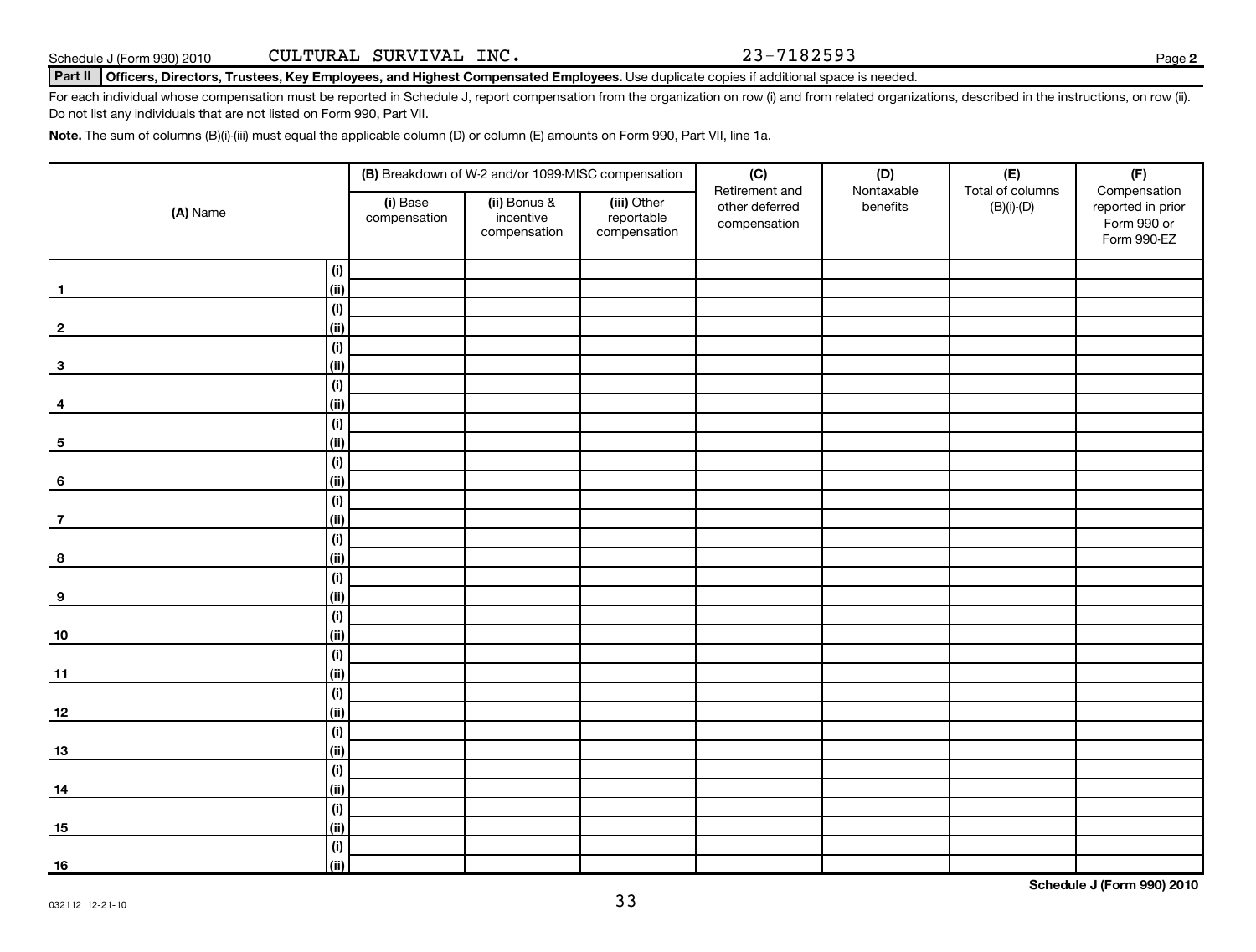| <b>SCHEDULE L</b> |
|-------------------|
|-------------------|

# **Transactions With Interested Persons**

**(Form 990 or 990-EZ) | Complete if the organization answered**

**"Yes" on Form 990, Part IV, line 25a, 25b, 26, 27, 28a, 28b, or 28c,**

**or Form 990-EZ, Part V, line 38a or 40b.**

**| Attach to Form 990 or Form 990-EZ. | See separate instructions. Open To Public**

**Inspection**

OMB No. 1545-0047

Department of the Treasury Internal Revenue Service

| <b>Excess Benefit Transactions</b> (section 501(c)(3) and section $501$ (c)(4) organizations only).<br>Complete if the organization answered "Yes" on Form 990, Part IV, line 25a or 25b, or Form 990-EZ, Part V, line 40b.<br>1<br>(c) Corrected?<br>(a) Name of disqualified person<br>(b) Description of transaction<br>Yes<br>No<br>2 Enter the amount of tax imposed on the organization managers or disqualified persons during the year under<br>section 4958<br>$\blacktriangleright$ \$<br>Loans to and/or From Interested Persons.<br><b>Part II</b><br>Complete if the organization answered "Yes" on Form 990, Part IV, line 26, or Form 990-EZ, Part V, line 38a.<br>(f) Approved<br>(a) Name of interested<br>(b) Loan to or from<br>(g) Written<br>(c) Original principal<br>(e) $ln$<br>(d) Balance due<br>by board or<br>amount<br>the organization?<br>person and purpose<br>default?<br>agreement?<br>committee?<br>Yes<br>To<br>From<br>Yes<br>No<br>No<br>Yes<br>No<br>$\blacktriangleright$ \$<br>Total<br><b>Grants or Assistance Benefiting Interested Persons.</b><br>Complete if the organization answered "Yes" on Form 990, Part IV, line 27.<br>(b) Relationship between interested person and<br>(a) Name of interested person<br>(c) Amount and type of<br>assistance<br>the organization | Name of the organization | CULTURAL SURVIVAL INC. |  |  |  | <b>Employer identification number</b><br>23-7182593 |  |                                      |  |
|--------------------------------------------------------------------------------------------------------------------------------------------------------------------------------------------------------------------------------------------------------------------------------------------------------------------------------------------------------------------------------------------------------------------------------------------------------------------------------------------------------------------------------------------------------------------------------------------------------------------------------------------------------------------------------------------------------------------------------------------------------------------------------------------------------------------------------------------------------------------------------------------------------------------------------------------------------------------------------------------------------------------------------------------------------------------------------------------------------------------------------------------------------------------------------------------------------------------------------------------------------------------------------------------------------------------------|--------------------------|------------------------|--|--|--|-----------------------------------------------------|--|--------------------------------------|--|
|                                                                                                                                                                                                                                                                                                                                                                                                                                                                                                                                                                                                                                                                                                                                                                                                                                                                                                                                                                                                                                                                                                                                                                                                                                                                                                                          | <b>Part I</b>            |                        |  |  |  |                                                     |  |                                      |  |
|                                                                                                                                                                                                                                                                                                                                                                                                                                                                                                                                                                                                                                                                                                                                                                                                                                                                                                                                                                                                                                                                                                                                                                                                                                                                                                                          |                          |                        |  |  |  |                                                     |  |                                      |  |
|                                                                                                                                                                                                                                                                                                                                                                                                                                                                                                                                                                                                                                                                                                                                                                                                                                                                                                                                                                                                                                                                                                                                                                                                                                                                                                                          |                          |                        |  |  |  |                                                     |  |                                      |  |
|                                                                                                                                                                                                                                                                                                                                                                                                                                                                                                                                                                                                                                                                                                                                                                                                                                                                                                                                                                                                                                                                                                                                                                                                                                                                                                                          |                          |                        |  |  |  |                                                     |  |                                      |  |
|                                                                                                                                                                                                                                                                                                                                                                                                                                                                                                                                                                                                                                                                                                                                                                                                                                                                                                                                                                                                                                                                                                                                                                                                                                                                                                                          |                          |                        |  |  |  |                                                     |  |                                      |  |
|                                                                                                                                                                                                                                                                                                                                                                                                                                                                                                                                                                                                                                                                                                                                                                                                                                                                                                                                                                                                                                                                                                                                                                                                                                                                                                                          |                          |                        |  |  |  |                                                     |  |                                      |  |
|                                                                                                                                                                                                                                                                                                                                                                                                                                                                                                                                                                                                                                                                                                                                                                                                                                                                                                                                                                                                                                                                                                                                                                                                                                                                                                                          |                          |                        |  |  |  |                                                     |  |                                      |  |
|                                                                                                                                                                                                                                                                                                                                                                                                                                                                                                                                                                                                                                                                                                                                                                                                                                                                                                                                                                                                                                                                                                                                                                                                                                                                                                                          |                          |                        |  |  |  |                                                     |  |                                      |  |
|                                                                                                                                                                                                                                                                                                                                                                                                                                                                                                                                                                                                                                                                                                                                                                                                                                                                                                                                                                                                                                                                                                                                                                                                                                                                                                                          |                          |                        |  |  |  |                                                     |  |                                      |  |
|                                                                                                                                                                                                                                                                                                                                                                                                                                                                                                                                                                                                                                                                                                                                                                                                                                                                                                                                                                                                                                                                                                                                                                                                                                                                                                                          |                          |                        |  |  |  |                                                     |  |                                      |  |
|                                                                                                                                                                                                                                                                                                                                                                                                                                                                                                                                                                                                                                                                                                                                                                                                                                                                                                                                                                                                                                                                                                                                                                                                                                                                                                                          |                          |                        |  |  |  |                                                     |  |                                      |  |
|                                                                                                                                                                                                                                                                                                                                                                                                                                                                                                                                                                                                                                                                                                                                                                                                                                                                                                                                                                                                                                                                                                                                                                                                                                                                                                                          |                          |                        |  |  |  |                                                     |  |                                      |  |
|                                                                                                                                                                                                                                                                                                                                                                                                                                                                                                                                                                                                                                                                                                                                                                                                                                                                                                                                                                                                                                                                                                                                                                                                                                                                                                                          |                          |                        |  |  |  |                                                     |  |                                      |  |
|                                                                                                                                                                                                                                                                                                                                                                                                                                                                                                                                                                                                                                                                                                                                                                                                                                                                                                                                                                                                                                                                                                                                                                                                                                                                                                                          |                          |                        |  |  |  |                                                     |  | Schodule   (Form 990 or 990-F7) 2010 |  |
|                                                                                                                                                                                                                                                                                                                                                                                                                                                                                                                                                                                                                                                                                                                                                                                                                                                                                                                                                                                                                                                                                                                                                                                                                                                                                                                          |                          |                        |  |  |  |                                                     |  |                                      |  |
|                                                                                                                                                                                                                                                                                                                                                                                                                                                                                                                                                                                                                                                                                                                                                                                                                                                                                                                                                                                                                                                                                                                                                                                                                                                                                                                          |                          |                        |  |  |  |                                                     |  |                                      |  |
|                                                                                                                                                                                                                                                                                                                                                                                                                                                                                                                                                                                                                                                                                                                                                                                                                                                                                                                                                                                                                                                                                                                                                                                                                                                                                                                          |                          |                        |  |  |  |                                                     |  |                                      |  |
|                                                                                                                                                                                                                                                                                                                                                                                                                                                                                                                                                                                                                                                                                                                                                                                                                                                                                                                                                                                                                                                                                                                                                                                                                                                                                                                          |                          |                        |  |  |  |                                                     |  |                                      |  |
|                                                                                                                                                                                                                                                                                                                                                                                                                                                                                                                                                                                                                                                                                                                                                                                                                                                                                                                                                                                                                                                                                                                                                                                                                                                                                                                          |                          |                        |  |  |  |                                                     |  |                                      |  |
|                                                                                                                                                                                                                                                                                                                                                                                                                                                                                                                                                                                                                                                                                                                                                                                                                                                                                                                                                                                                                                                                                                                                                                                                                                                                                                                          |                          |                        |  |  |  |                                                     |  |                                      |  |
|                                                                                                                                                                                                                                                                                                                                                                                                                                                                                                                                                                                                                                                                                                                                                                                                                                                                                                                                                                                                                                                                                                                                                                                                                                                                                                                          |                          |                        |  |  |  |                                                     |  |                                      |  |
|                                                                                                                                                                                                                                                                                                                                                                                                                                                                                                                                                                                                                                                                                                                                                                                                                                                                                                                                                                                                                                                                                                                                                                                                                                                                                                                          |                          |                        |  |  |  |                                                     |  |                                      |  |
|                                                                                                                                                                                                                                                                                                                                                                                                                                                                                                                                                                                                                                                                                                                                                                                                                                                                                                                                                                                                                                                                                                                                                                                                                                                                                                                          |                          |                        |  |  |  |                                                     |  |                                      |  |
|                                                                                                                                                                                                                                                                                                                                                                                                                                                                                                                                                                                                                                                                                                                                                                                                                                                                                                                                                                                                                                                                                                                                                                                                                                                                                                                          | <b>Part III</b>          |                        |  |  |  |                                                     |  |                                      |  |
|                                                                                                                                                                                                                                                                                                                                                                                                                                                                                                                                                                                                                                                                                                                                                                                                                                                                                                                                                                                                                                                                                                                                                                                                                                                                                                                          |                          |                        |  |  |  |                                                     |  |                                      |  |
|                                                                                                                                                                                                                                                                                                                                                                                                                                                                                                                                                                                                                                                                                                                                                                                                                                                                                                                                                                                                                                                                                                                                                                                                                                                                                                                          |                          |                        |  |  |  |                                                     |  |                                      |  |
|                                                                                                                                                                                                                                                                                                                                                                                                                                                                                                                                                                                                                                                                                                                                                                                                                                                                                                                                                                                                                                                                                                                                                                                                                                                                                                                          |                          |                        |  |  |  |                                                     |  |                                      |  |
|                                                                                                                                                                                                                                                                                                                                                                                                                                                                                                                                                                                                                                                                                                                                                                                                                                                                                                                                                                                                                                                                                                                                                                                                                                                                                                                          |                          |                        |  |  |  |                                                     |  |                                      |  |
|                                                                                                                                                                                                                                                                                                                                                                                                                                                                                                                                                                                                                                                                                                                                                                                                                                                                                                                                                                                                                                                                                                                                                                                                                                                                                                                          |                          |                        |  |  |  |                                                     |  |                                      |  |
|                                                                                                                                                                                                                                                                                                                                                                                                                                                                                                                                                                                                                                                                                                                                                                                                                                                                                                                                                                                                                                                                                                                                                                                                                                                                                                                          |                          |                        |  |  |  |                                                     |  |                                      |  |
|                                                                                                                                                                                                                                                                                                                                                                                                                                                                                                                                                                                                                                                                                                                                                                                                                                                                                                                                                                                                                                                                                                                                                                                                                                                                                                                          |                          |                        |  |  |  |                                                     |  |                                      |  |
|                                                                                                                                                                                                                                                                                                                                                                                                                                                                                                                                                                                                                                                                                                                                                                                                                                                                                                                                                                                                                                                                                                                                                                                                                                                                                                                          |                          |                        |  |  |  |                                                     |  |                                      |  |
|                                                                                                                                                                                                                                                                                                                                                                                                                                                                                                                                                                                                                                                                                                                                                                                                                                                                                                                                                                                                                                                                                                                                                                                                                                                                                                                          |                          |                        |  |  |  |                                                     |  |                                      |  |
|                                                                                                                                                                                                                                                                                                                                                                                                                                                                                                                                                                                                                                                                                                                                                                                                                                                                                                                                                                                                                                                                                                                                                                                                                                                                                                                          |                          |                        |  |  |  |                                                     |  |                                      |  |
|                                                                                                                                                                                                                                                                                                                                                                                                                                                                                                                                                                                                                                                                                                                                                                                                                                                                                                                                                                                                                                                                                                                                                                                                                                                                                                                          |                          |                        |  |  |  |                                                     |  |                                      |  |

LHA For Paperwork Reduction Act Notice, see the Instructions for Form 990 or 990-EZ. Schedule L (Form 990 or 990-EZ) 2010

032131 12-21-10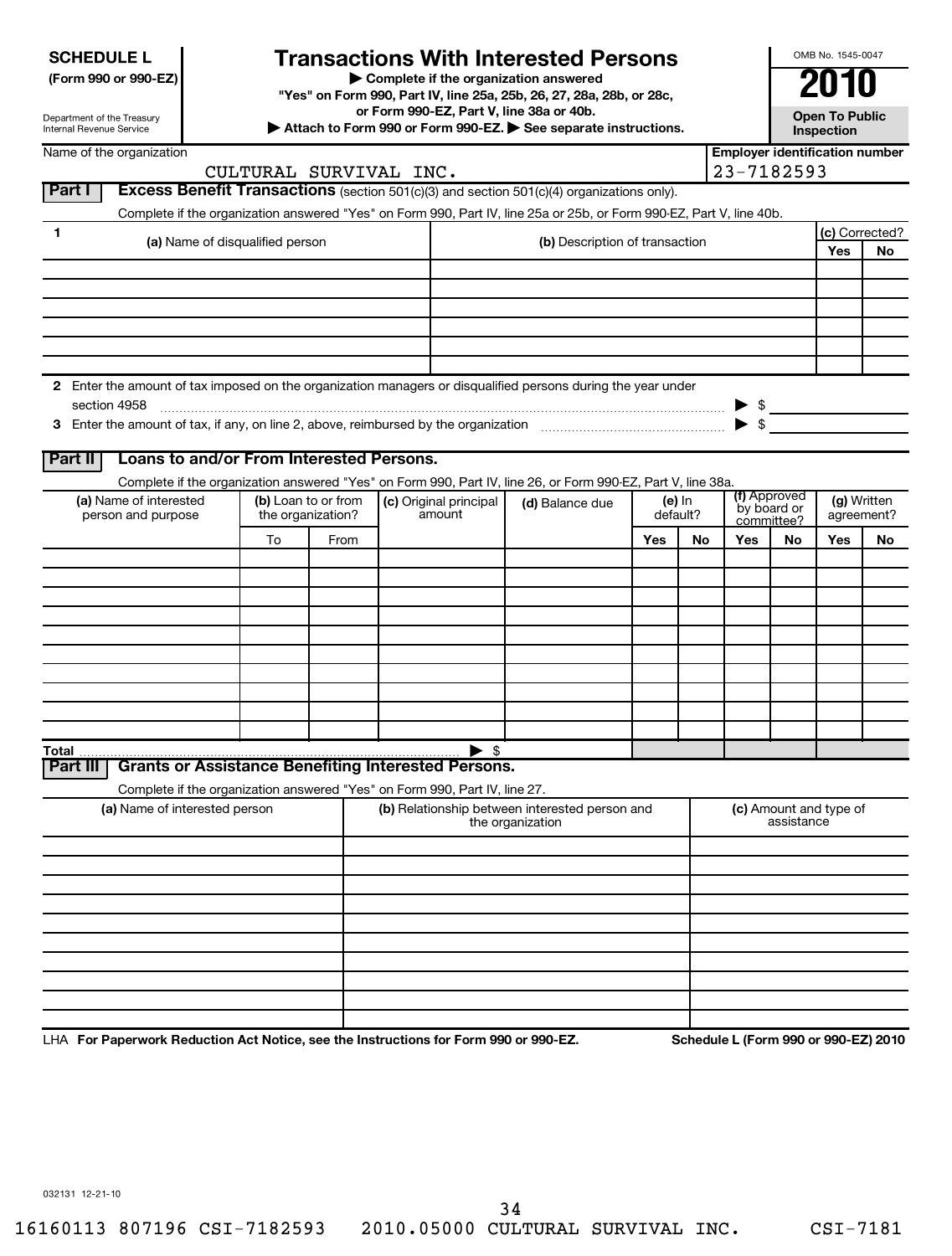| (a) Name of interested person                                            |                                                                                                                   | Complete if the organization answered "Yes" on Form 990, Part IV, line 28a, 28b, or 28c. |                                   |                                               |    |
|--------------------------------------------------------------------------|-------------------------------------------------------------------------------------------------------------------|------------------------------------------------------------------------------------------|-----------------------------------|-----------------------------------------------|----|
|                                                                          | (b) Relationship between interested<br>person and the organization                                                | (c) Amount of<br>transaction                                                             | (d) Description of<br>transaction | (e) Sharing of<br>organization's<br>revenues? |    |
|                                                                          |                                                                                                                   |                                                                                          |                                   | Yes                                           | No |
| Egmont Associates                                                        | Westy Egmont, Membe                                                                                               |                                                                                          | 5,000.Recruitment                 |                                               | x  |
|                                                                          |                                                                                                                   |                                                                                          |                                   |                                               |    |
|                                                                          |                                                                                                                   |                                                                                          |                                   |                                               |    |
| <b>Part V</b><br><b>Supplemental Information</b>                         |                                                                                                                   |                                                                                          |                                   |                                               |    |
| Sch L, Part IV, Business Transactions Involving Interested Persons:      | Complete this part to provide additional information for responses to questions on Schedule L (see instructions). |                                                                                          |                                   |                                               |    |
| Name of Person: Egmont Associates<br>(a)                                 |                                                                                                                   |                                                                                          |                                   |                                               |    |
| (b) Relationship Between Interested Person and Organization:             |                                                                                                                   |                                                                                          |                                   |                                               |    |
| Westy Egmont, Member of the Cultural Survival Board of Directors         |                                                                                                                   |                                                                                          |                                   |                                               |    |
| (d) Description of Transaction: Recruitment fees paid to a family member |                                                                                                                   |                                                                                          |                                   |                                               |    |
| of a current board of directors.                                         |                                                                                                                   |                                                                                          |                                   |                                               |    |
|                                                                          |                                                                                                                   |                                                                                          |                                   |                                               |    |
|                                                                          |                                                                                                                   |                                                                                          |                                   |                                               |    |
|                                                                          |                                                                                                                   |                                                                                          |                                   |                                               |    |
|                                                                          |                                                                                                                   |                                                                                          |                                   |                                               |    |
|                                                                          |                                                                                                                   |                                                                                          |                                   |                                               |    |
|                                                                          |                                                                                                                   |                                                                                          |                                   |                                               |    |
|                                                                          |                                                                                                                   |                                                                                          |                                   |                                               |    |
|                                                                          |                                                                                                                   |                                                                                          |                                   |                                               |    |
|                                                                          |                                                                                                                   |                                                                                          |                                   |                                               |    |
|                                                                          |                                                                                                                   |                                                                                          |                                   |                                               |    |
|                                                                          |                                                                                                                   |                                                                                          |                                   |                                               |    |
|                                                                          |                                                                                                                   |                                                                                          |                                   |                                               |    |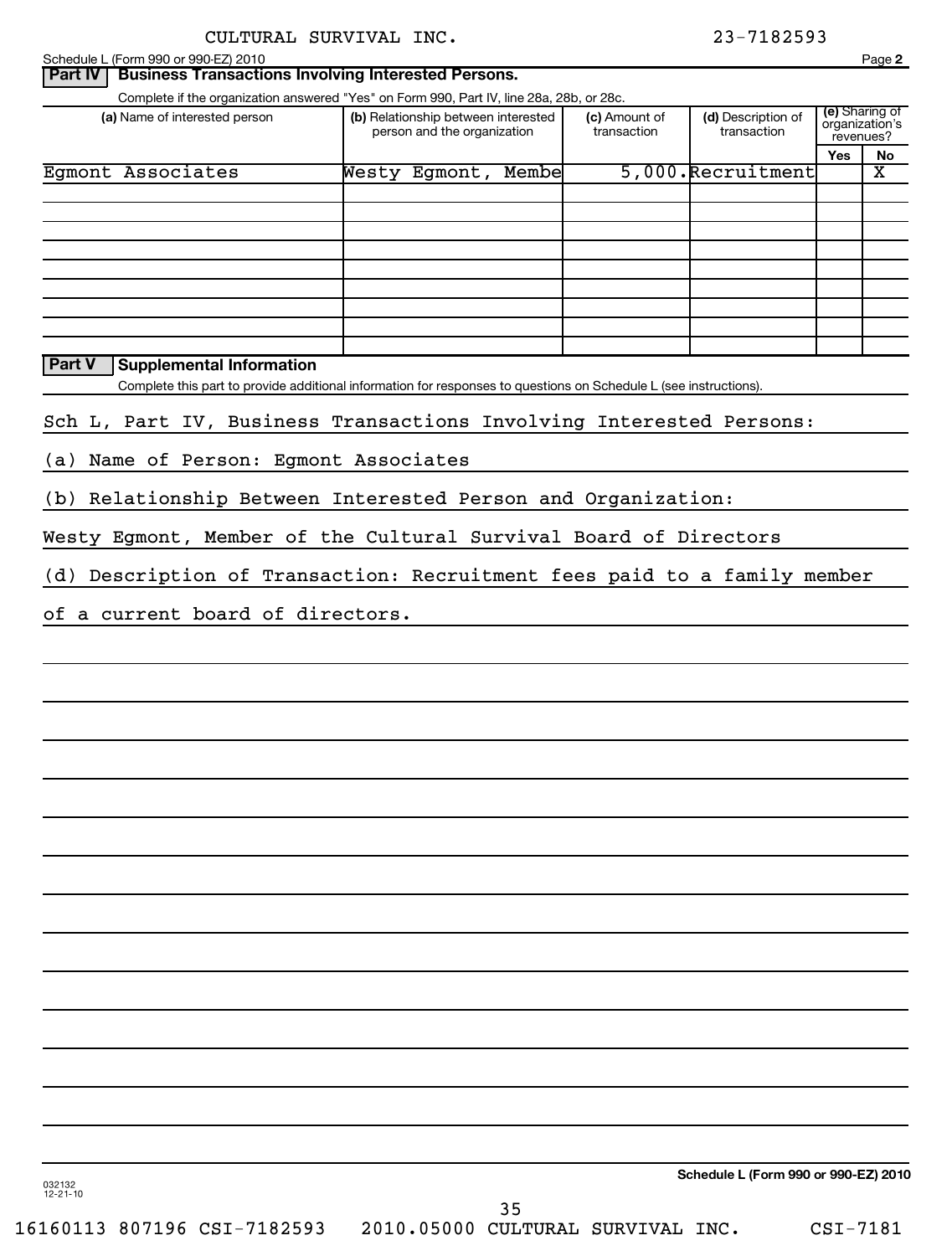| <b>SCHEDULE O</b> |          |  |
|-------------------|----------|--|
| ---               | $\cdots$ |  |

|  |  | $\mu$ or $\mu$ and $\sigma$ or $\sigma$ and $\sigma$ |  |
|--|--|------------------------------------------------------|--|
|  |  |                                                      |  |

Department of the Treasury Internal Revenue Service Name of the organization

# **Supplemental Information to Form 990 or 990-EZ**<br> **Complete to provide information for responses to specific questions on**<br> **Exam 990 or 990-EZ** or to provide any additional information.

**(Form 990 or 990-EZ) Complete to provide information for responses to specific questions on Form 990 or 990-EZ or to provide any additional information. | Attach to Form 990 or 990-EZ. Open to Public**

OMB No. 1545-0047 **Inspection**

**Employer identification number**

CULTURAL SURVIVAL INC. 23-7182593

Form 990, Part I, Line 1, Description of Organization Mission:

and ways of life.

Form 990, Part III, Line 4a, Program Service Accomplishments:

unscrupulous governments or corporations that threaten the existence of

Indigenous communities or the environments in which they live. Our

Cultural Survival bazaars program enables Indigenous handicraft artists

to have access to a marketplace of consumers who pay fair prices for

goods that provide sustainable incomes for the artists, their families,

and their communities.

Form 990, Part VI, Section B, line 11: The Director of Operations along with the Board of Directors' Finance Committee review the 990 Form before this form is filed.

Form 990, Part VI, Section B, Line 12c: The organization requires each new key employee, officer or director to review a copy of the "Policy on Conflicts of Interest and Disclosure of Certain Interests" and to acknowledge in writing that he or she has done so. Additionally, each key employee, officer or director, annually complete a disclusure form identifying any relationships, positions or cirsumstances in which the employee is involved that he or she believes could contribute to a conflict of interest arising.

032211 01-24-11 LHA For Paperwork Reduction Act Notice, see the Instructions for Form 990 or 990-EZ. Schedule O (Form 990 or 990-EZ) (2010) Form 990, Part VI, Section B, Line 15a: The Board of Directors' Finance Committee is in charge of the process of determining, reviewing and 36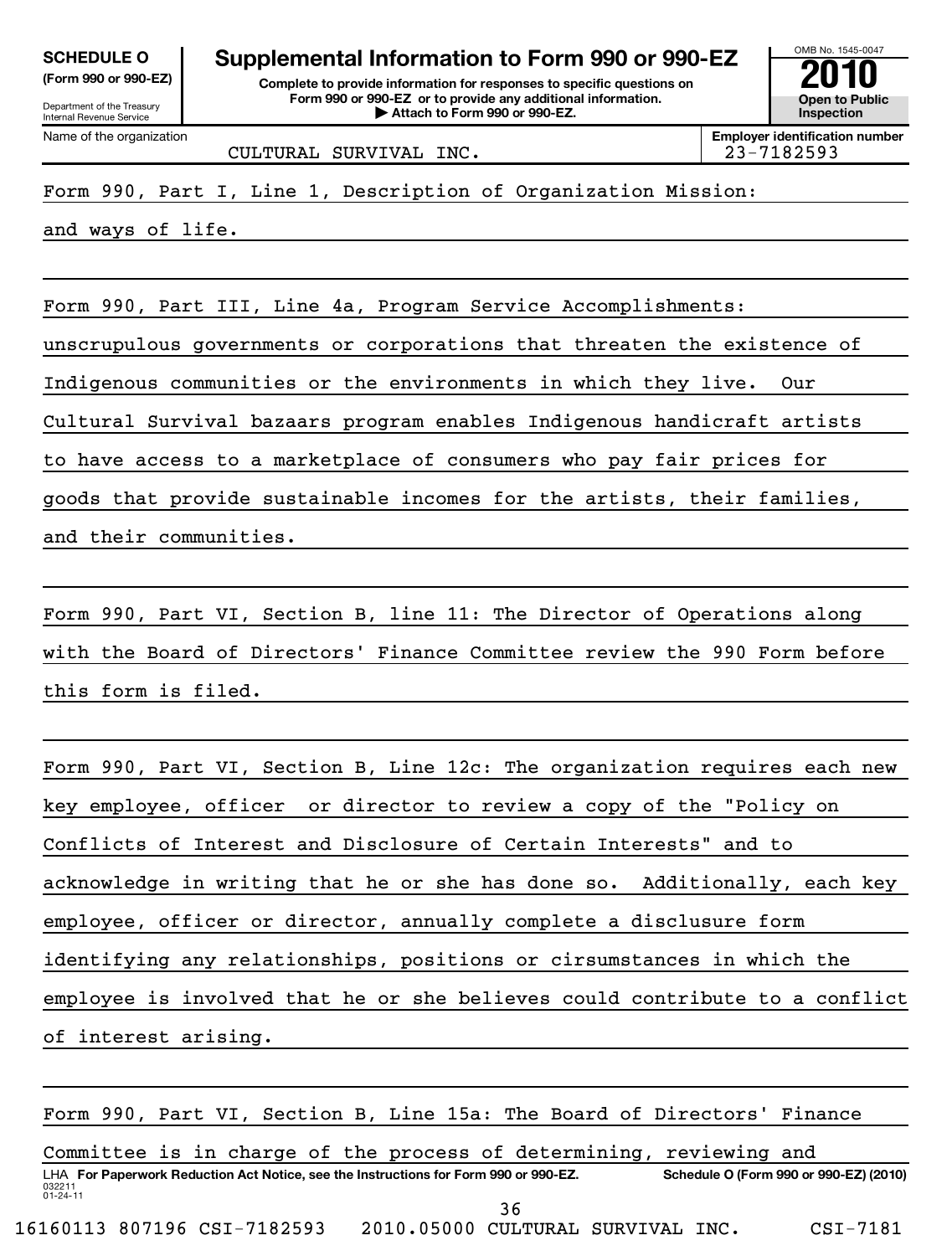| Schedule O (Form 990 or 990-EZ) (2010)                                  | Page 2                                              |
|-------------------------------------------------------------------------|-----------------------------------------------------|
| Name of the organization<br>CULTURAL SURVIVAL INC.                      | <b>Employer identification number</b><br>23-7182593 |
| approval of the compensation of the organization's officers or key      |                                                     |
| employees.                                                              |                                                     |
|                                                                         |                                                     |
| Form 990, Part VI, Section C, Line 19: Form 990, governing documents,   |                                                     |
| conflict of interest policy and financial statements are available for  |                                                     |
| public inspection, upon request, at 215 Prospect Street, Cambridge, MA  |                                                     |
| 02139                                                                   |                                                     |
| Form 990, Part XI, line 5, Changes in Net Assets:                       |                                                     |
| Net unrealized losses on investments:                                   | $-1,799.$                                           |
| Form 990, Page 11, Part XI Financial Statements and Reporting, Line 2c  |                                                     |
| Responsibility to Oversight of the Audit                                |                                                     |
| The finance committee of the Board of Directors has the responsibility  |                                                     |
| to oversight the audit of the organization financial statements and the |                                                     |
| selection of the independent accountant.                                |                                                     |
|                                                                         |                                                     |
|                                                                         |                                                     |
|                                                                         |                                                     |
|                                                                         |                                                     |
|                                                                         |                                                     |
|                                                                         |                                                     |
|                                                                         |                                                     |
|                                                                         |                                                     |
|                                                                         |                                                     |
|                                                                         |                                                     |
|                                                                         |                                                     |
|                                                                         |                                                     |
| 032212<br>01-24-11                                                      | Schedule O (Form 990 or 990-EZ) (2010)              |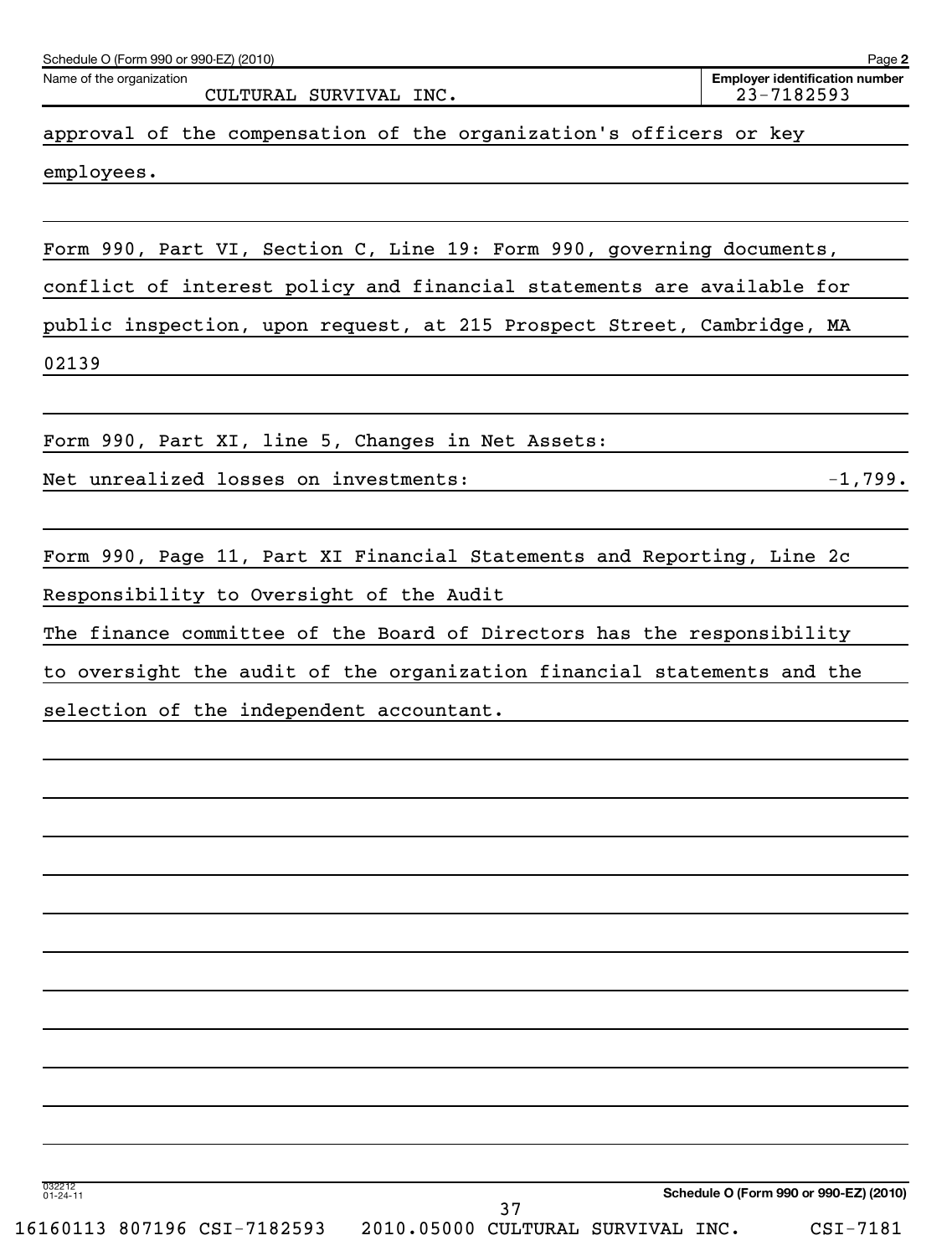### **2010 DEPRECIATION AND AMORTIZATION REPORT**

# Form 990 Page 10 990 990

| Asset<br>No. | Description                     | Date<br>Acquired | Method | Life      | Line<br>No. | Unadjusted<br>Cost Or Basis | Bus %<br>Excl | Reduction In<br>Basis | <b>Basis For</b><br>Depreciation | Accumulated<br>Depreciation | Current<br>Sec 179 | <b>Current Year</b><br>Deduction |
|--------------|---------------------------------|------------------|--------|-----------|-------------|-----------------------------|---------------|-----------------------|----------------------------------|-----------------------------|--------------------|----------------------------------|
|              | 1BUILDING<br><b>BUILDING</b>    | 05 02 00 SL      |        | 39.0016   |             | 469,171.                    |               |                       | 469,171.                         | 132,330.                    |                    | 12,030.                          |
|              | 2IMPROVEMENTS                   | $031100$ $SL$    |        | 39.0016   |             | 6,000.                      |               |                       | 6,000.                           | 2,094.                      |                    | 190.                             |
|              | 3ADDITIONS<br>DELL COMPUTER AND | $110201$ SL      |        | 39.0016   |             | 7,652.                      |               |                       | 7,652.                           | 2,187.                      |                    | 243.                             |
|              | 4ACCESSORIES                    | 0901035L         |        | $5.00$ 16 |             | 1,815.                      |               |                       | 1,815.                           | 1,634.                      |                    | 0.                               |
|              | 5COMPUTER                       | 0901035L         |        | 5.00      | 16          | 1,359.                      |               |                       | 1,359.                           | 1,220.                      |                    | 0.                               |
|              | 7SOFTWARE                       | $ 07 01 02$ SL   |        | 3.00      | 16          | 17,440.                     |               |                       | 17,440.                          | 17,440.                     |                    | 0.                               |
|              | 8SOFTWARE                       | 0205035L         |        | $3.00$ 16 |             | 2,280.                      |               |                       | 2,280.                           | 2,280.                      |                    | 0.                               |
|              | 9EQUIPMENT                      | 07 01 03 SL      |        | $5.00$ 16 |             | 20,578.                     |               |                       | 20,578.                          | 20,578.                     |                    | $\mathbf 0$ .                    |
|              | * Total 990 Page 10<br>Depr     |                  |        |           |             | 526,295.                    |               | 0.                    | 526, 295.                        | 179,763.                    | 0.                 | 12,463.                          |
|              |                                 |                  |        |           |             |                             |               |                       |                                  |                             |                    |                                  |
|              |                                 |                  |        |           |             |                             |               |                       |                                  |                             |                    |                                  |
|              |                                 |                  |        |           |             |                             |               |                       |                                  |                             |                    |                                  |
|              |                                 |                  |        |           |             |                             |               |                       |                                  |                             |                    |                                  |
|              |                                 |                  |        |           |             |                             |               |                       |                                  |                             |                    |                                  |
|              |                                 |                  |        |           |             |                             |               |                       |                                  |                             |                    |                                  |
|              |                                 |                  |        |           |             |                             |               |                       |                                  |                             |                    |                                  |
|              |                                 |                  |        |           |             |                             |               |                       |                                  |                             |                    |                                  |
|              |                                 |                  |        |           |             |                             |               |                       |                                  |                             |                    |                                  |